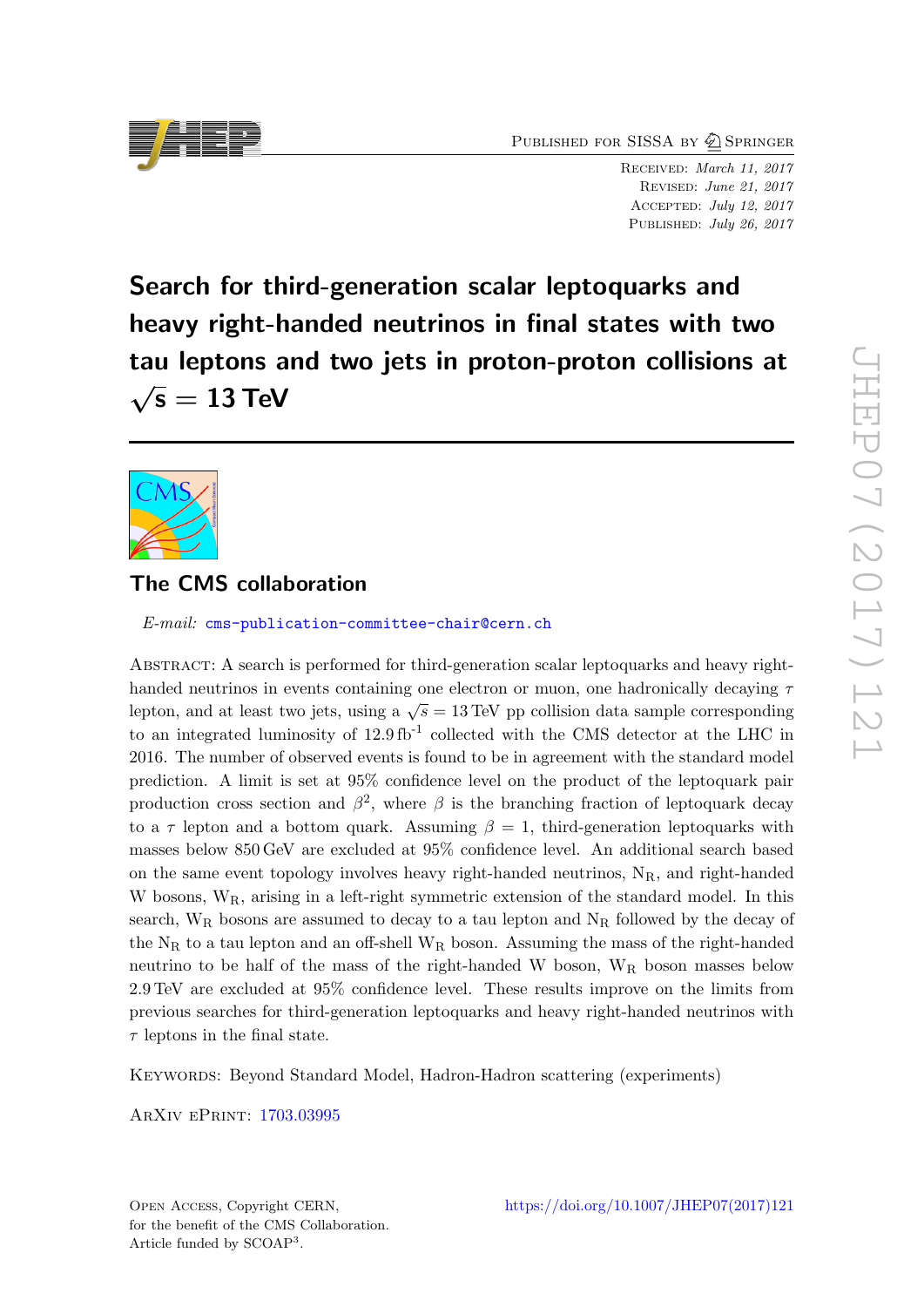### Contents

|                       | 1 Introduction                                   | 1              |
|-----------------------|--------------------------------------------------|----------------|
|                       | 2 The CMS detector and Monte Carlo event samples | $\bf{2}$       |
|                       | 3 Event reconstruction and selection             | $\bf{3}$       |
|                       | 4 Background estimation                          | 5              |
|                       | 5 Systematic uncertainties                       | 6              |
|                       | 6 Results                                        | $\overline{7}$ |
| 7 <sup>7</sup>        | Summary                                          | 10             |
| The CMS collaboration |                                                  | 16             |

## <span id="page-1-0"></span>1 Introduction

A number of extensions of the standard model (SM) have been proposed that predict an enhanced production rate for events containing pairs of quarks and pairs of third-generation leptons. One such theoretical proposal involves the existence of particles called leptoquarks (LQs), which carry color charge, fractional electric charge, and both lepton and baryon quantum numbers. The LQs arise in many models, including grand unified theories [\[1\]](#page-12-0), compositeness models  $[2, 3]$  $[2, 3]$  $[2, 3]$ , and superstring theories  $[4]$ . If LQs exist, they will decay into a lepton and a quark. At the CERN LHC, LQ pairs are predominantly produced via gluon-gluon fusion and quark-antiquark annihilation. Based on the latest experimental constraints reviewed in [\[5\]](#page-12-4), we assume that contribution of t-channel production of LQ pairs involving Yukawa coupling of a LQ, a lepton, and a quark, is small and neglected in this analysis and the main free parameter is the mass of LQ. However, the branching fraction for the decay of a LQ into a quark and a charged lepton,  $\beta$ , depends on the details of the model under consideration. In this analysis we focus on the decay of a pair of third-generation LQs resulting in two  $\tau$  leptons and two jets originating from b quark fragmentation.

A similar final state is expected in theories that postulate that the masses of the familiar left-handed neutrinos arise not from the Higgs field, but from a mechanism that involves the existence of right-handed neutrinos. One of the appealing features of left-right (L-R) symmetric extensions [\[6\]](#page-12-5) of the SM is that these models predict the existence of new heavy charged  $(W_R)$  and neutral  $(Z_R)$  gauge bosons that could be produced at LHC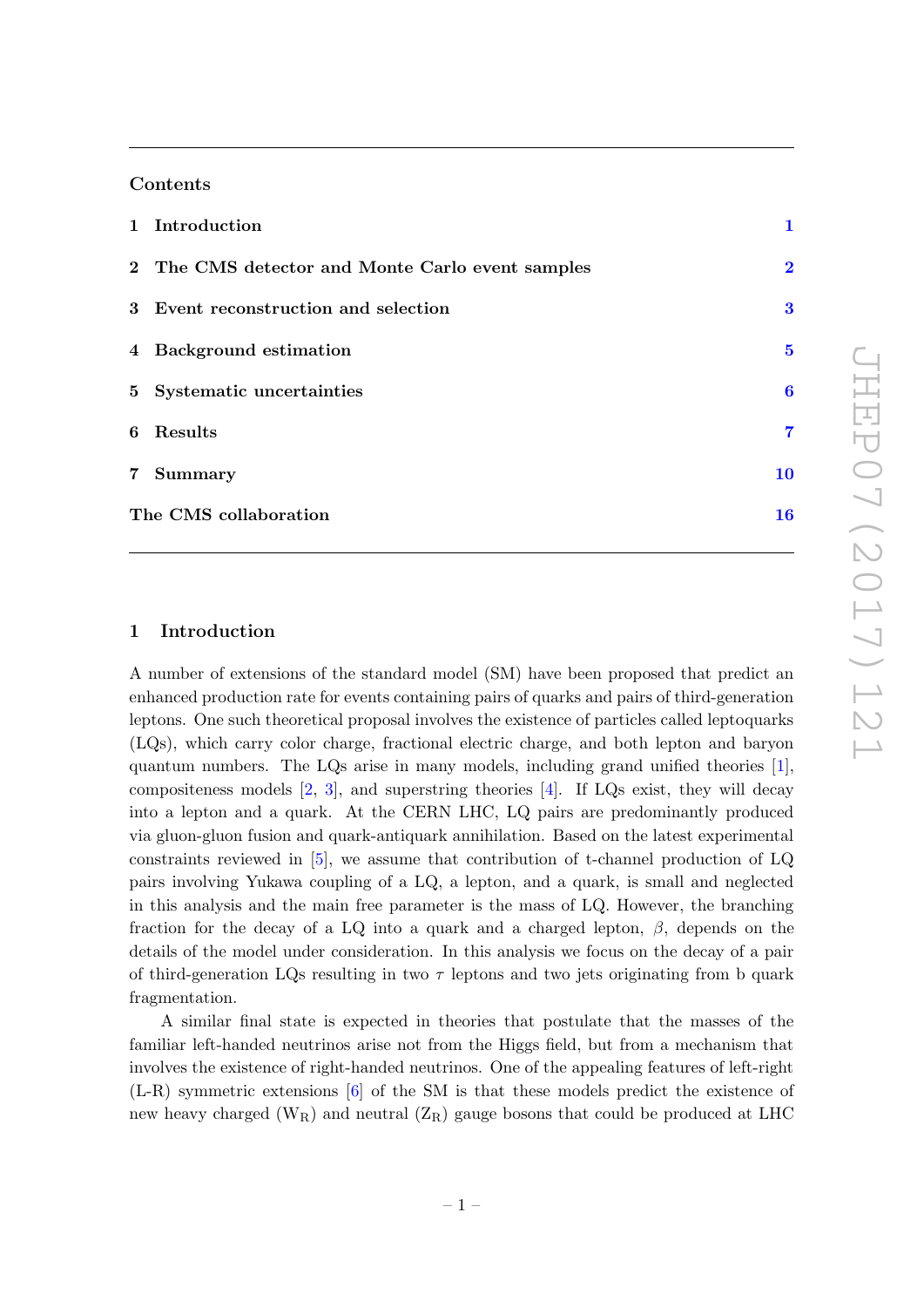energies. Heavy neutrinos  $(N_e, N_\mu, N_\tau)$  naturally arise as the right-handed (RH) partners of the SM neutrinos in these L-R extensions through the see-saw mechanism [\[7\]](#page-12-6).

In this paper, we search for these two processes by selecting final states containing two  $\tau$  leptons and two jets originating from the hadronization of quarks. A search for pair production of third-generation scalar LQs is pursued by looking for events containing two  $\tau$  leptons and two b quarks. We also search for the production of a  $W_R$  boson from quarkantiquark annihilation. A heavy right-handed neutrino is produced from the decay of the W<sub>R</sub> boson following the decay chain  $W_R \to \tau + N_{\tau}$ , where  $N_{\tau} \to \tau + W_R^* \to \tau + q\overline{q}$ . In both searches, we focus on signatures with one of the  $\tau$  leptons decaying into an electron or a muon, referred to as a leptonic decay  $\tau_{\ell}$  in the following, and the other  $\tau$  lepton decaying hadronically, denoted by  $\tau_h$ .

Previous searches for third-generation LQs have been carried out at pp,  $p\bar{p}$ ,  $e^+e^-$ , and ep colliders and the most recent results are given in [\[8,](#page-12-7) [9\]](#page-12-8) and references therein. The most stringent lower limit on the mass of scalar third-generation LQs to date, based on the final state with two  $\tau$  leptons and two b jets and assuming  $\beta = 1$ , is 740 GeV at 95% confidence level (CL), from the CMS experiment [\[10,](#page-13-0) [11\]](#page-13-1). Previous searches for heavy neutrinos have been performed at LEP [\[12,](#page-13-2) [13\]](#page-13-3), excluding heavy neutrino masses below approximately 100 GeV. Further searches at LHC have been performed in the dielectron and dimuon channels and have excluded  $W_R$  bosons with mass up to  $3 \text{ TeV}$  using data taken at 7 TeV [\[14\]](#page-13-4) and at 8 TeV [\[15\]](#page-13-5). Using  $2.1 \text{ fb}^{-1}$  of data of 13 TeV pp collisions collected in 2015, the CMS experiment searched for heavy neutrinos and right-handed charged bosons using events in which both  $\tau$  leptons decay hadronically. That analysis excluded W<sub>R</sub> bosons with masses below 2.35 (1.63) TeV at 95% CL, assuming the  $N<sub>\tau</sub>$  mass is 0.8 (0.2) times the mass of W<sub>R</sub> boson [\[11\]](#page-13-1). In the present search, we use a  $\sqrt{s} = 13$  TeV pp collision data sample corresponding to an integrated luminosity of 12.9 fb<sup>-1</sup> collected with the CMS detector in 2016.

## <span id="page-2-0"></span>2 The CMS detector and Monte Carlo event samples

The central feature of the CMS apparatus is a superconducting solenoid of 6 m internal diameter, providing a magnetic field of 3.8 T. Within the solenoid volume are a silicon pixel and strip tracker, a lead tungstate crystal electromagnetic calorimeter (ECAL), and a brass and scintillator hadron calorimeter, each composed of a barrel and two endcap sections. Extensive forward calorimetry complements the coverage provided by the barrel and endcap detectors. Muons are detected in gas-ionisation detectors embedded in the steel flux-return yoke outside the solenoid. A detailed description of the CMS detector, together with a definition of the coordinate system used and the relevant kinematic variables, can be found in ref. [\[16\]](#page-13-6).

The first level of the CMS triggering system, composed of custom hardware processors, uses information from the calorimeters and the muon detectors to select the most interesting events in a fixed time interval of less than  $4 \mu s$ . The high-level trigger processor farm further decreases the event rate from around 100 kHz to less than 1 kHz.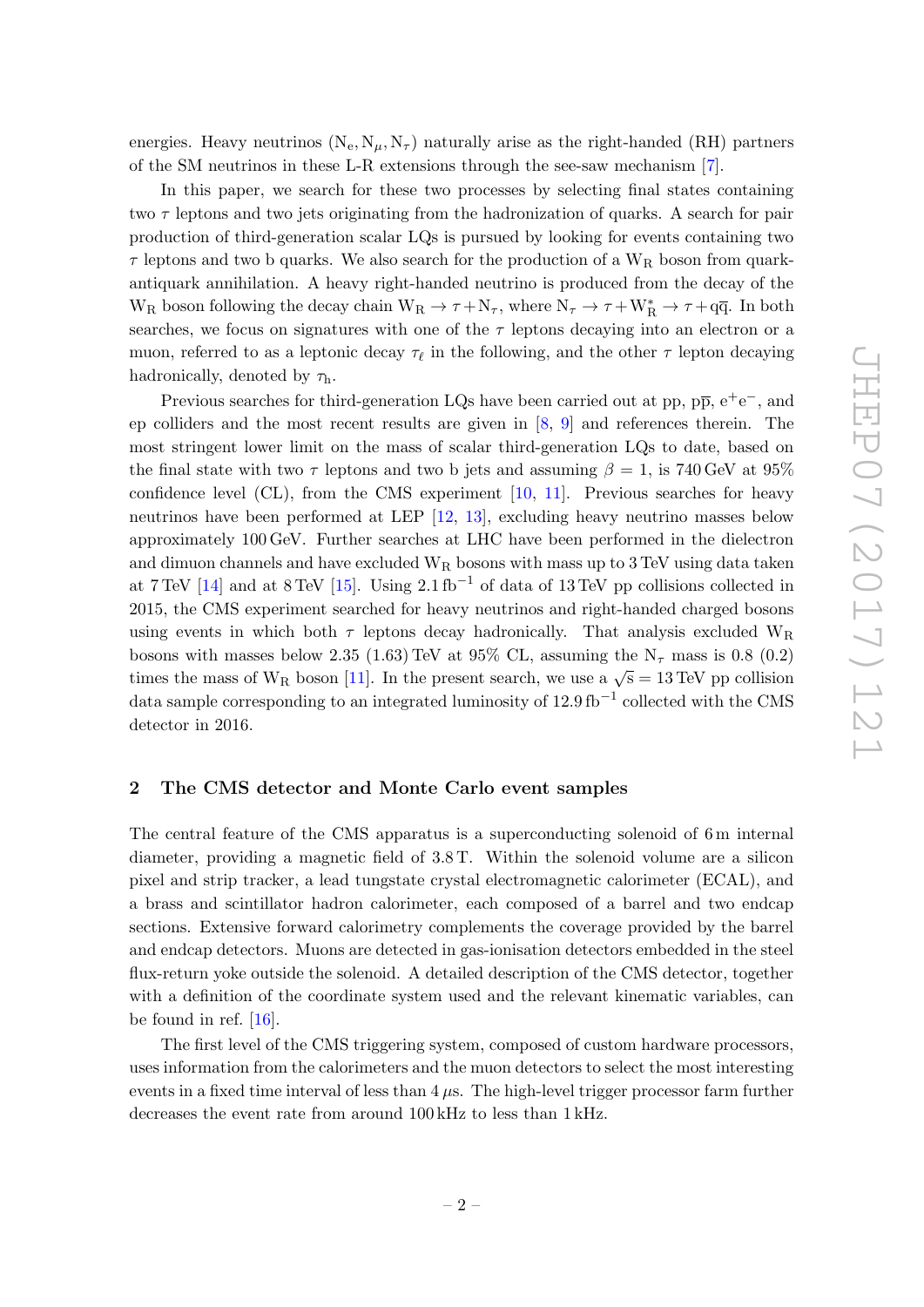Background and signal processes are modeled using the following simulated samples. The pythia v8.205 generator [\[17\]](#page-13-7) is used to model the signal and diboson (WW, WZ, and ZZ) processes. The LQ signal samples are generated with LQ masses ranging from 250 to 1500 GeV in steps of 50 GeV. The branching fraction of the LQ to a  $\tau$  lepton and a bottom quark is assumed to be 100%. The signal samples are normalized to the next-to-next-toleading order  $[18, 19]$  $[18, 19]$  $[18, 19]$ . The W<sub>R</sub> signal samples are generated with W<sub>R</sub> boson masses ranging from 1000 to 4000 GeV in steps of 500 GeV and the cross sections are computed in ref. [\[20\]](#page-13-10). The MADGRAPH v5.1.5 generator [\[21\]](#page-13-11) is used to model W+jets and Z+jets processes. Single top production and  $t\bar{t}$  process are modelled with the POWHEG 2.0 [\[22](#page-13-12)[–24\]](#page-13-13) generator. The NNPDF 3.0 [\[25\]](#page-13-14) Parton Distribution Functions (PDF) are used, and all simulated samples are interfaced with PYTHIA with the CUETP8M1 tune [\[26\]](#page-13-15) to describe parton showering and hadronization. Additional inelastic pp interactions (pileup) generated by pythia are overlaid on all simulated events, according to the luminosity profile of the analyzed data. All the generated signal and background samples are processed with the simulation of the CMS detector based on Geant4 [\[27\]](#page-13-16). Small differences between data and simulation in trigger, in particle identification and isolation efficiencies, and in the resolution of the  $p<sub>T</sub>$  of jets and missing transverse momentum are corrected by applying scale factors to simulated events, as detailed below.

#### <span id="page-3-0"></span>3 Event reconstruction and selection

The particle-flow (PF) algorithm [\[28,](#page-14-0) [29\]](#page-14-1), which exploits information from all subdetectors, is used to identify individual particles, such as charged and neutral hadrons, muons, electrons, and photons. These reconstructed particles are used as input for reconstructing more complex objects such as  $\tau_h$  candidates, jets, and variables like missing transverse momentum.

The reconstructed interaction vertex with the largest value of  $\sum_i (p_{\rm T}^i)^2$ , where  $p_{\rm T}^i$  is the transverse momentum of the ith track associated with the vertex, is selected as the primary vertex of the event. This vertex is used as the reference vertex for all the objects reconstructed using the PF algorithm.

Electrons are reconstructed by matching the energy deposits in the ECAL to tracks reconstructed in the silicon pixel and strip detectors. The electrons selected in this analysis are required to have transverse momenta  $p_T > 50$  GeV and pseudorapidity  $|\eta| < 2.1$  [\[30\]](#page-14-2). The identification and isolation of electrons are based on a multivariate technique [\[31\]](#page-14-3) and selected electrons must satisfy tight electron identification and isolation criteria.

Muon reconstruction starts by matching tracks in the silicon tracker with tracks in the outer muon spectrometer [\[32\]](#page-14-4). A global muon track is fitted to the hits from both tracks. Muons are required to have  $p_T > 50$  GeV and  $|\eta| < 2.1$ . Quality selection criteria are applied to the muon tracks to distinguish muons originating from particle collisions with those muons coming from cosmic rays. In addition, muons are required to pass isolation criteria to separate prompt muons from those associated with a jet, usually from the semileptonic decays of heavy quarks.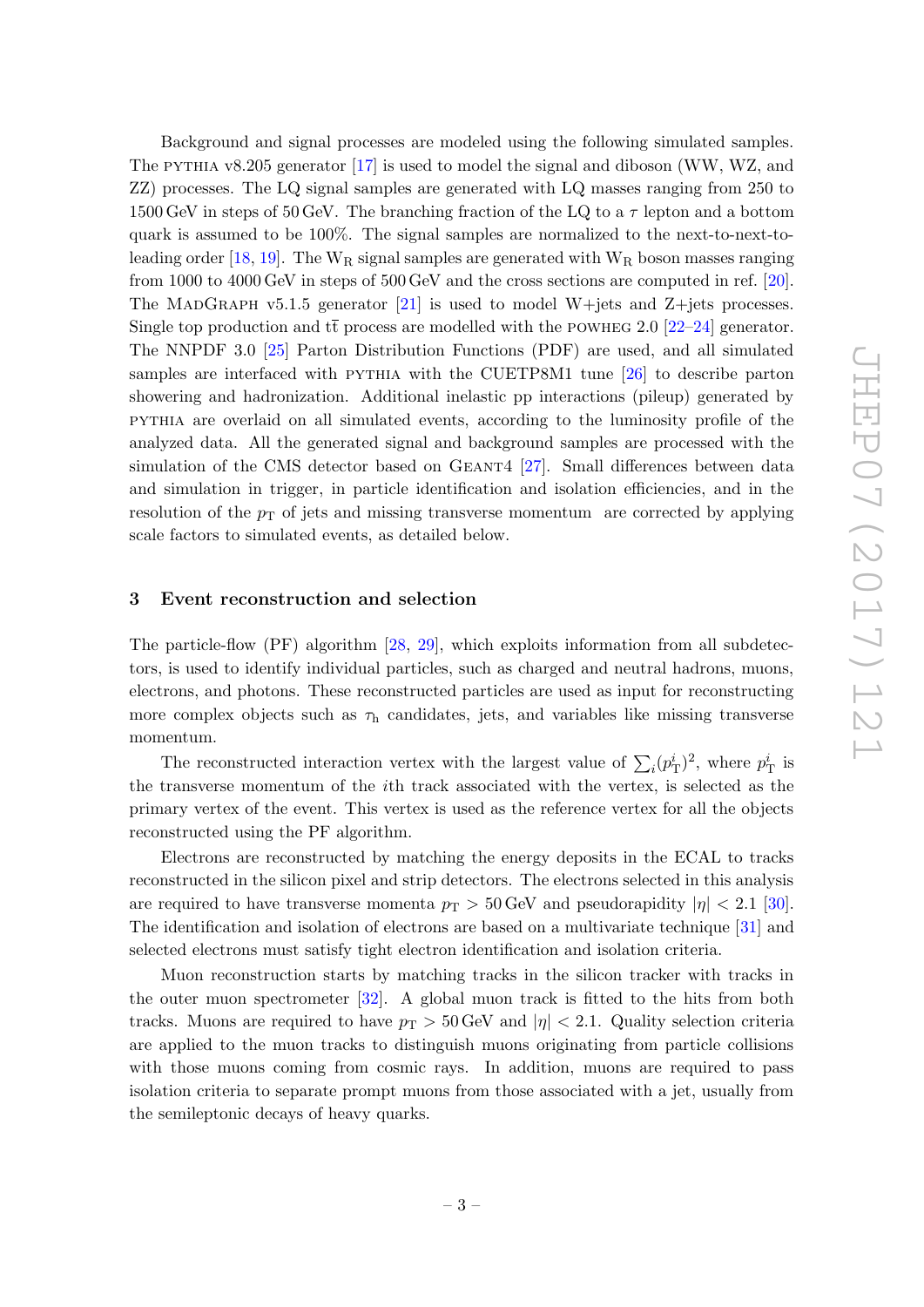The hadron-plus-strips algorithm [\[33,](#page-14-5) [34\]](#page-14-6) is used to reconstruct  $\tau_h$  candidates. It starts from a jet and searches for candidates produced by the main hadronic decay modes of a  $\tau$  lepton: either directly to one charged hadron, or via intermediate  $\rho(770)$  and  $a_1(1280)$ mesons to one charged hadron plus one or two neutral pions, or three charged hadrons. The reconstructed  $\tau_{\rm h}$  is required to have  $|\eta| < 2.3$  and  $p_{\rm T} > 50$  ( $p_{\rm T} > 60$ ) GeV in the LQ (heavy RH neutrino) search. Hadronic tau lepton decays are identified by a multivariate technique that uses as inputs the isolation of the  $\tau<sub>h</sub>$  and variables that are sensitive to its lifetime. A selection criterion is used that has an efficiency of approximately 65% for identifying hadronically decaying tau leptons and a probability of less than  $1\%$  for misidentifying jets as hadronic tau decays. Additional criteria are applied to remove electrons and muons reconstructed as  $\tau_h$  candidates.

The identified electron or muon and the  $\tau_{h}$  are required to originate from the same vertex and be spatially separated by  $\Delta R \equiv \sqrt{\Delta \phi^2 + \Delta \eta^2} > 0.5$ . To suppress background events such as diboson and Z+jets with bosons decay giving a final state with a pair of leptons, events containing additional electron or muon candidates with  $p_T > 15$  GeV, and which pass loose identification and isolation criteria, are rejected.

Jets are reconstructed using the anti- $k<sub>T</sub>$  algorithm with a distance parameter of  $R =$ 0.4 [\[35,](#page-14-7) [36\]](#page-14-8) using PF candidates. The jet energy is corrected for the average contribution from particles from other proton-proton collisions in the same or neighbouring bunch crossings (pileup) [\[37\]](#page-14-9). Additional corrections are applied to better reflect the true total momentum of the particles in the jet [\[38\]](#page-14-10). Selected jets are required to be within  $|\eta| < 2.4$ and have  $p_T > 50$  GeV, and to be separated from the selected electron or muon and the  $\tau_h$ by  $\Delta R > 0.5$ . Further identification requirements are applied to distinguish genuine jets from those coming from pileup [\[39\]](#page-14-11).

The transverse momentum imbalance,  $(\vec{p}_{\text{T}}^{\text{miss}})$ , is calculated as the negative vectorial sum of transverse momenta of all PF candidates, and corrected by propagating the corrections applied to identified jets [\[40\]](#page-14-12). A correction is applied to account for the effect of additional pileup interactions. In addition, several filters are employed to veto events with large  $\vec{p}_{\rm T}^{\rm miss}$  caused by detector effects.

Candidate events were collected using a set of triggers requiring the presence of either an electron or a muon candidate with  $p_T > 45 \,\text{GeV}$ .

The search for LQs is based on a sample of events containing one light lepton, one  $\tau_{\rm h}$  candidate, and at least two jets. At least one of the two leading jets is identified as originating from b quark hadronization (b-tagged) using the combined secondary vertex algorithm [\[41\]](#page-14-13). The chosen b tagging working point corresponds to an identification efficiency of approximately 70% with about 1% misidentification rate from light quarks. The lepton and  $\tau_{\rm h}$  candidate are required to have opposite electric charge. There are two possible combinations of two tau candidates, with two jets, and the combination that minimises the difference in masses between the two resulting tau candidate-jet systems is chosen. Additionally, the invariant mass of the system formed by the visible particles of the  $\tau<sub>h</sub>$ candidate and a jet is required to be greater than 250 GeV.

The search for a  $W_R$  boson decaying into a heavy neutrino uses the same data sample as used by the LQ search. The  $\vec{p}_{\rm T}^{\rm miss}$  is required to be above 50 GeV and the invariant mass of the light lepton and the  $\tau_h$  is required to be greater than 150 GeV.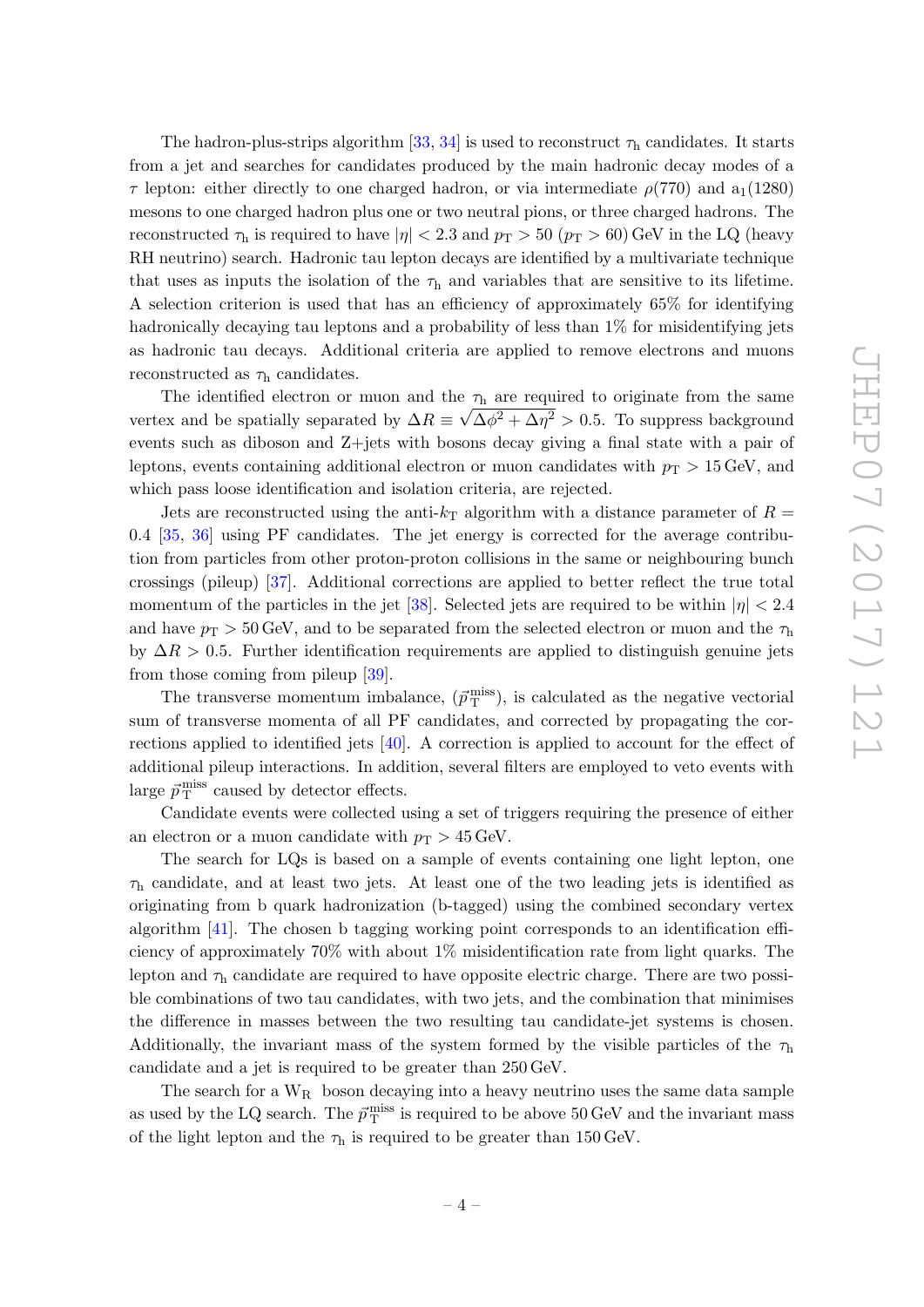In the LQ analysis, the fraction of signal events passing all selection cuts ranges between 1 and 5% for masses between 300 and 1500 GeV, and in the  $W_R$  analysis the fraction varies between 2 and 7% for masses between 1 and 4 TeV.

The presence of a signal is investigated by analysing the distribution of  $S_T$ . This is defined as the scalar sum of the  $p_T$  of the electron or muon, the  $\tau_h$  candidate, the two jets, and the missing transverse energy.

### <span id="page-5-0"></span>4 Background estimation

Several SM processes can mimic the signatures explored in this search. Production of  $t\bar{t}$  pairs is the dominant background because of the presence of genuine leptons,  $\vec{p}_{\rm T}^{\rm miss}$ , and both light- and heavy-flavour jets. Additionally, the production of a W or Z boson in association with jets, production of a diboson or a single top quark, and Quantum ChromoDynamics (QCD) multijet processes can also contribute to the SM background contributions.

Simulated  $t\bar{t}$  events are reweighted according to the top quark  $p_T$  distribution measured in data [\[42,](#page-14-14) [43\]](#page-14-15). The normalization and shape of the  $t\bar{t}$  background is then verified by comparing to a data sample that consists of events containing an electron, a muon, and at least two jets and including all final selection requirements. The purity of  $t\bar{t}$  events in this sample exceeds 95%. Signal contamination in this control region is found to be negligible and does not affect the comparison of data with simulation even in the tail of the  $S_T$  distribution. The normalization and shape of the  $t\bar{t}$  simulated sample agree well with those observed in data. Thus, the simulation is used to predict the  $t\bar{t}$  background in the signal region.

The W+jets background arises mainly from events with a genuine electron or muon originating from the leptonic decay of a W boson and an initial- or final-state radiation jet misidentified as a  $\tau_h$  candidate. The normalization and shape of the W background are obtained from simulation and a correction factor is applied to the normalization to take into account differences between data and simulation. The W background correction factor is estimated in a data sample that consists of  $W \to \mu\nu$  events with three or more jets. One of the jets is required to pass the  $\tau_h$  identification criteria. To reduce the contamination from  $t\bar{t}$  background, events containing jets that pass the b tagging criteria are rejected. The expected signal contamination in this sample is negligible. A binned maximum likelihood fit to the transverse mass distribution of the muon and  $\vec{p}_{\rm T}^{\rm miss}$  is then performed to derive the W background normalization correction factor. The transverse mass distribution is found to have the most discriminating power for separating the W background from the other backgrounds. As an input to the fit, the normalization and shape of all other contributions are estimated from simulation. The uncertainties in the cross sections of all backgrounds are included as nuisance parameters in the fit. The contamination from QCD multijet events is small and derived from simulation. The best fit value for the W normalization correction factor is found to be  $1.0 \pm 0.2$ , with the uncertainty including both statistical and systematic components.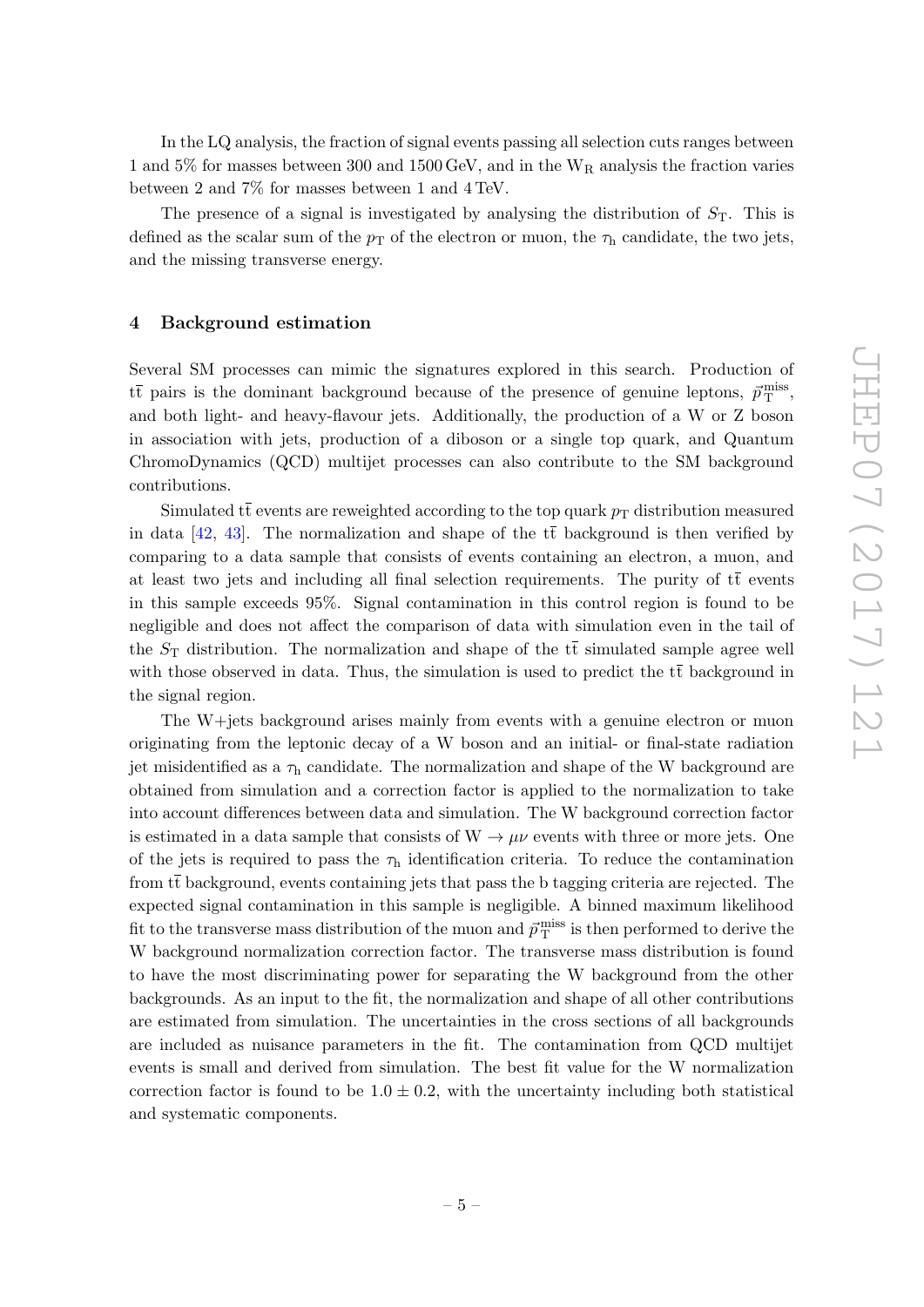A similar procedure is repeated for the  $e\tau_h$  channel in a control region containing events with an electron and three or more jets. The W+jets normalization factor measured in  $W \to e\nu$  events is found to be consistent with the normalization factor derived in  $W \to \mu\nu$ events, albeit with a slightly larger uncertainty.

The contribution of the QCD multijet background to the signal region in both the  $\mu_{\tau_h}$ and  $e\tau_h$  channels is estimated from data. Events in the multijet control region are selected by inverting the  $\tau_h$  identification criteria: the  $\tau_h$  candidate is required to pass looser, but to fail tighter, identification criteria. The events are weighted by the  $p_T$ -dependent probability for a jet satisfying loose isolation criteria to pass the tight  $\tau_h$  isolation criteria. This probability is measured as a function of jet  $p_T$  for  $e\tau_h$  and  $\mu\tau_h$  channels separately, in independent data samples that are composed of events in which the lepton fails the isolation criteria and has the same charge as  $\tau_h$  candidate. This probability varies from 20% for a jet  $p_T$  of 50 GeV to 2% for a jet  $p_T$  of 400 GeV and is similar for both final states.

In addition to the principal backgrounds, which are estimated as discussed above, other minor backgrounds, arising from single top quark, Z boson, and diboson production, are estimated from simulation. The relative contributions of all these backgrounds are given in tables [1](#page-9-0) and [2,](#page-9-1) in section [6.](#page-7-0) In these tables, the electroweak background represents the sum of the backgrounds from W+jets, Z boson, and diboson production. Additionally, for each channel the background estimation is compared with the observed data and with an estimated representative signal.

#### <span id="page-6-0"></span>5 Systematic uncertainties

The results of the analysis are obtained from a binned fit to the  $S_T$  distributions in the  $e_{\tau_h}$ and  $\mu\tau_h$  channels. Systematic uncertainties may affect the normalization and/or the shape of the  $S_T$  distribution of the signal and background processes.

The uncertainty in the integrated luminosity of the analysed dataset amounts to  $6.2\%$  [\[44\]](#page-14-16). Uncertainties in the muon and electron identification and trigger efficiency are determined using the "tag-and-probe" technique [\[45\]](#page-14-17) and amount to 2% for identification and 5% for trigger efficiencies. The  $\tau<sub>h</sub>$  identification efficiency [\[33,](#page-14-5) [46\]](#page-14-18) is measured in bins of  $\tau_h$  candidate  $p_T$  in  $Z \to \tau\tau$  and  $W \to \tau\nu$  events and fitted by a linear function within the range 20 to 200 GeV. The uncertainty in the  $\tau_h$  identification efficiency measurement is 6% for  $\tau$  leptons from the decay of Z bosons. The extrapolation to higher transverse momenta is taken into account by adding an uncertainty that increases linearly with  $p_T$ and has a value of 20% for a  $p_T$  of 200 GeV. This uncertainty has a direct effect on the  $S_{\rm T}$  distribution and hence is considered as a shape uncertainty. Changes in the acceptance due to the uncertainty in the b tagging efficiency and in the mistag rate are measured to be between 3 and 5%, depending on the process. The uncertainty in the normalization of the  $t\bar{t}$  background due to the PDF and scale uncertainties amounts to 5% [\[47,](#page-14-19) [48\]](#page-15-0). A 10% uncertainty is attributed to the Z boson background estimate, while the uncertainty in both the diboson and single top background estimates amounts to 15% [\[49\]](#page-15-1). The uncertainty in the yield of QCD multijet and W+jet backgrounds amounts to  $30\%$ . The uncertainty in the signal acceptance due to the choice of the PDF set in the simulated sample is evaluated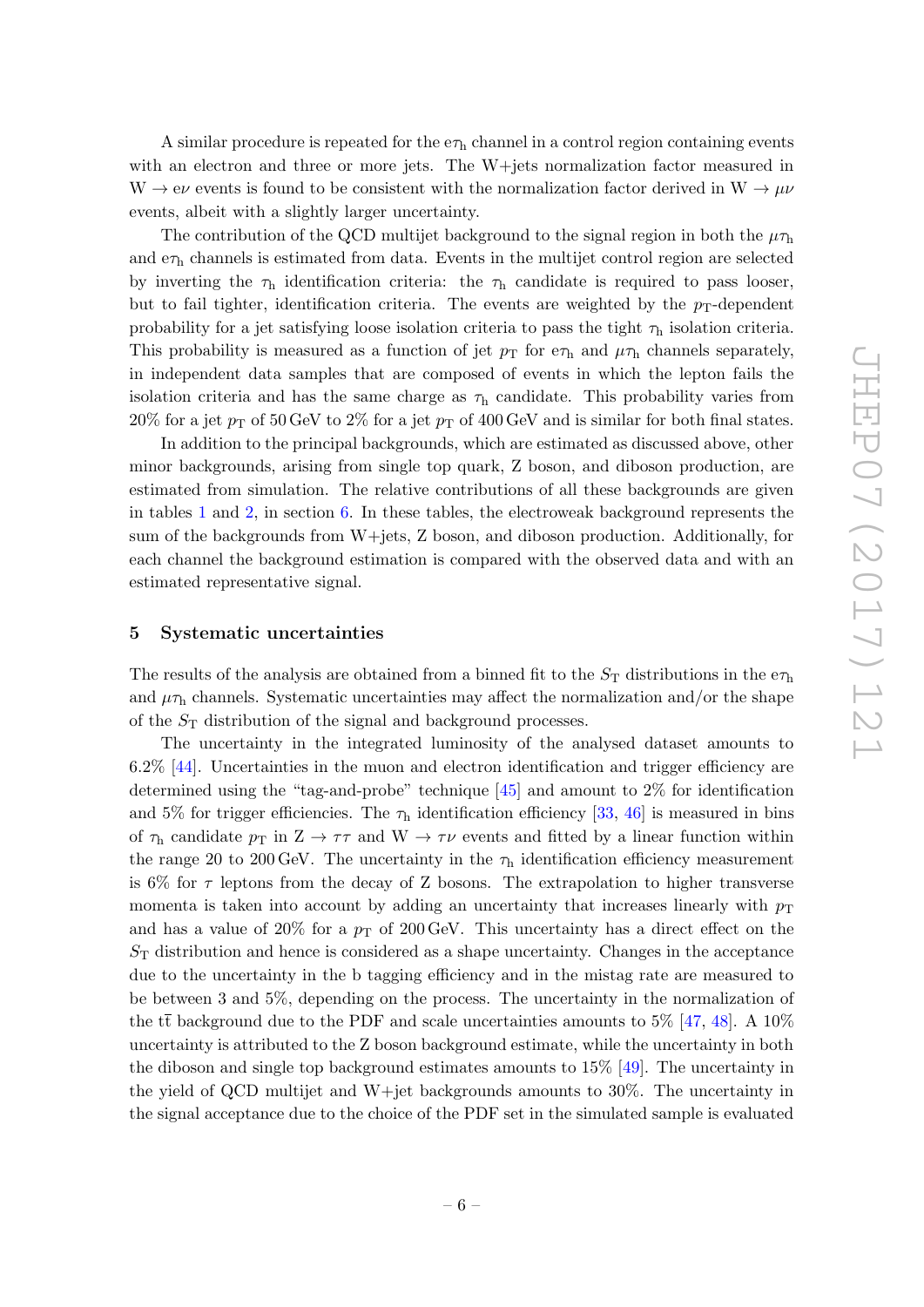in accordance to the PDF4LHC recommendations [\[48,](#page-15-0) [50\]](#page-15-2), by comparing the results obtained using the CTEQ6.6L, MSTW08, and NNPDF10 PDF sets [\[51–](#page-15-3)[53\]](#page-15-4) with those from the default PDF set (CTEQ6L1). This uncertainty amounts to  $5\%$  [\[11\]](#page-13-1).

The energy scales (ES) of the  $\tau<sub>h</sub>$  candidate and the associated jet affect the shape of the  $S_T$  distribution and normalization of the signal and background processes. The effects of ES uncertainties on the analysis are estimated by varying the  $\tau_h$  and jet energies within their respective uncertainties and recomputing  $S_T$  after the final selection. The uncertainty in the  $\tau_h$  ES amounts to 3% [\[33\]](#page-14-5). The uncertainty in the jet ES affects the  $p_T$  spectrum of the jets and consequently  $\vec{p}_{\rm T}^{\rm miss}$ , and is applied to signal and all backgrounds that are estimated with MC simulation [\[54\]](#page-15-5). The uncertainties in the electron, muon, and  $\vec{p}_{\rm T}^{\rm miss}$ ES have a negligible effect on the  $S_T$  distribution. The uncertainty in the top quark  $p_T$ reweighting correction is derived by changing the event weight between zero and twice the nominal reweighting correction value [\[42,](#page-14-14) [43\]](#page-14-15). All these three uncertainties are treated as correlated between the  $e\tau_h$  and  $\mu\tau_h$  channels.

Finally, the effects of statistical uncertainties associated with the signal and background shapes or with the numbers of events in the data control regions are included in the analysis. The statistical uncertainties are uncorrelated across the bins in each background distribution [\[55\]](#page-15-6).

Systematic and statistical uncertainties are represented by nuisance parameters in the fit. A log-normal probability distribution function is assumed for the nuisance parameters that affect the event yields of the various background contributions. Systematic uncertainties affecting the  $S_T$  distributions are assumed to have a Gaussian probability distribution function. Among those uncertainties, the  $\tau_h$  ES and high  $p_T$   $\tau_h$  extrapolation uncertainties are uncorrelated between the  $e\tau_h$  and  $\mu\tau_h$  channels, because of the different  $\tau_h$  identification criteria used to reduce the electron and muon mis-identification rate in each channel. The jet ES is treated as correlated across the two channels.

### <span id="page-7-0"></span>6 Results

A binned maximum likelihood fit to the  $S_T$  distribution has been applied to the  $e\tau_h$  and  $\mu\tau_h$  channels simultaneously. The signal production rate is constrained to the same value in the two channels. The  $S_T$  distributions for both the LQ and  $W_R$  analyses are shown in figure [1.](#page-8-0) Shape, normalization and uncertainty are shown for the values of nuisances parameters obtained from the fit. No excess is seen above the SM expectation within the statistical and systematic uncertainties in both searches. The event yields observed in the leptoquark analysis and in the heavy right-handed W boson analysis are shown in tables [1](#page-9-0) and [2,](#page-9-1) respectively, and compared to background expectations and to the estimated event yields for representative signals.

Upper limits on the product of the cross section and branching fractions are set at 95% CL using a modified frequentist criterion  $CL<sub>s</sub>$  [\[56,](#page-15-7) [57\]](#page-15-8), based on the binned distribution of the  $S_T$  variable. Figure [2](#page-10-1) (left) shows the observed and expected 95% CL upper limit on the product of cross section and branching fraction in the LQ analysis. The observed (expected) 95% CL mass limit for third-generation scalar LQ is determined to be 850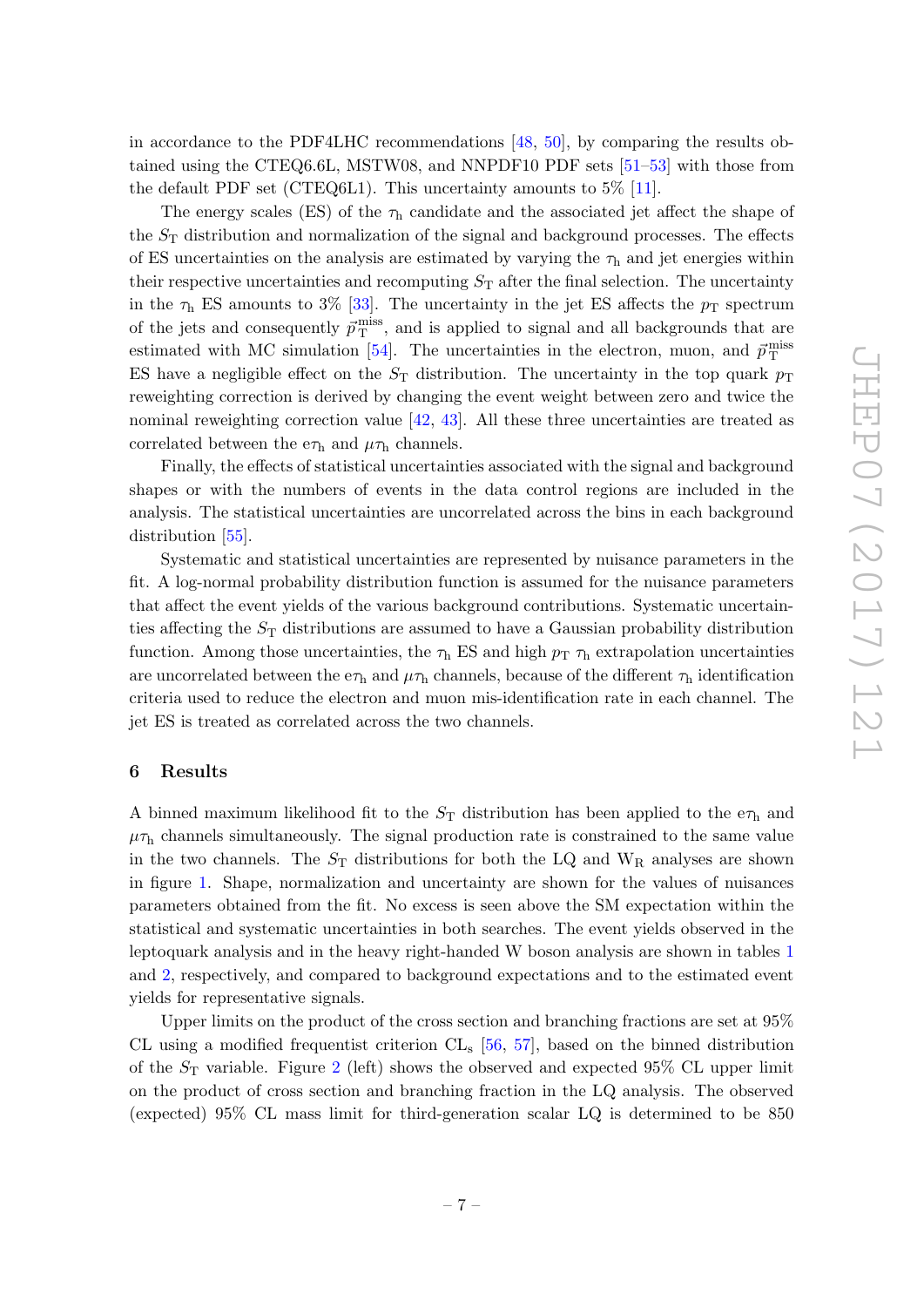

<span id="page-8-0"></span>**Figure 1.** Measured  $S_T$  distribution in the  $\mu_{T<sub>h</sub>}$  (left) and  $e_{T<sub>h</sub>}$  (right) channels of the LQ (upper) and heavy RH neutrino (lower) analyses, compared to the expected SM background contribution. A hypothetical LQ signal of mass  $M_{\text{LQ}} = 900 \,\text{GeV}$  and a hypothetical heavy W<sub>R</sub> signal of mass  $M_{\text{W}_{\text{B}}} = 3 \text{ TeV}$  are overlaid to illustrate the sensitivity. The electroweak background represents the sum of W boson, Z boson, and diboson production. The last bin of each plot contains overflow events. A binned maximum likelihood fit is performed on the  $S_T$  distribution. The uncertainty bands represent the sum in quadrature of statistical and systematic uncertainties, obtained from the fit. The lower panels in all plots compare the observed and expected events in each bin.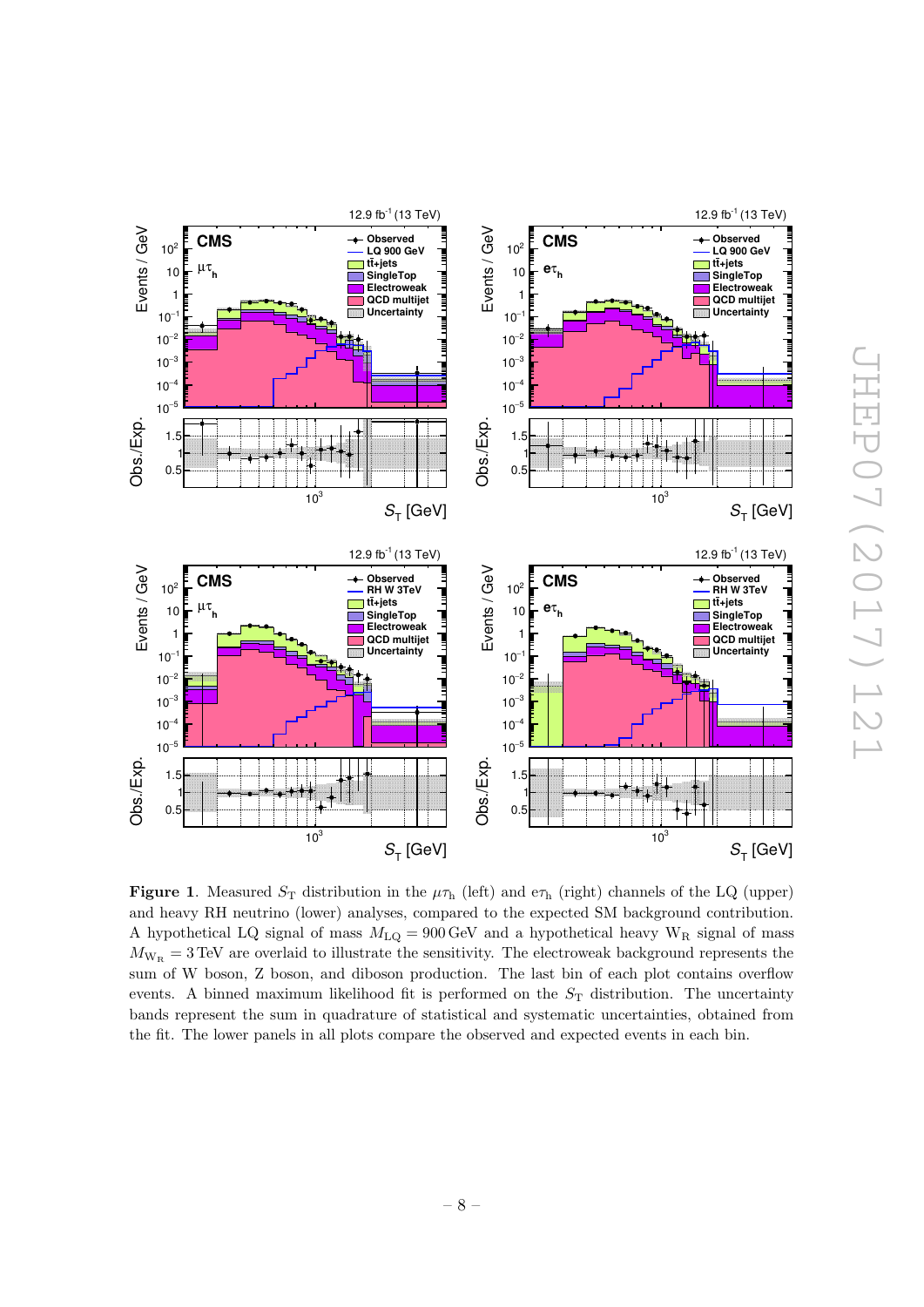| Process                        | $e\tau_{h}$      | $\mu\tau_{\rm h}$ |
|--------------------------------|------------------|-------------------|
| $t\bar{t}$ +jets               | $136.8 \pm 13.2$ | $145.6 \pm 14.6$  |
| SingleTop                      | $15.7 \pm 3.1$   | $27.6 \pm 4.5$    |
| Electroweak                    | $69.6 \pm 10.5$  | $53.3 \pm 9.0$    |
| QCD multijet                   | $25.0 \pm 6.8$   | $28.9 \pm 7.4$    |
| Total expected background      | $247.1 \pm 16.8$ | $255.4 \pm 16.1$  |
| $\text{LQ } 900 \, \text{GeV}$ | $6.0 \pm 0.3$    | $5.7 \pm 0.2$     |
| Observed data                  | 249              | 250               |

<span id="page-9-0"></span>Table 1. Number of events observed in the  $e\tau_h$  and  $\mu\tau_h$  channels of the LQ analysis compared to the background expectations and to the event yield expected for a representative LQ signal of mass 900 GeV. The quoted uncertainties represent the sum of statistical and systematic uncertainties and are obtained by the binned maximum likelihood fit of the distribution in  $S_T$ , as described in the text.

| Process                   | $e\tau_h$        | $\mu\tau_{\rm h}$ |
|---------------------------|------------------|-------------------|
| $t\bar{t}$ +jets          | $456.2 \pm 25.8$ | $557.6 \pm 30.7$  |
| SingleTop                 | $41.6 \pm 7.1$   | $47.6 \pm 8.1$    |
| Electroweak               | $60.2 \pm 26.8$  | $83.6 \pm 33.2$   |
| QCD multijet              | $48.6 \pm 13.1$  | $65.7 \pm 16.8$   |
| Total expected background | $606.6 \pm 33.5$ | $754.5 \pm 38.7$  |
| RHW 3000 GeV              | $4.8 \pm 0.3$    | $3.5 \pm 0.3$     |
| Observed data             | 606              | 751               |

<span id="page-9-1"></span>**Table 2.** Number of events observed in the  $e\tau_h$  and  $\mu\tau_h$  channels of the heavy right-handed W analysis compared to the background expectations and to the event yield expected for a representative right-handed W boson signal of mass 3 TeV. The quoted uncertainties represent the sum of statistical and systematic uncertainties and are obtained by the binned maximum likelihood fit of the distribution in  $S_T$ , as described in the text.

(900) GeV, respectively, assuming  $\beta = 1$ , namely a 100% branching fraction for the LQ to decay into a  $\tau$  lepton and a bottom quark. Figure [2](#page-10-1) (right) shows the 95% CL observed and expected exclusion limits on the LQ mass, as a function of  $\beta$ .

Figure [3](#page-11-0) (left) shows the observed and expected upper limits at 95% CL on the product of cross section and branching fraction for the  $W_R \to \tau N_\tau$  analysis. Assuming the mass of the neutrino to be half the mass of the  $W_R$  boson, the observed (expected) limit at  $95\%$  CL on the mass of heavy right-handed W<sub>R</sub> bosons is determined to be 2.9 (3.0) TeV, respectively. Figure [3](#page-11-0) (right) shows the observed and expected 95% CL upper limits on the production cross section as functions of  $M_{W_R}$  and  $M_{N_\tau}$ . The blue curve in the left plot represent the theoretical production cross section of  $W_R$  boson times branching fraction of the  $W_R$  boson to a  $\tau$  lepton and RH neutrino, assuming mass of RH neutrino to be half the mass of W<sup>R</sup> boson.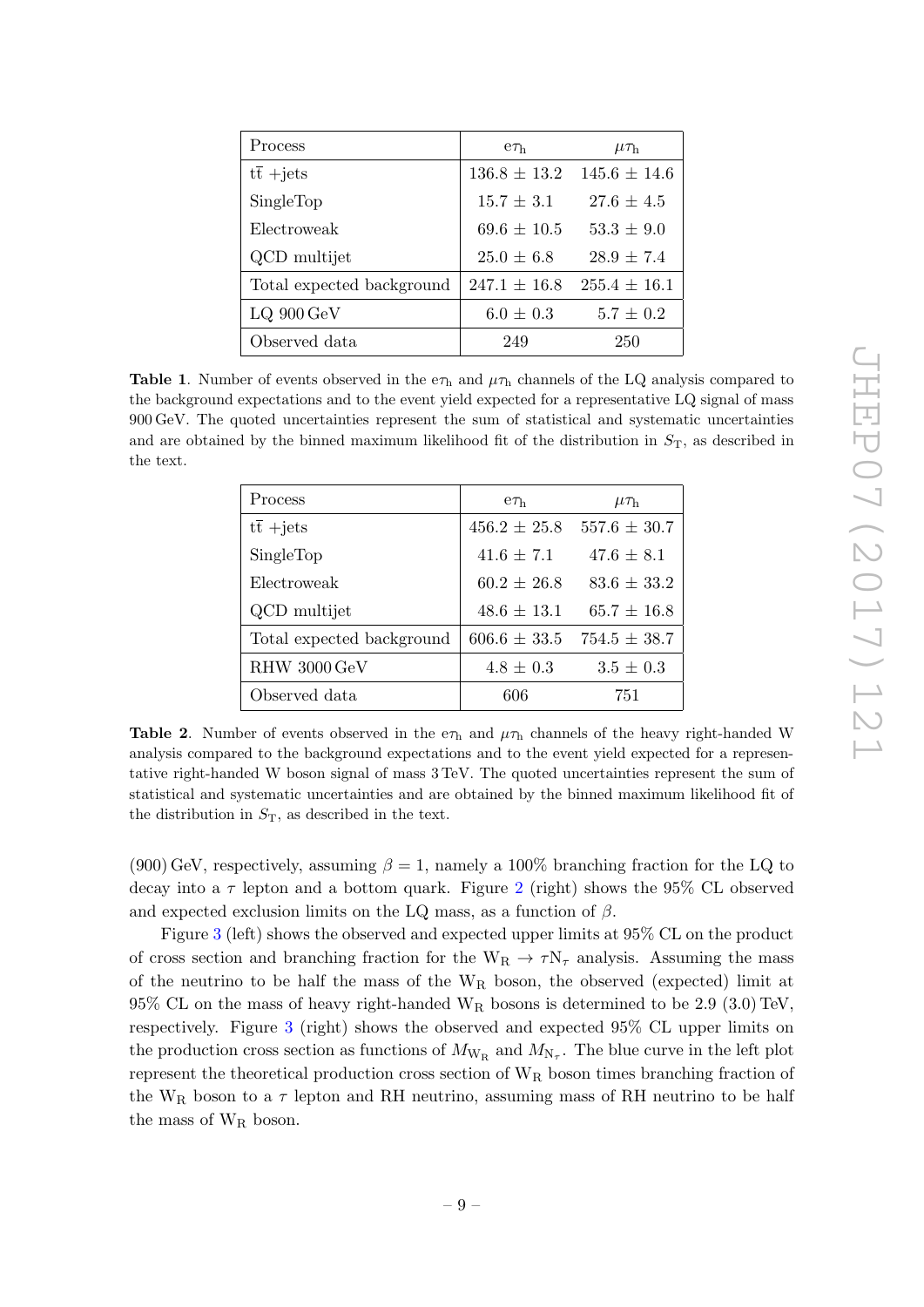

<span id="page-10-1"></span>Figure 2. Observed and expected limits at 95% CL on the product of cross section and branching fraction squared, obtained from the combination of the  $e\tau_h$  and  $\mu\tau_h$  channels, in the LQ analysis (left) and 95% CL observed and expected exclusion limits on the LQ mass, as a function of  $\beta$ (right). In the left plot, the green and yellow bands represent the one and two standard deviation uncertainties in the expected limits. The dashed dark blue curve represents the theoretical LQ pair production cross section, assuming  $\beta = 100\%$  [\[18,](#page-13-8) [19\]](#page-13-9). In the right plot, the grey band represents the one standard deviation uncertainty in the expected limit.

### <span id="page-10-0"></span>7 Summary

Searches have been performed for third-generation scalar leptoquarks and for heavy righthanded neutrinos in events containing one electron or muon, one hadronically decaying  $\tau$ lepton, and two or more jets, using pp collision data at  $\sqrt{s} = 13$  TeV, recorded by the CMS detector at the LHC and corresponding to an integrated luminosity of  $12.9\,\mathrm{fb}^{-1}$ . The data are found to be in good agreement with the standard model prediction in both analyses. A limit at 95% confidence level is set on the product of the leptoquark pair production cross section and  $\beta^2$ , where  $\beta$  denotes the branching fraction for the decay of the leptoquark into a  $\tau$  lepton and a bottom quark. Assuming  $\beta = 1$ , third-generation leptoquarks with masses below 850 GeV are excluded at 95% confidence level. In the heavy RH neutrino analysis, considering the decay  $W_R \rightarrow \tau N_R$  and assuming the mass of the heavy neutrino to be half the mass of the  $W_R$  boson, we exclude  $W_R$  boson masses below 2.9 TeV at  $95\%$ confidence level. These are the best mass limits to date for third-generation leptoquarks and heavy right-handed neutrinos with  $\tau$  leptons in the final state.

## Acknowledgments

We congratulate our colleagues in the CERN accelerator departments for the excellent performance of the LHC and thank the technical and administrative staffs at CERN and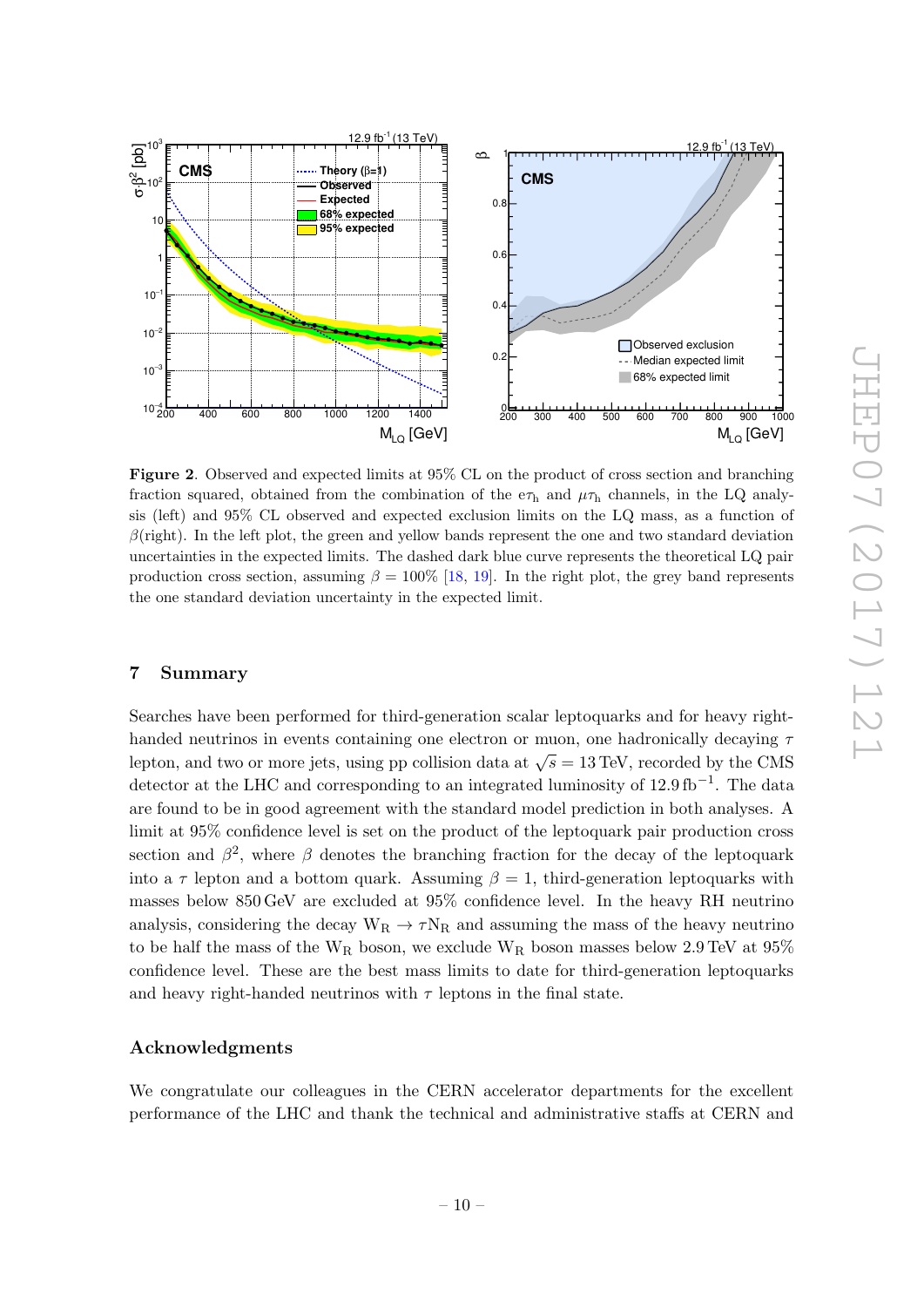

<span id="page-11-0"></span>Figure 3. Observed and expected limits at 95% CL on the product of cross section and branching fraction, obtained from the combination of the  $e\tau_h$  and  $\mu\tau_h$  channels in the heavy right-handed neutrino analysis (left) and the observed and expected limits at 95% CL on the production cross section as a function of  $M_{W_R}$  and  $M_{N_R}$  (right). The green and yellow bands represent the one and two standard deviation uncertainties in the expected limits. The dashed dark blue curve represents the theoretical prediction for the product of the  $W_R$  boson production cross section and the branching fraction for decay to a  $\tau$  lepton and RH neutrino, assuming the mass of the RH neutrino to be half the mass of the  $W_R$  boson [\[20\]](#page-13-10).

at other CMS institutes for their contributions to the success of the CMS effort. In addition, we gratefully acknowledge the computing centres and personnel of the Worldwide LHC Computing Grid for delivering so effectively the computing infrastructure essential to our analyses. Finally, we acknowledge the enduring support for the construction and operation of the LHC and the CMS detector provided by the following funding agencies: BMWFW and FWF (Austria); FNRS and FWO (Belgium); CNPq, CAPES, FAPERJ, and FAPESP (Brazil); MES (Bulgaria); CERN; CAS, MoST, and NSFC (China); COL-CIENCIAS (Colombia); MSES and CSF (Croatia); RPF (Cyprus); SENESCYT (Ecuador); MoER, ERC IUT, and ERDF (Estonia); Academy of Finland, MEC, and HIP (Finland); CEA and CNRS/IN2P3 (France); BMBF, DFG, and HGF (Germany); GSRT (Greece); OTKA and NIH (Hungary); DAE and DST (India); IPM (Iran); SFI (Ireland); INFN (Italy); MSIP and NRF (Republic of Korea); LAS (Lithuania); MOE and UM (Malaysia); BUAP, CINVESTAV, CONACYT, LNS, SEP, and UASLP-FAI (Mexico); MBIE (New Zealand); PAEC (Pakistan); MSHE and NSC (Poland); FCT (Portugal); JINR (Dubna); MON, RosAtom, RAS, RFBR and RAEP (Russia); MESTD (Serbia); SEIDI, CPAN, PCTI and FEDER (Spain); Swiss Funding Agencies (Switzerland); MST (Taipei); ThEPCenter, IPST, STAR, and NSTDA (Thailand); TUBITAK and TAEK (Turkey); NASU and SFFR (Ukraine); STFC (United Kingdom); DOE and NSF (U.S.A.).

Individuals have received support from the Marie-Curie programme and the European Research Council and EPLANET (European Union); the Leventis Foundation; the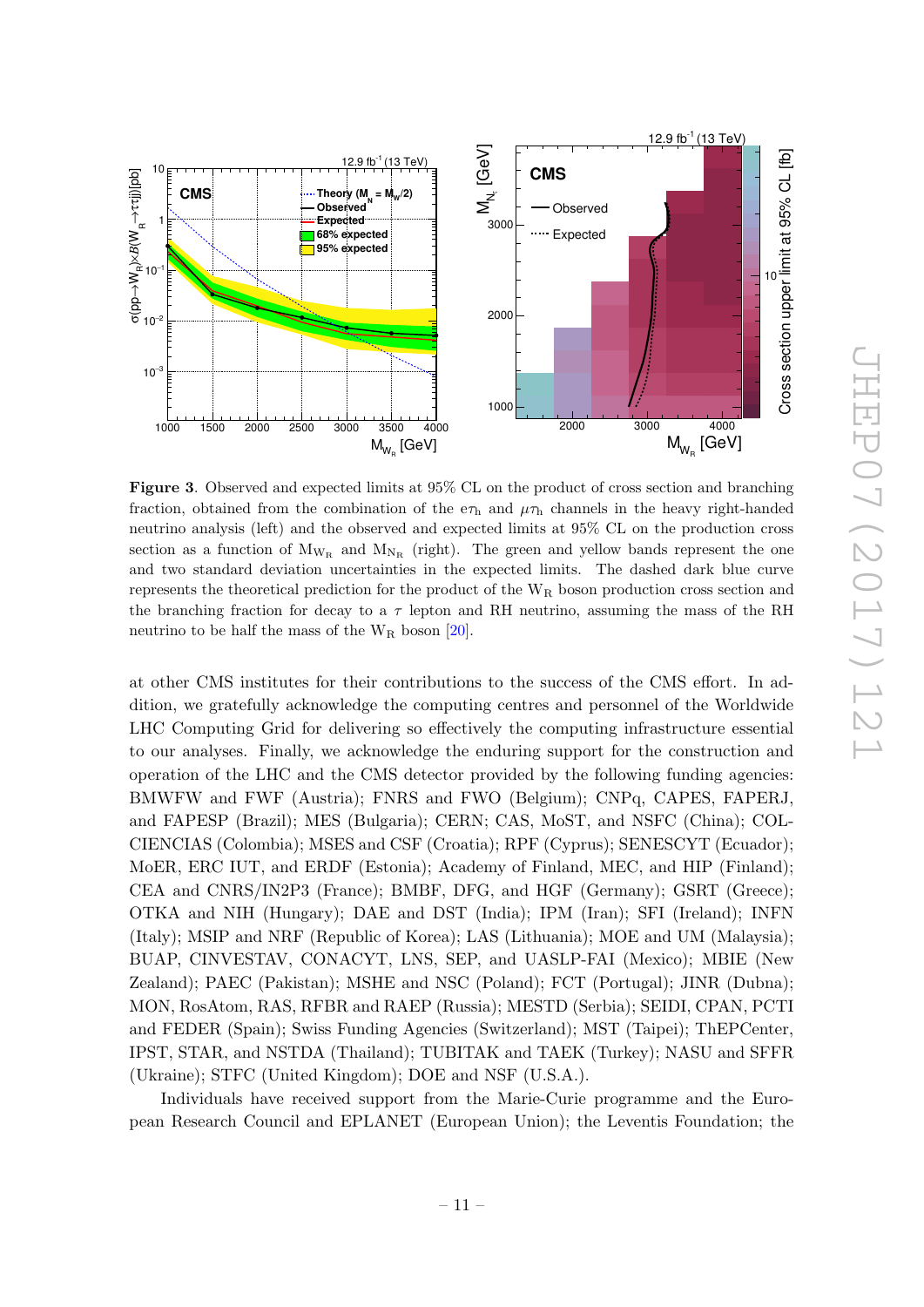A.P. Sloan Foundation; the Alexander von Humboldt Foundation; the Belgian Federal Science Policy Office; the Fonds pour la Formation à la Recherche dans l'Industrie et dans l'Agriculture (FRIA-Belgium); the Agentschap voor Innovatie door Wetenschap en Technologie (IWT-Belgium); the Ministry of Education, Youth and Sports (MEYS) of the Czech Republic; the Council of Science and Industrial Research, India; the HOM-ING PLUS programme of the Foundation for Polish Science, cofinanced from European Union, Regional Development Fund, the Mobility Plus programme of the Ministry of Science and Higher Education, the National Science Center (Poland), contracts Harmonia 2014/14/M/ST2/00428, Opus 2014/13/B/ST2/02543, 2014/15/B/ST2/03998, and 2015/19/B/ST2/02861, Sonata-bis 2012/07/E/ST2/01406; the National Priorities Research Program by Qatar National Research Fund; the Programa Clarín-COFUND del Principado de Asturias; the Thalis and Aristeia programmes cofinanced by EU-ESF and the Greek NSRF; the Rachadapisek Sompot Fund for Postdoctoral Fellowship, Chulalongkorn University and the Chulalongkorn Academic into Its 2nd Century Project Advancement Project (Thailand); and the Welch Foundation, contract C-1845.

Open Access. This article is distributed under the terms of the Creative Commons Attribution License [\(CC-BY 4.0\)](https://creativecommons.org/licenses/by/4.0/), which permits any use, distribution and reproduction in any medium, provided the original author(s) and source are credited.

### References

- <span id="page-12-0"></span>[1] H. Georgi and S.L. Glashow, Unity of All Elementary Particle Forces, [Phys. Rev. Lett.](https://doi.org/10.1103/PhysRevLett.32.438) 32 [\(1974\) 438](https://doi.org/10.1103/PhysRevLett.32.438) [IN[SPIRE](https://inspirehep.net/search?p=find+J+%22Phys.Rev.Lett.,32,438%22)].
- <span id="page-12-1"></span>[2] B. Schrempp and F. Schrempp, *Light leptoquarks*, *[Phys. Lett.](https://doi.org/10.1016/0370-2693(85)91450-9)* **B 153** (1985) 101 [IN[SPIRE](https://inspirehep.net/search?p=find+J+%22Phys.Lett.,B153,101%22)].
- <span id="page-12-2"></span>[3] W. Buchmüller, R. Rückl and D. Wyler, Leptoquarks in lepton-quark collisions, [Phys. Lett.](https://doi.org/10.1016/0370-2693(87)90637-X) B 191 [\(1987\) 442](https://doi.org/10.1016/0370-2693(87)90637-X) [Erratum ibid. B 448 (1999) 320] [IN[SPIRE](https://inspirehep.net/search?p=find+J+%22Phys.Lett.,B191,442%22)].
- <span id="page-12-3"></span>[4] J.L. Hewett and T.G. Rizzo, Low-Energy Phenomenology of Superstring Inspired  $E_6$  Models, [Phys. Rept.](https://doi.org/10.1016/0370-1573(89)90071-9) **183** (1989) 193 [IN[SPIRE](https://inspirehep.net/search?p=find+J+%22Phys.Rept.,183,193%22)].
- <span id="page-12-4"></span>[5] I. Doršner, S. Fajfer, A. Greljo, J.F. Kamenik and N. Košnik, Physics of leptoquarks in precision experiments and at particle colliders, [Phys. Rept.](https://doi.org/10.1016/j.physrep.2016.06.001)  $641$  (2016) 1 [[arXiv:1603.04993](https://arxiv.org/abs/1603.04993)] [IN[SPIRE](https://inspirehep.net/search?p=find+EPRINT+arXiv:1603.04993)].
- <span id="page-12-5"></span>[6] R.N. Mohapatra and J.C. Pati, A Natural Left-Right Symmetry, [Phys. Rev.](https://doi.org/10.1103/PhysRevD.11.2558) D 11 (1975) [2558](https://doi.org/10.1103/PhysRevD.11.2558) [IN[SPIRE](https://inspirehep.net/search?p=find+J+%22Phys.Rev.,D11,2558%22)].
- <span id="page-12-6"></span>[7] W.-Y. Keung and G. Senjanović, Majorana Neutrinos and the Production of the Right-handed Charged Gauge Boson, [Phys. Rev. Lett.](https://doi.org/10.1103/PhysRevLett.50.1427) 50 (1983) 1427 [IN[SPIRE](https://inspirehep.net/search?p=find+J+%22Phys.Rev.Lett.,50,1427%22)].
- <span id="page-12-7"></span>[8] ATLAS collaboration, Search for third generation scalar leptoquarks in pp collisions at  $\sqrt{s}$  = 7 TeV with the ATLAS detector, JHEP 06 [\(2013\) 033](https://doi.org/10.1007/JHEP06(2013)033) [[arXiv:1303.0526](https://arxiv.org/abs/1303.0526)] [IN[SPIRE](https://inspirehep.net/search?p=find+EPRINT+arXiv:1303.0526)].
- <span id="page-12-8"></span>[9] CMS collaboration, Search for pair production of third-generation scalar leptoquarks and top squarks in proton-proton collisions at  $\sqrt{s} = 8 \text{ TeV}$ , [Phys. Lett.](https://doi.org/10.1016/j.physletb.2014.10.063) **B** 739 (2014) 229 [[arXiv:1408.0806](https://arxiv.org/abs/1408.0806)] [IN[SPIRE](https://inspirehep.net/search?p=find+EPRINT+arXiv:1408.0806)].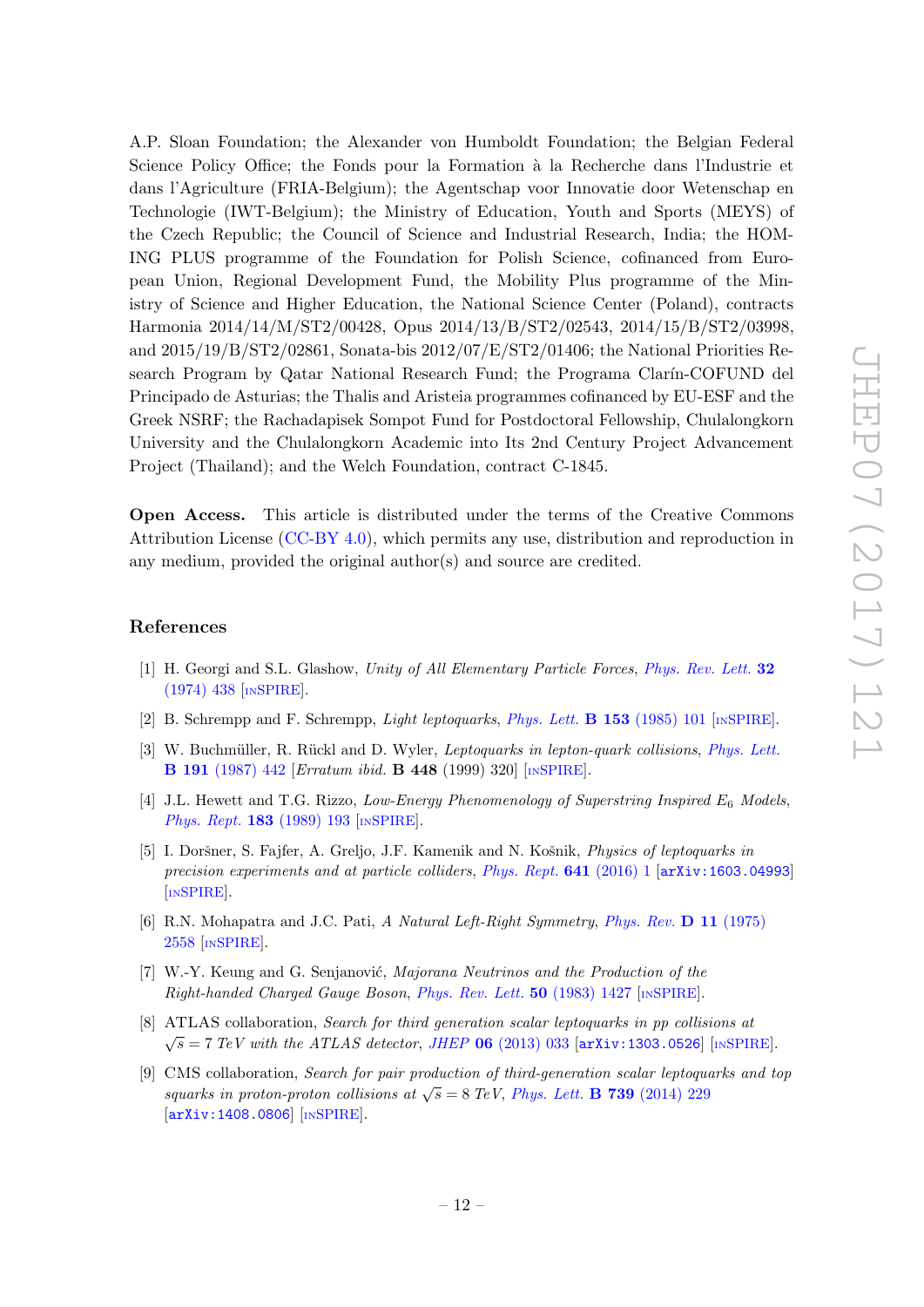- <span id="page-13-0"></span>[10] CMS collaboration, Search for pair production of third-generation leptoquarks and top squarks in pp collisions at  $\sqrt{s} = 7 \text{ TeV}$ , [Phys. Rev. Lett.](https://doi.org/10.1103/PhysRevLett.110.081801) 110 (2013) 081801 [[arXiv:1210.5629](https://arxiv.org/abs/1210.5629)] [IN[SPIRE](https://inspirehep.net/search?p=find+EPRINT+arXiv:1210.5629)].
- <span id="page-13-1"></span>[11] CMS collaboration, Search for heavy neutrinos or third-generation leptoquarks in final states with two hadronically decaying  $\tau$  leptons and two jets in proton-proton collisions at  $\sqrt{s} = 13 \text{ TeV}, \text{ JHEP 03 (2017) 077 [arXiv:1612.01190] [nSPIRE].}$  $\sqrt{s} = 13 \text{ TeV}, \text{ JHEP 03 (2017) 077 [arXiv:1612.01190] [nSPIRE].}$  $\sqrt{s} = 13 \text{ TeV}, \text{ JHEP 03 (2017) 077 [arXiv:1612.01190] [nSPIRE].}$  $\sqrt{s} = 13 \text{ TeV}, \text{ JHEP 03 (2017) 077 [arXiv:1612.01190] [nSPIRE].}$  $\sqrt{s} = 13 \text{ TeV}, \text{ JHEP 03 (2017) 077 [arXiv:1612.01190] [nSPIRE].}$  $\sqrt{s} = 13 \text{ TeV}, \text{ JHEP 03 (2017) 077 [arXiv:1612.01190] [nSPIRE].}$  $\sqrt{s} = 13 \text{ TeV}, \text{ JHEP 03 (2017) 077 [arXiv:1612.01190] [nSPIRE].}$
- <span id="page-13-2"></span>[12] DELPHI collaboration, P. Abreu et al., Search for neutral heavy leptons produced in Z decays, Z. Phys. C 74 [\(1997\) 57](https://doi.org/10.1007/s002880050370) [Erratum ibid. C 75 (1997) 580] [IN[SPIRE](https://inspirehep.net/search?p=find+J+%22Z.Physik,C74,57%22)].
- <span id="page-13-3"></span>[13] L3 collaboration, O. Adriani et al., Search for isosinglet neutral heavy leptons in  $Z^0$  decays, [Phys. Lett.](https://doi.org/10.1016/0370-2693(92)91579-X) **B 295** (1992) 371 [IN[SPIRE](https://inspirehep.net/search?p=find+J+%22Phys.Lett.,B295,371%22)].
- <span id="page-13-4"></span>[14] ATLAS collaboration, Search for heavy neutrinos and right-handed W bosons in events with two leptons and jets in pp collisions at  $\sqrt{s} = 7$  TeV with the ATLAS detector, [Eur. Phys. J.](https://doi.org/10.1140/epjc/s10052-012-2056-4) C 72 [\(2012\) 2056](https://doi.org/10.1140/epjc/s10052-012-2056-4) [[arXiv:1203.5420](https://arxiv.org/abs/1203.5420)] [IN[SPIRE](https://inspirehep.net/search?p=find+EPRINT+arXiv:1203.5420)].
- <span id="page-13-5"></span>[15] CMS collaboration, Search for heavy neutrinos and W bosons with right-handed couplings in proton-proton collisions at  $\sqrt{s} = 8$  TeV, [Eur. Phys. J.](https://doi.org/10.1140/epjc/s10052-014-3149-z) C 74 (2014) 3149 [[arXiv:1407.3683](https://arxiv.org/abs/1407.3683)] [IN[SPIRE](https://inspirehep.net/search?p=find+EPRINT+arXiv:1407.3683)].
- <span id="page-13-6"></span>[16] CMS collaboration, The CMS Experiment at the CERN LHC, 2008 JINST 3 [S08004](https://doi.org/10.1088/1748-0221/3/08/S08004) [IN[SPIRE](https://inspirehep.net/search?p=find+J+%22JINST,3,S08004%22)].
- <span id="page-13-7"></span>[17] T. Sjöstrand et al., An Introduction to PYTHIA 8.2, [Comput. Phys. Commun.](https://doi.org/10.1016/j.cpc.2015.01.024)  $191$  (2015) [159](https://doi.org/10.1016/j.cpc.2015.01.024) [[arXiv:1410.3012](https://arxiv.org/abs/1410.3012)] [IN[SPIRE](https://inspirehep.net/search?p=find+EPRINT+arXiv:1410.3012)].
- <span id="page-13-8"></span>[18] M. Krämer, T. Plehn, M. Spira and P.M. Zerwas, Pair production of scalar leptoquarks at the CERN LHC, Phys. Rev. D 71 [\(2005\) 057503](https://doi.org/10.1103/PhysRevD.71.057503) [[hep-ph/0411038](https://arxiv.org/abs/hep-ph/0411038)] [IN[SPIRE](https://inspirehep.net/search?p=find+EPRINT+hep-ph/0411038)].
- <span id="page-13-9"></span>[19] M. Krämer, T. Plehn, M. Spira and P.M. Zerwas, *Pair production of scalar leptoquarks at the* Tevatron, [Phys. Rev. Lett.](https://doi.org/10.1103/PhysRevLett.79.341) **79** (1997) 341 [[hep-ph/9704322](https://arxiv.org/abs/hep-ph/9704322)] [IN[SPIRE](https://inspirehep.net/search?p=find+EPRINT+hep-ph/9704322)].
- <span id="page-13-10"></span>[20] F. del Aguila, J.A. Aguilar-Saavedra and R. Pittau, Heavy neutrino signals at large hadron colliders, JHEP 10 [\(2007\) 047](https://doi.org/10.1088/1126-6708/2007/10/047) [[hep-ph/0703261](https://arxiv.org/abs/hep-ph/0703261)] [IN[SPIRE](https://inspirehep.net/search?p=find+EPRINT+hep-ph/0703261)].
- <span id="page-13-11"></span>[21] F. Maltoni and T. Stelzer, MadEvent: Automatic event generation with MadGraph, [JHEP](https://doi.org/10.1088/1126-6708/2003/02/027) 02 [\(2003\) 027](https://doi.org/10.1088/1126-6708/2003/02/027) [[hep-ph/0208156](https://arxiv.org/abs/hep-ph/0208156)] [IN[SPIRE](https://inspirehep.net/search?p=find+EPRINT+hep-ph/0208156)].
- <span id="page-13-12"></span>[22] P. Nason, A New method for combining NLO QCD with shower Monte Carlo algorithms, JHEP 11 [\(2004\) 040](https://doi.org/10.1088/1126-6708/2004/11/040) [[hep-ph/0409146](https://arxiv.org/abs/hep-ph/0409146)] [IN[SPIRE](https://inspirehep.net/search?p=find+EPRINT+hep-ph/0409146)].
- [23] S. Frixione, P. Nason and C. Oleari, Matching NLO QCD computations with Parton Shower simulations: the POWHEG method, JHEP 11 [\(2007\) 070](https://doi.org/10.1088/1126-6708/2007/11/070) [[arXiv:0709.2092](https://arxiv.org/abs/0709.2092)] [IN[SPIRE](https://inspirehep.net/search?p=find+EPRINT+arXiv:0709.2092)].
- <span id="page-13-13"></span>[24] S. Alioli, P. Nason, C. Oleari and E. Re, A general framework for implementing NLO calculations in shower Monte Carlo programs: the POWHEG BOX, JHEP 06 [\(2010\) 043](https://doi.org/10.1007/JHEP06(2010)043) [[arXiv:1002.2581](https://arxiv.org/abs/1002.2581)] [IN[SPIRE](https://inspirehep.net/search?p=find+EPRINT+arXiv:1002.2581)].
- <span id="page-13-14"></span>[25] NNPDF collaboration, R.D. Ball et al., *Parton distributions for the LHC Run II, [JHEP](https://doi.org/10.1007/JHEP04(2015)040)* 04 [\(2015\) 040](https://doi.org/10.1007/JHEP04(2015)040) [[arXiv:1410.8849](https://arxiv.org/abs/1410.8849)] [IN[SPIRE](https://inspirehep.net/search?p=find+EPRINT+arXiv:1410.8849)].
- <span id="page-13-15"></span>[26] CMS collaboration, Event generator tunes obtained from underlying event and multiparton scattering measurements, [Eur. Phys. J.](https://doi.org/10.1140/epjc/s10052-016-3988-x) C 76 (2016) 155  $arXiv:1512.00815$  [IN[SPIRE](https://inspirehep.net/search?p=find+EPRINT+arXiv:1512.00815)].
- <span id="page-13-16"></span>[27] GEANT4 collaboration, S. Agostinelli et al.,  $GEANT4 - a$  simulation toolkit, [Nucl.](https://doi.org/10.1016/S0168-9002(03)01368-8) [Instrum. Meth.](https://doi.org/10.1016/S0168-9002(03)01368-8) A 506 (2003) 250 [IN[SPIRE](https://inspirehep.net/search?p=find+J+%22Nucl.Instrum.Meth.,A506,250%22)].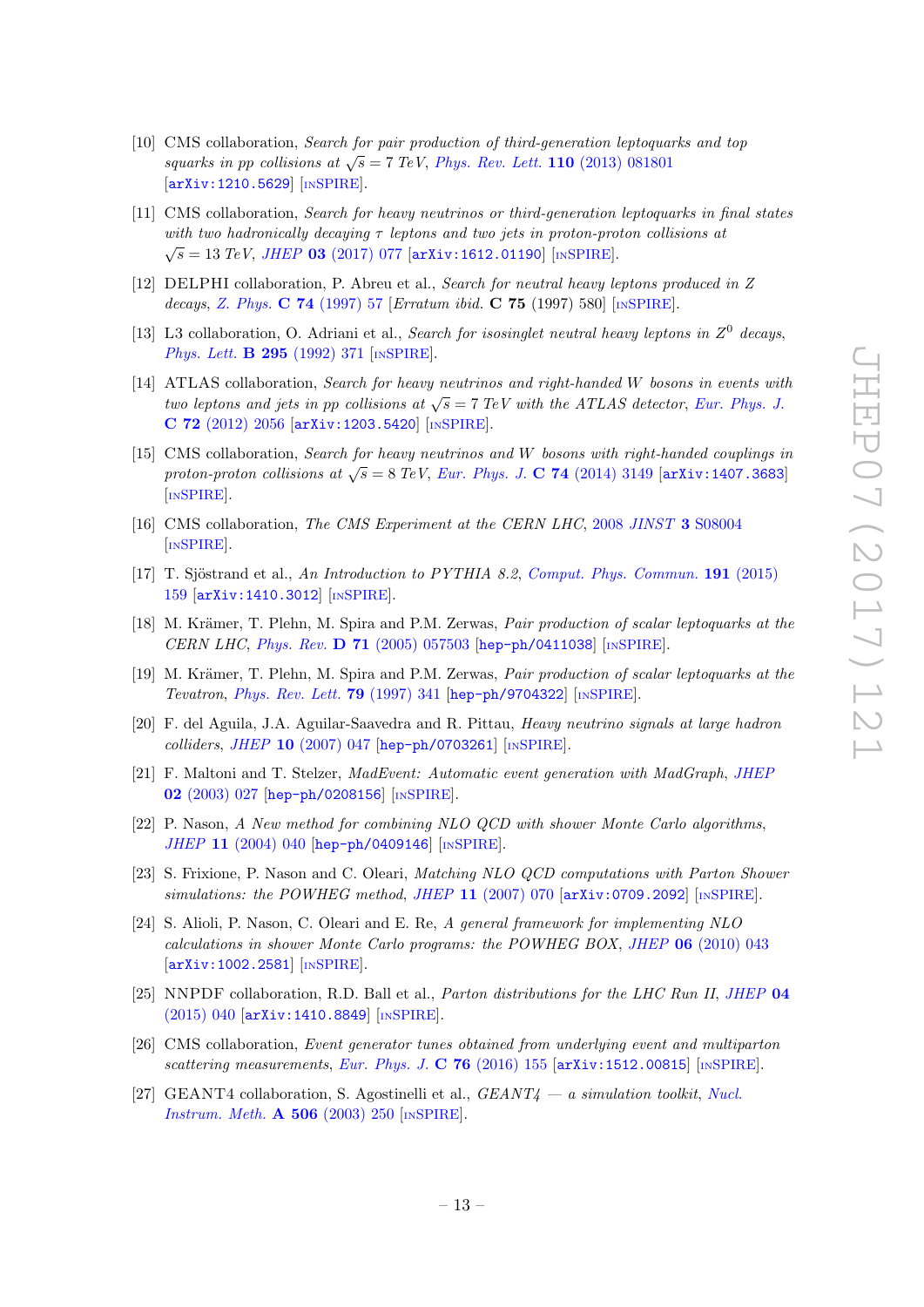- <span id="page-14-0"></span>[28] CMS collaboration, Particle-Flow Event Reconstruction in CMS and Performance for Jets, Taus and MET, [CMS-PAS-PFT-09-001](http://cds.cern.ch/record/1194487) (2009) [IN[SPIRE](https://inspirehep.net/search?p=find+%22CMS-PAS-PFT-09-001%22)].
- <span id="page-14-1"></span>[29] CMS collaboration, Commissioning of the Particle-flow Event Reconstruction with the first LHC collisions recorded in the CMS detector, [CMS-PAS-PFT-10-001](http://cds.cern.ch/record/1247373) (2010) [IN[SPIRE](https://inspirehep.net/search?p=find+%22CMS-PAS-PFT-10-001%22)].
- <span id="page-14-2"></span>[30] CMS collaboration, Performance of Electron Reconstruction and Selection with the CMS Detector in Proton-Proton Collisions at  $\sqrt{s} = 8$  TeV, 2015 JINST 10 [P06005](https://doi.org/10.1088/1748-0221/10/06/P06005) [[arXiv:1502.02701](https://arxiv.org/abs/1502.02701)] [IN[SPIRE](https://inspirehep.net/search?p=find+EPRINT+arXiv:1502.02701)].
- <span id="page-14-3"></span>[31] H. Voss, A. Höcker, J. Stelzer and F. Tegenfeldt, TMVA: Toolkit for Multivariate Data Analysis with ROOT, [PoS\(ACAT\)040](https://pos.sissa.it/contribution?id=PoS(ACAT)040) [[physics/0703039](https://arxiv.org/abs/physics/0703039)] [IN[SPIRE](https://inspirehep.net/search?p=find+EPRINT+physics/0703039)].
- <span id="page-14-4"></span>[32] CMS collaboration, Performance of CMS muon reconstruction in pp collision events at  $\sqrt{s}$  = 7 TeV, 2012 JINST 7 [P10002](https://doi.org/10.1088/1748-0221/7/10/P10002) [[arXiv:1206.4071](https://arxiv.org/abs/1206.4071)] [IN[SPIRE](https://inspirehep.net/search?p=find+EPRINT+arXiv:1206.4071)].
- <span id="page-14-5"></span>[33] CMS collaboration, Reconstruction and identification of  $\tau$  lepton decays to hadrons and  $\nu_{\tau}$ at CMS, 2016 JINST 11 [P01019](https://doi.org/10.1088/1748-0221/11/01/P01019) [[arXiv:1510.07488](https://arxiv.org/abs/1510.07488)] [IN[SPIRE](https://inspirehep.net/search?p=find+EPRINT+arXiv:1510.07488)].
- <span id="page-14-6"></span>[34] CMS collaboration, Performance of reconstruction and identification of tau leptons in their decays to hadrons and tau neutrino in LHC Run-2, [CMS-PAS-TAU-16-002](http://cds.cern.ch/record/2196972) (2016) [IN[SPIRE](https://inspirehep.net/search?p=find+%22CMS-PAS-TAU-16-002%22)].
- <span id="page-14-7"></span>[35] G.P. Salam, *Towards Jetography, [Eur. Phys. J.](https://doi.org/10.1140/epjc/s10052-010-1314-6)* C 67 (2010) 637 [[arXiv:0906.1833](https://arxiv.org/abs/0906.1833)] [IN[SPIRE](https://inspirehep.net/search?p=find+EPRINT+arXiv:0906.1833)].
- <span id="page-14-8"></span>[36] M. Cacciari, G.P. Salam and G. Soyez, The Anti- $k_t$  jet clustering algorithm, JHEP 04 [\(2008\)](https://doi.org/10.1088/1126-6708/2008/04/063) [063](https://doi.org/10.1088/1126-6708/2008/04/063) [[arXiv:0802.1189](https://arxiv.org/abs/0802.1189)] [IN[SPIRE](https://inspirehep.net/search?p=find+EPRINT+arXiv:0802.1189)].
- <span id="page-14-9"></span>[37] CMS collaboration, *Pileup Removal Algorithms*, [CMS-PAS-JME-14-001](http://cds.cern.ch/record/1751454) (2014) [IN[SPIRE](https://inspirehep.net/search?p=find+%22CMS-PAS-JME-14-001%22)].
- <span id="page-14-10"></span>[38] CMS collaboration, Jet energy scale and resolution in the CMS experiment in pp collisions at 8 TeV, 2017 JINST 12 [P02014](https://doi.org/10.1088/1748-0221/12/02/P02014)  $arXiv:1607.03663$  [IN[SPIRE](https://inspirehep.net/search?p=find+EPRINT+arXiv:1607.03663)].
- <span id="page-14-11"></span>[39] CMS collaboration, Pileup Jet Identification, [CMS-PAS-JME-13-005](http://cds.cern.ch/record/1581583) (2013) [IN[SPIRE](https://inspirehep.net/search?p=find+%22CMS-PAS-JME-13-005%22)].
- <span id="page-14-12"></span>[40] CMS collaboration, Performance of missing energy reconstruction in 13 TeV pp collision data using the CMS detector, [CMS-PAS-JME-16-004](http://cds.cern.ch/record/2205284) (2016)  $\text{[nSPIRE]}$  $\text{[nSPIRE]}$  $\text{[nSPIRE]}$ .
- <span id="page-14-13"></span>[41] CMS collaboration, *Identification of b quark jets at the CMS Experiment in the LHC Run 2*, [CMS-PAS-BTV-15-001](http://cds.cern.ch/record/2138504) (2016) [IN[SPIRE](https://inspirehep.net/search?p=find+%22CMS-PAS-BTV-15-001%22)].
- <span id="page-14-14"></span>[42] CMS collaboration, Measurement of the differential cross section for top quark pair production in pp collisions at  $\sqrt{s} = 8$  TeV, [Eur. Phys. J.](https://doi.org/10.1140/epjc/s10052-015-3709-x) C 75 (2015) 542 [[arXiv:1505.04480](https://arxiv.org/abs/1505.04480)] [IN[SPIRE](https://inspirehep.net/search?p=find+EPRINT+arXiv:1505.04480)].
- <span id="page-14-15"></span>[43] CMS collaboration, Measurement of differential top-quark pair production cross sections in pp colisions at  $\sqrt{s} = 7$  TeV, [Eur. Phys. J.](https://doi.org/10.1140/epjc/s10052-013-2339-4) C 73 (2013) 2339 [[arXiv:1211.2220](https://arxiv.org/abs/1211.2220)] [IN[SPIRE](https://inspirehep.net/search?p=find+EPRINT+arXiv:1211.2220)].
- <span id="page-14-16"></span>[44] CMS collaboration, CMS luminosity measurement for the 2015 data-taking period, [CMS-PAS-LUM-15-001](http://cds.cern.ch/record/2138682) (2016) [IN[SPIRE](https://inspirehep.net/search?p=find+%22CMS-PAS-LUM-15-001%22)].
- <span id="page-14-17"></span>[45] CMS collaboration, Measurement of the Inclusive W and Z Production Cross Sections in pp Collisions at  $\sqrt{s}$  = 7 TeV, JHEP 10 [\(2011\) 132](https://doi.org/10.1007/JHEP10(2011)132) [[arXiv:1107.4789](https://arxiv.org/abs/1107.4789)] [IN[SPIRE](https://inspirehep.net/search?p=find+EPRINT+arXiv:1107.4789)].
- <span id="page-14-18"></span>[46] CMS collaboration, Performance of τ -lepton reconstruction and identification in CMS, [2012](https://doi.org/10.1088/1748-0221/7/01/P01001) JINST 7 [P01001](https://doi.org/10.1088/1748-0221/7/01/P01001) [[arXiv:1109.6034](https://arxiv.org/abs/1109.6034)] [IN[SPIRE](https://inspirehep.net/search?p=find+EPRINT+arXiv:1109.6034)].
- <span id="page-14-19"></span>[47] M. Czakon and A. Mitov,  $Top++:$  A Program for the Calculation of the Top-Pair Cross-Section at Hadron Colliders, [Comput. Phys. Commun.](https://doi.org/10.1016/j.cpc.2014.06.021) 185 (2014) 2930 [[arXiv:1112.5675](https://arxiv.org/abs/1112.5675)] [IN[SPIRE](https://inspirehep.net/search?p=find+EPRINT+arXiv:1112.5675)].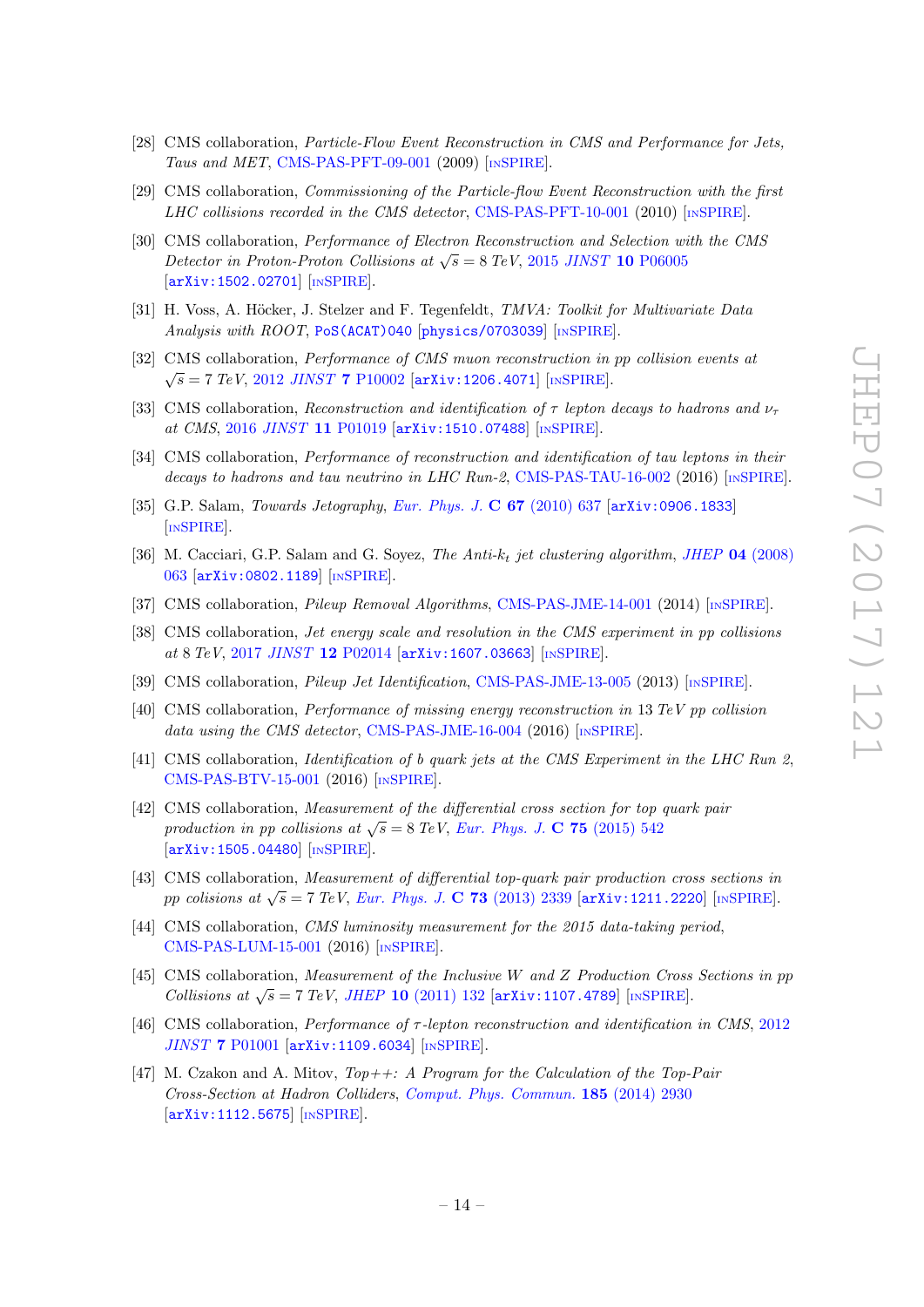- <span id="page-15-0"></span>[48] M. Botje et al., The PDF4LHC Working Group Interim Recommendations, [arXiv:1101.0538](https://arxiv.org/abs/1101.0538) [IN[SPIRE](https://inspirehep.net/search?p=find+EPRINT+arXiv:1101.0538)].
- <span id="page-15-1"></span>[49] CMS collaboration, Measurement of  $W^+W^-$  and ZZ production cross sections in pp collisions at  $\sqrt{s} = 8$  TeV, [Phys. Lett.](https://doi.org/10.1016/j.physletb.2013.03.027) **B** 721 (2013) 190 [[arXiv:1301.4698](https://arxiv.org/abs/1301.4698)] [IN[SPIRE](https://inspirehep.net/search?p=find+EPRINT+arXiv:1301.4698)].
- <span id="page-15-2"></span>[50] S. Alekhin et al., The PDF4LHC Working Group Interim Report,  $arXiv:1101.0536$ [IN[SPIRE](https://inspirehep.net/search?p=find+EPRINT+arXiv:1101.0536)].
- <span id="page-15-3"></span>[51] P.M. Nadolsky et al., *Implications of CTEQ global analysis for collider observables, [Phys.](https://doi.org/10.1103/PhysRevD.78.013004)* Rev. D 78 [\(2008\) 013004](https://doi.org/10.1103/PhysRevD.78.013004) [[arXiv:0802.0007](https://arxiv.org/abs/0802.0007)] [IN[SPIRE](https://inspirehep.net/search?p=find+EPRINT+arXiv:0802.0007)].
- [52] A.D. Martin, W.J. Stirling, R.S. Thorne and G. Watt, Update of parton distributions at NNLO, [Phys. Lett.](https://doi.org/10.1016/j.physletb.2007.07.040) B 652 (2007) 292 [[arXiv:0706.0459](https://arxiv.org/abs/0706.0459)] [IN[SPIRE](https://inspirehep.net/search?p=find+EPRINT+arXiv:0706.0459)].
- <span id="page-15-4"></span>[53] M. Ubiali, NNPDF1.0 parton set for the LHC, in proceedings of the 14th High-Energy Physics International Conference on Quantum Chromodynamics (QCD 08), Montpellier, France, 7–12 July 2008, p. 62 [[Nucl. Phys. Proc. Suppl.](https://doi.org/10.1016/j.nuclphysBPS.2008.12.020) 186 (2009) 62] [[arXiv:0809.3716](https://arxiv.org/abs/0809.3716)] [IN[SPIRE](https://inspirehep.net/search?p=find+EPRINT+arXiv:0809.3716)].
- <span id="page-15-5"></span>[54] CMS collaboration, Determination of Jet Energy Calibration and Transverse Momentum Resolution in CMS, 2011 JINST 6 [P11002](https://doi.org/10.1088/1748-0221/6/11/P11002) [[arXiv:1107.4277](https://arxiv.org/abs/1107.4277)] [IN[SPIRE](https://inspirehep.net/search?p=find+EPRINT+arXiv:1107.4277)].
- <span id="page-15-6"></span>[55] R.J. Barlow and C. Beeston, Fitting using finite Monte Carlo samples, [Comput. Phys.](https://doi.org/10.1016/0010-4655(93)90005-W) Commun. 77 [\(1993\) 219](https://doi.org/10.1016/0010-4655(93)90005-W) [IN[SPIRE](https://inspirehep.net/search?p=find+J+%22Comp.Phys.Comm.,77,219%22)].
- <span id="page-15-7"></span>[56] T. Junk, Confidence level computation for combining searches with small statistics, [Nucl.](https://doi.org/10.1016/S0168-9002(99)00498-2) [Instrum. Meth.](https://doi.org/10.1016/S0168-9002(99)00498-2) A 434 (1999) 435 [[hep-ex/9902006](https://arxiv.org/abs/hep-ex/9902006)] [IN[SPIRE](https://inspirehep.net/search?p=find+EPRINT+hep-ex/9902006)].
- <span id="page-15-8"></span>[57] A.L. Read, Presentation of search results: The CL<sub>s</sub> technique, J. Phys. **G 28** [\(2002\) 2693](https://doi.org/10.1088/0954-3899/28/10/313) [IN[SPIRE](https://inspirehep.net/search?p=find+J+%22J.Phys.,G28,2693%22)].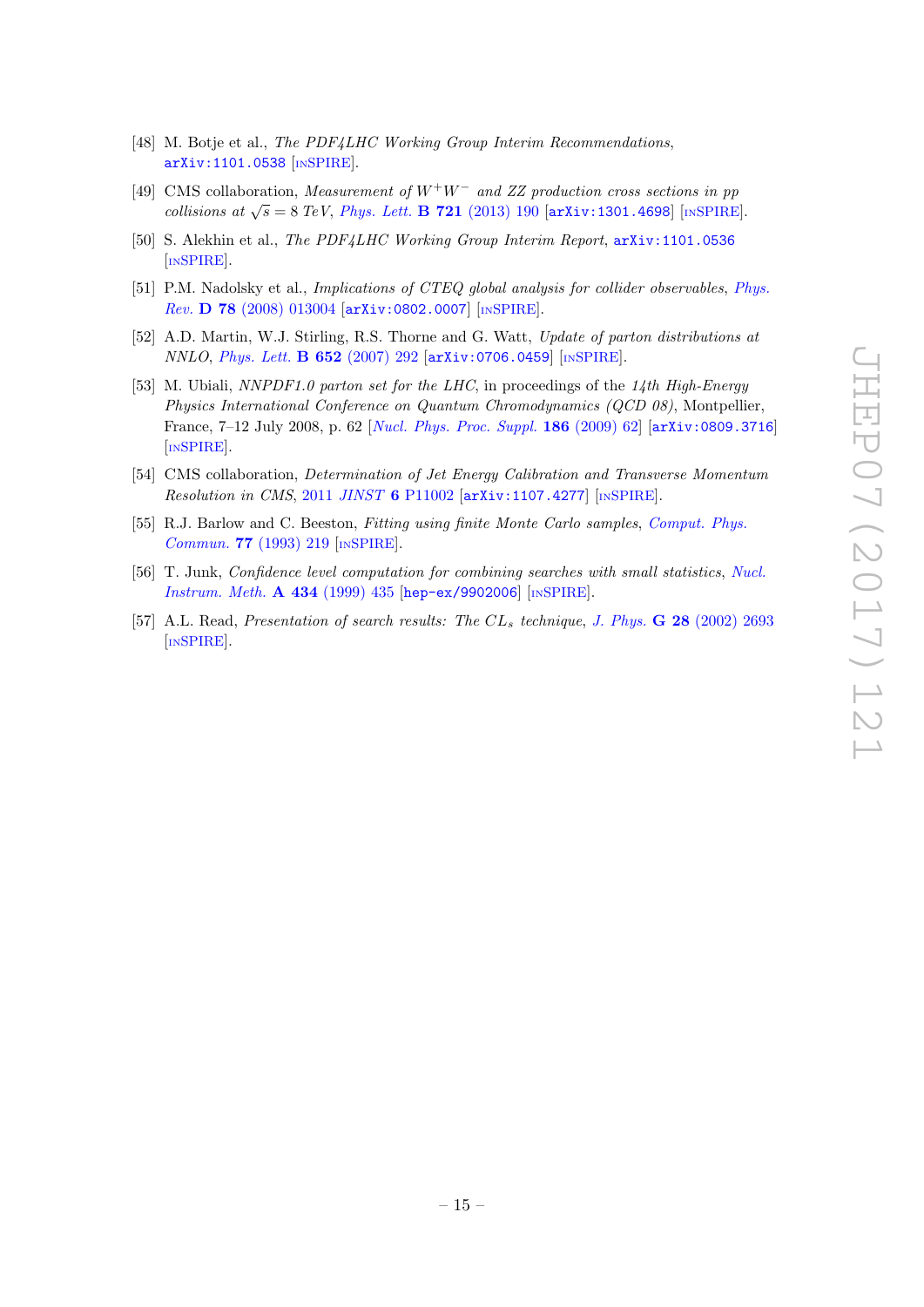### The CMS collaboration

### <span id="page-16-0"></span>Yerevan Physics Institute, Yerevan, Armenia

A.M. Sirunyan, A. Tumasyan

#### Institut für Hochenergiephysik, Wien, Austria

W. Adam, E. Asilar, T. Bergauer, J. Brandstetter, E. Brondolin, M. Dragicevic, J. Erö, M. Flechl, M. Friedl, R. Frühwirth<sup>1</sup>, V.M. Ghete, C. Hartl, N. Hörmann, J. Hrubec, M. Jeitler<sup>1</sup>, A. König, I. Krätschmer, D. Liko, T. Matsushita, I. Mikulec, D. Rabady, N. Rad, B. Rahbaran, H. Rohringer, J. Schieck<sup>1</sup>, J. Strauss, W. Waltenberger, C.-E. Wulz<sup>1</sup>

#### Institute for Nuclear Problems, Minsk, Belarus

O. Dvornikov, V. Makarenko, V. Mossolov, J. Suarez Gonzalez, V. Zykunov

## National Centre for Particle and High Energy Physics, Minsk, Belarus N. Shumeiko

### Universiteit Antwerpen, Antwerpen, Belgium

S. Alderweireldt, E.A. De Wolf, X. Janssen, J. Lauwers, M. Van De Klundert, H. Van Haevermaet, P. Van Mechelen, N. Van Remortel, A. Van Spilbeeck

## Vrije Universiteit Brussel, Brussel, Belgium

S. Abu Zeid, F. Blekman, J. D'Hondt, N. Daci, I. De Bruyn, K. Deroover, S. Lowette, S. Moortgat, L. Moreels, A. Olbrechts, Q. Python, K. Skovpen, S. Tavernier, W. Van Doninck, P. Van Mulders, I. Van Parijs

### Universit´e Libre de Bruxelles, Bruxelles, Belgium

H. Brun, B. Clerbaux, G. De Lentdecker, H. Delannoy, G. Fasanella, L. Favart, R. Goldouzian, A. Grebenyuk, G. Karapostoli, T. Lenzi, A. Léonard, J. Luetic, T. Maerschalk, A. Marinov, A. Randle-conde, T. Seva, C. Vander Velde, P. Vanlaer, D. Vannerom, R. Yonamine, F. Zenoni, F. Zhang<sup>2</sup>

## Ghent University, Ghent, Belgium

T. Cornelis, D. Dobur, A. Fagot, M. Gul, I. Khvastunov, D. Povraz, S. Salva, R. Schöfbeck, M. Tytgat, W. Van Driessche, E. Yazgan, N. Zaganidis

## Université Catholique de Louvain, Louvain-la-Neuve, Belgium

H. Bakhshiansohi, C. Beluffi<sup>3</sup>, O. Bondu, S. Brochet, G. Bruno, A. Caudron, S. De Visscher, C. Delaere, M. Delcourt, B. Francois, A. Giammanco, A. Jafari, M. Komm, G. Krintiras, V. Lemaitre, A. Magitteri, A. Mertens, M. Musich, K. Piotrzkowski, L. Quertenmont, M. Selvaggi, M. Vidal Marono, S. Wertz

### Université de Mons, Mons, Belgium

N. Beliy

#### Centro Brasileiro de Pesquisas Fisicas, Rio de Janeiro, Brazil

W.L. Aldá Júnior, F.L. Alves, G.A. Alves, L. Brito, C. Hensel, A. Moraes, M.E. Pol, P. Rebello Teles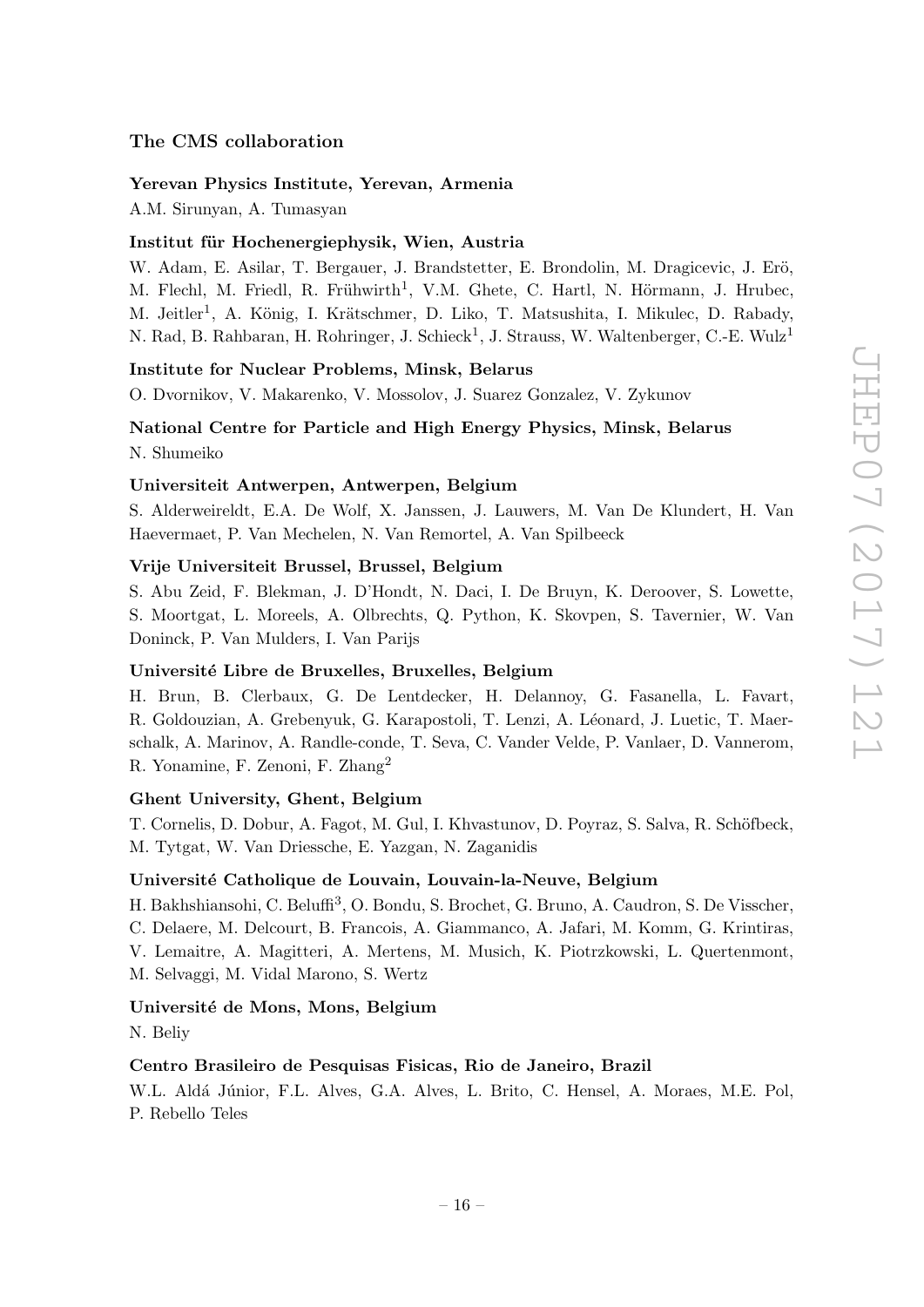### Universidade do Estado do Rio de Janeiro, Rio de Janeiro, Brazil

E. Belchior Batista Das Chagas, W. Carvalho, J. Chinellato<sup>4</sup>, A. Custódio, E.M. Da Costa, G.G. Da Silveira<sup>5</sup>, D. De Jesus Damiao, C. De Oliveira Martins, S. Fonseca De Souza, L.M. Huertas Guativa, H. Malbouisson, D. Matos Figueiredo, C. Mora Herrera, L. Mundim, H. Nogima, W.L. Prado Da Silva, A. Santoro, A. Sznajder, E.J. Tonelli Manganote<sup>4</sup>, F. Torres Da Silva De Araujo, A. Vilela Pereira

## Universidade Estadual Paulista <sup>a</sup>, Universidade Federal do ABC  $^b$ , São Paulo, Brazil

S. Ahuja<sup>a</sup>, C.A. Bernardes<sup>a</sup>, S. Dogra<sup>a</sup>, T.R. Fernandez Perez Tomei<sup>a</sup>, E.M. Gregores<sup>b</sup>, P.G. Mercadante<sup>b</sup>, C.S. Moon<sup>a</sup>, S.F. Novaes<sup>a</sup>, Sandra S. Padula<sup>a</sup>, D. Romero Abad<sup>b</sup>, J.C. Ruiz Vargas $^a$ 

#### Institute for Nuclear Research and Nuclear Energy, Sofia, Bulgaria

A. Aleksandrov, R. Hadjiiska, P. Iaydjiev, M. Rodozov, S. Stoykova, G. Sultanov, M. Vutova

#### University of Sofia, Sofia, Bulgaria

A. Dimitrov, I. Glushkov, L. Litov, B. Pavlov, P. Petkov

# Beihang University, Beijing, China

W. Fang<sup>6</sup>

## Institute of High Energy Physics, Beijing, China

M. Ahmad, J.G. Bian, G.M. Chen, H.S. Chen, M. Chen, Y. Chen<sup>7</sup>, T. Cheng, C.H. Jiang, D. Leggat, Z. Liu, F. Romeo, M. Ruan, S.M. Shaheen, A. Spiezia, J. Tao, C. Wang, Z. Wang, H. Zhang, J. Zhao

## State Key Laboratory of Nuclear Physics and Technology, Peking University, Beijing, China

Y. Ban, G. Chen, Q. Li, S. Liu, Y. Mao, S.J. Qian, D. Wang, Z. Xu

### Universidad de Los Andes, Bogota, Colombia

C. Avila, A. Cabrera, L.F. Chaparro Sierra, C. Florez, J.P. Gomez, C.F. González Hernández, J.D. Ruiz Alvarez<sup>8</sup>, J.C. Sanabria

## University of Split, Faculty of Electrical Engineering, Mechanical Engineering and Naval Architecture, Split, Croatia

N. Godinovic, D. Lelas, I. Puljak, P.M. Ribeiro Cipriano, T. Sculac

#### University of Split, Faculty of Science, Split, Croatia

Z. Antunovic, M. Kovac

Institute Rudjer Boskovic, Zagreb, Croatia

V. Brigljevic, D. Ferencek, K. Kadija, B. Mesic, T. Susa

### University of Cyprus, Nicosia, Cyprus

M.W. Ather, A. Attikis, G. Mavromanolakis, J. Mousa, C. Nicolaou, F. Ptochos, P.A. Razis, H. Rykaczewski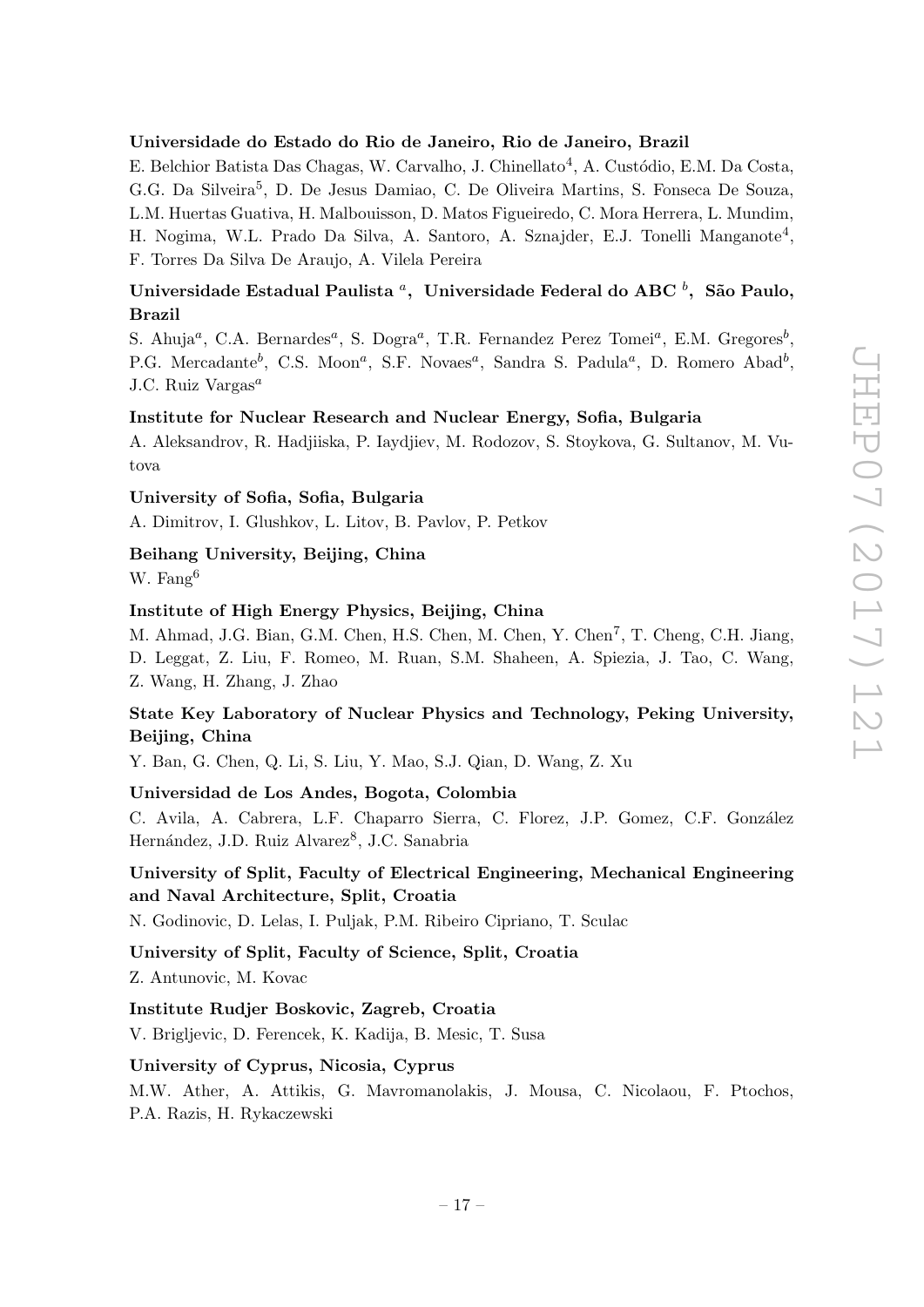## Charles University, Prague, Czech Republic

M. Finger<sup>9</sup>, M. Finger Jr.<sup>9</sup>

Universidad San Francisco de Quito, Quito, Ecuador E. Carrera Jarrin

Academy of Scientific Research and Technology of the Arab Republic of Egypt, Egyptian Network of High Energy Physics, Cairo, Egypt A. Ellithi Kamel<sup>10</sup>, M.A. Mahmoud<sup>11,12</sup>, A. Radi<sup>12,13</sup>

National Institute of Chemical Physics and Biophysics, Tallinn, Estonia M. Kadastik, L. Perrini, M. Raidal, A. Tiko, C. Veelken

Department of Physics, University of Helsinki, Helsinki, Finland

P. Eerola, J. Pekkanen, M. Voutilainen

## Helsinki Institute of Physics, Helsinki, Finland

J. Härkönen, T. Järvinen, V. Karimäki, R. Kinnunen, T. Lampén, K. Lassila-Perini, S. Lehti, T. Lind´en, P. Luukka, J. Tuominiemi, E. Tuovinen, L. Wendland

Lappeenranta University of Technology, Lappeenranta, Finland J. Talvitie, T. Tuuva

## IRFU, CEA, Université Paris-Saclay, Gif-sur-Yvette, France

M. Besancon, F. Couderc, M. Dejardin, D. Denegri, B. Fabbro, J.L. Faure, C. Favaro, F. Ferri, S. Ganjour, S. Ghosh, A. Givernaud, P. Gras, G. Hamel de Monchenault, P. Jarry, I. Kucher, E. Locci, M. Machet, J. Malcles, J. Rander, A. Rosowsky, M. Titov

## Laboratoire Leprince-Ringuet, Ecole Polytechnique, IN2P3-CNRS, Palaiseau, France

A. Abdulsalam, I. Antropov, S. Baffioni, F. Beaudette, P. Busson, L. Cadamuro, E. Chapon, C. Charlot, O. Davignon, R. Granier de Cassagnac, M. Jo, S. Lisniak, P. Miné, M. Nguyen, C. Ochando, G. Ortona, P. Paganini, P. Pigard, S. Regnard, R. Salerno, Y. Sirois, A.G. Stahl Leiton, T. Strebler, Y. Yilmaz, A. Zabi, A. Zghiche

## Institut Pluridisciplinaire Hubert Curien (IPHC), Université de Strasbourg, CNRS-IN2P3

J.-L. Agram14, J. Andrea, D. Bloch, J.-M. Brom, M. Buttignol, E.C. Chabert, N. Chanon, C. Collard, E. Conte<sup>14</sup>, X. Coubez, J.-C. Fontaine<sup>14</sup>, D. Gelé, U. Goerlach, A.-C. Le Bihan, P. Van Hove

Centre de Calcul de l'Institut National de Physique Nucleaire et de Physique des Particules, CNRS/IN2P3, Villeurbanne, France S. Gadrat

## Université de Lyon, Université Claude Bernard Lyon 1, CNRS-IN2P3, Institut de Physique Nucléaire de Lyon, Villeurbanne, France

S. Beauceron, C. Bernet, G. Boudoul, C.A. Carrillo Montoya, R. Chierici, D. Contardo, B. Courbon, P. Depasse, H. El Mamouni, J. Fay, S. Gascon, M. Gouzevitch, G. Grenier,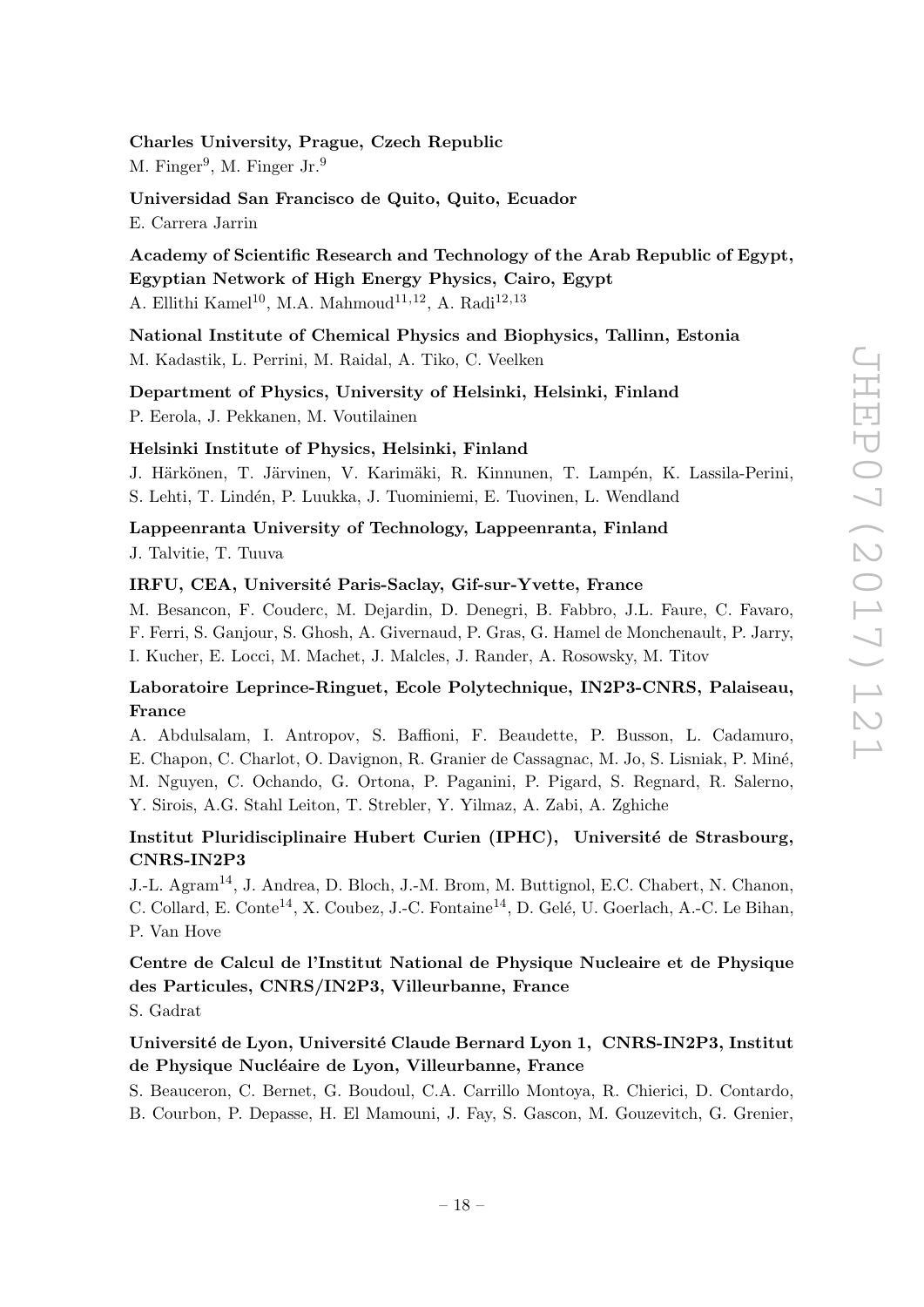B. Ille, F. Lagarde, I.B. Laktineh, M. Lethuillier, L. Mirabito, A.L. Pequegnot, S. Perries, A. Popov15, V. Sordini, M. Vander Donckt, P. Verdier, S. Viret

## Georgian Technical University, Tbilisi, Georgia

A. Khvedelidze $9$ 

## Tbilisi State University, Tbilisi, Georgia

Z. Tsamalaidze<sup>9</sup>

### RWTH Aachen University, I. Physikalisches Institut, Aachen, Germany

C. Autermann, S. Beranek, L. Feld, M.K. Kiesel, K. Klein, M. Lipinski, M. Preuten, C. Schomakers, J. Schulz, T. Verlage

#### RWTH Aachen University, III. Physikalisches Institut A, Aachen, Germany

A. Albert, M. Brodski, E. Dietz-Laursonn, D. Duchardt, M. Endres, M. Erdmann, S. Erdweg, T. Esch, R. Fischer, A. Güth, M. Hamer, T. Hebbeker, C. Heidemann, K. Hoepfner, S. Knutzen, M. Merschmeyer, A. Meyer, P. Millet, S. Mukherjee, M. Olschewski, K. Padeken, T. Pook, M. Radziej, H. Reithler, M. Rieger, F. Scheuch, L. Sonnenschein, D. Teyssier, S. Thüer

### RWTH Aachen University, III. Physikalisches Institut B, Aachen, Germany

V. Cherepanov, G. Flügge, B. Kargoll, T. Kress, A. Künsken, J. Lingemann, T. Müller, A. Nehrkorn, A. Nowack, C. Pistone, O. Pooth, A. Stahl<sup>16</sup>

## Deutsches Elektronen-Synchrotron, Hamburg, Germany

M. Aldaya Martin, T. Arndt, C. Asawatangtrakuldee, K. Beernaert, O. Behnke, U. Behrens, A.A. Bin Anuar, K. Borras<sup>17</sup>, A. Campbell, P. Connor, C. Contreras-Campana, F. Costanza, C. Diez Pardos, G. Dolinska, G. Eckerlin, D. Eckstein, T. Eichhorn, E. Eren, E. Gallo<sup>18</sup>, J. Garay Garcia, A. Geiser, A. Gizhko, J.M. Grados Luyando, A. Grohsjean, P. Gunnellini, A. Harb, J. Hauk, M. Hempel<sup>19</sup>, H. Jung, A. Kalogeropoulos, O. Karacheban<sup>19</sup>, M. Kasemann, J. Keaveney, C. Kleinwort, I. Korol, D. Krücker, W. Lange, A. Lelek, T. Lenz, J. Leonard, K. Lipka, A. Lobanov, W. Lohmann<sup>19</sup>, R. Mankel, I.-A. Melzer-Pellmann, A.B. Meyer, G. Mittag, J. Mnich, A. Mussgiller, D. Pitzl, R. Placakyte, A. Raspereza, B. Roland, M.O. Sahin, P. Saxena, T. Schoerner-Sadenius, S. Spannagel, N. Stefaniuk, G.P. Van Onsem, R. Walsh, C. Wissing

### University of Hamburg, Hamburg, Germany

V. Blobel, M. Centis Vignali, A.R. Draeger, T. Dreyer, E. Garutti, D. Gonzalez, J. Haller, M. Hoffmann, A. Junkes, R. Klanner, R. Kogler, N. Kovalchuk, T. Lapsien, I. Marchesini, D. Marconi, M. Meyer, M. Niedziela, D. Nowatschin, F. Pantaleo<sup>16</sup>, T. Peiffer, A. Perieanu, C. Scharf, P. Schleper, A. Schmidt, S. Schumann, J. Schwandt, H. Stadie, G. Steinbrück, F.M. Stober, M. Stöver, H. Tholen, D. Troendle, E. Usai, L. Vanelderen, A. Vanhoefer, B. Vormwald

#### Institut für Experimentelle Kernphysik, Karlsruhe, Germany

M. Akbiyik, C. Barth, S. Baur, C. Baus, J. Berger, E. Butz, R. Caspart, T. Chwalek, F. Colombo, W. De Boer, A. Dierlamm, S. Fink, B. Freund, R. Friese, M. Giffels, A. Gilbert,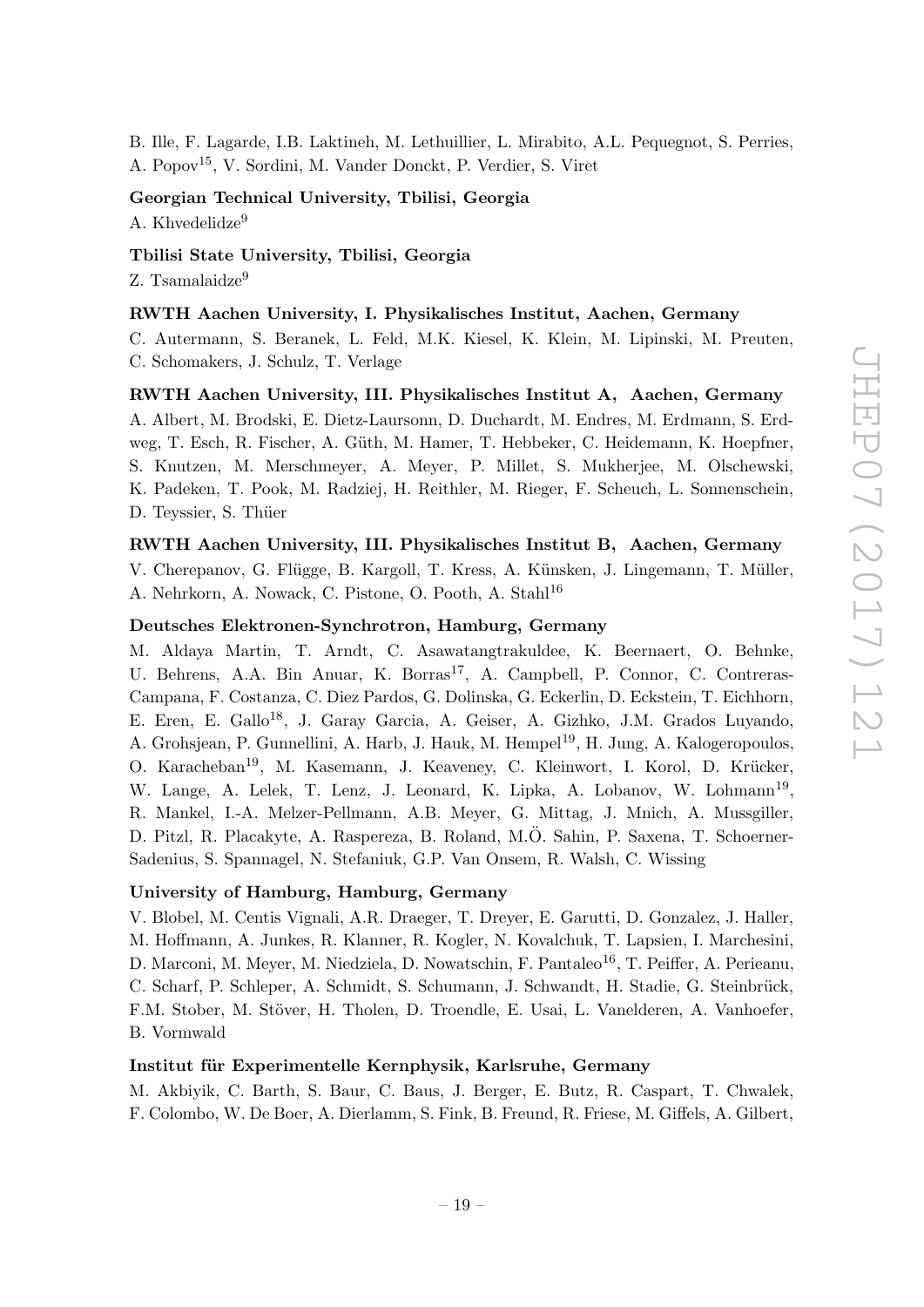P. Goldenzweig, D. Haitz, F. Hartmann<sup>16</sup>, S.M. Heindl, U. Husemann, F. Kassel<sup>16</sup>, I. Katkov<sup>15</sup>, S. Kudella, H. Mildner, M.U. Mozer, Th. Müller, M. Plagge, G. Quast, K. Rabbertz, S. Röcker, F. Roscher, M. Schröder, I. Shvetsov, G. Sieber, H.J. Simonis, R. Ulrich, S. Wayand, M. Weber, T. Weiler, S. Williamson, C. Wöhrmann, R. Wolf

## Institute of Nuclear and Particle Physics (INPP), NCSR Demokritos, Aghia Paraskevi, Greece

G. Anagnostou, G. Daskalakis, T. Geralis, V.A. Giakoumopoulou, A. Kyriakis, D. Loukas, I. Topsis-Giotis

## National and Kapodistrian University of Athens, Athens, Greece

S. Kesisoglou, A. Panagiotou, N. Saoulidou, E. Tziaferi

### University of Ioánnina, Ioánnina, Greece

I. Evangelou, G. Flouris, C. Foudas, P. Kokkas, N. Loukas, N. Manthos, I. Papadopoulos, E. Paradas

## MTA-ELTE Lendület CMS Particle and Nuclear Physics Group, Eötvös Loránd University, Budapest, Hungary

N. Filipovic, G. Pasztor

## Wigner Research Centre for Physics, Budapest, Hungary

G. Bencze, C. Hajdu, D. Horvath<sup>20</sup>, F. Sikler, V. Veszpremi, G. Vesztergombi<sup>21</sup>, A.J. Zsigmond

## Institute of Nuclear Research ATOMKI, Debrecen, Hungary

N. Beni, S. Czellar, J. Karancsi<sup>22</sup>, A. Makovec, J. Molnar, Z. Szillasi

Institute of Physics, University of Debrecen M. Bartók<sup>21</sup>, P. Raics, Z.L. Trocsanyi, B. Ujvari

#### Indian Institute of Science (IISc)

J.R. Komaragiri

## National Institute of Science Education and Research, Bhubaneswar, India

S. Bahinipati<sup>23</sup>, S. Bhowmik<sup>24</sup>, S. Choudhury<sup>25</sup>, P. Mal, K. Mandal, A. Nayak<sup>26</sup>, D.K. Sahoo<sup>23</sup>, N. Sahoo, S.K. Swain

### Panjab University, Chandigarh, India

S. Bansal, S.B. Beri, V. Bhatnagar, R. Chawla, U.Bhawandeep, A.K. Kalsi, A. Kaur, M. Kaur, R. Kumar, P. Kumari, A. Mehta, M. Mittal, J.B. Singh, G. Walia

## University of Delhi, Delhi, India

Ashok Kumar, A. Bhardwaj, B.C. Choudhary, R.B. Garg, S. Keshri, S. Malhotra, M. Naimuddin, K. Ranjan, R. Sharma, V. Sharma

## Saha Institute of Nuclear Physics, Kolkata, India

R. Bhattacharya, S. Bhattacharya, K. Chatterjee, S. Dey, S. Dutt, S. Dutta, S. Ghosh, N. Majumdar, A. Modak, K. Mondal, S. Mukhopadhyay, S. Nandan, A. Purohit, A. Roy, D. Roy, S. Roy Chowdhury, S. Sarkar, M. Sharan, S. Thakur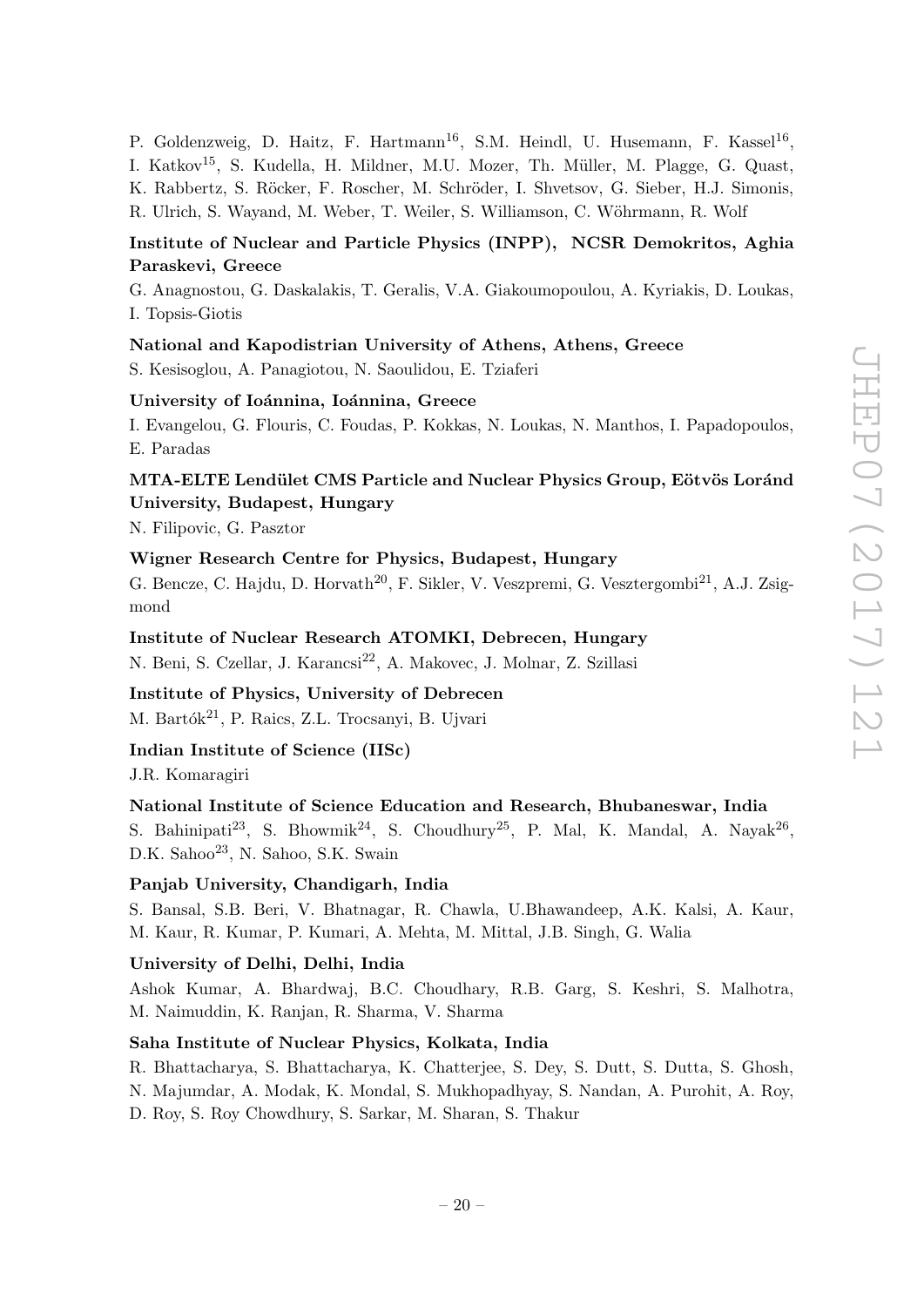## Indian Institute of Technology Madras, Madras, India

P.K. Behera

### Bhabha Atomic Research Centre, Mumbai, India

R. Chudasama, D. Dutta, V. Jha, V. Kumar, A.K. Mohanty<sup>16</sup>, P.K. Netrakanti, L.M. Pant, P. Shukla, A. Topkar

## Tata Institute of Fundamental Research-A, Mumbai, India

T. Aziz, S. Dugad, G. Kole, B. Mahakud, S. Mitra, G.B. Mohanty, B. Parida, N. Sur, B. Sutar

### Tata Institute of Fundamental Research-B, Mumbai, India

S. Banerjee, R.K. Dewanjee, S. Ganguly, M. Guchait, Sa. Jain, S. Kumar, M. Maity<sup>24</sup>, G. Majumder, K. Mazumdar, T. Sarkar<sup>24</sup>, N. Wickramage<sup>27</sup>

### Indian Institute of Science Education and Research (IISER), Pune, India

S. Chauhan, S. Dube, V. Hegde, A. Kapoor, K. Kothekar, S. Pandey, A. Rane, S. Sharma

#### Institute for Research in Fundamental Sciences (IPM), Tehran, Iran

S. Chenarani28, E. Eskandari Tadavani, S.M. Etesami28, M. Khakzad, M. Mohammadi Najafabadi, M. Naseri, S. Paktinat Mehdiabadi<sup>29</sup>, F. Rezaei Hosseinabadi, B. Safarzadeh<sup>30</sup>, M. Zeinali

### University College Dublin, Dublin, Ireland

M. Felcini, M. Grunewald

# INFN Sezione di Bari <sup>a</sup>, Università di Bari  $^b$ , Politecnico di Bari  $^c$ , Bari, Italy

M. Abbrescia<sup>a,b</sup>, C. Calabria<sup>a,b</sup>, C. Caputo<sup>a,b</sup>, A. Colaleo<sup>a</sup>, D. Creanza<sup>a,c</sup>, L. Cristella<sup>a,b</sup>, N. De Filippis<sup>a,c</sup>, M. De Palma<sup>a,b</sup>, L. Fiore<sup>a</sup>, G. Iaselli<sup>a,c</sup>, G. Maggi<sup>a,c</sup>, M. Maggi<sup>a</sup>, G. Miniello<sup>a,b</sup>, S. My<sup>a,b</sup>, S. Nuzzo<sup>a,b</sup>, A. Pompili<sup>a,b</sup>, G. Pugliese<sup>a,c</sup>, R. Radogna<sup>a,b</sup>, A. Ranieri<sup>a</sup>, G. Selvaggi<sup>a,b</sup>, A. Sharma<sup>a</sup>, L. Silvestris<sup>a,16</sup>, R. Venditti<sup>a,b</sup>, P. Verwilligen<sup>a</sup>

## INFN Sezione di Bologna <sup>a</sup>, Università di Bologna  $^b$ , Bologna, Italy

G. Abbiendi<sup>a</sup>, C. Battilana, D. Bonacorsi<sup>a,b</sup>, S. Braibant-Giacomelli<sup>a,b</sup>, L. Brigliadori<sup>a,b</sup>, R. Campanini<sup>a,b</sup>, P. Capiluppi<sup>a,b</sup>, A. Castro<sup>a,b</sup>, F.R. Cavallo<sup>a</sup>, S.S. Chhibra<sup>a,b</sup>, G. Codispoti<sup>a,b</sup>, M. Cuffiani<sup>a,b</sup>, G.M. Dallavalle<sup>a</sup>, F. Fabbri<sup>a</sup>, A. Fanfani<sup>a,b</sup>, D. Fasanella<sup>a,b</sup>, P. Giacomelli<sup>a</sup>, C. Grandi<sup>a</sup>, L. Guiducci<sup>a,b</sup>, S. Marcellini<sup>a</sup>, G. Masetti<sup>a</sup>, A. Montanari<sup>a</sup>, F.L. Navarria<sup>a,b</sup>, A. Perrotta<sup>a</sup>, A.M. Rossi<sup>a,b</sup>, T. Rovelli<sup>a,b</sup>, G.P. Siroli<sup>a,b</sup>, N. Tosi<sup>a,b,16</sup>

## INFN Sezione di Catania <sup>a</sup>, Università di Catania  $^b$ , Catania, Italy

S. Albergo<sup>a,b</sup>, S. Costa<sup>a,b</sup>, A. Di Mattia<sup>a</sup>, F. Giordano<sup>a,b</sup>, R. Potenza<sup>a,b</sup>, A. Tricomi<sup>a,b</sup>, C. Tuve<sup> $a,b$ </sup>

## INFN Sezione di Firenze <sup>a</sup>, Università di Firenze  $^b$ , Firenze, Italy

G. Barbagli<sup>a</sup>, V. Ciulli<sup>a,b</sup>, C. Civinini<sup>a</sup>, R. D'Alessandro<sup>a,b</sup>, E. Focardi<sup>a,b</sup>, P. Lenzi<sup>a,b</sup>, M. Meschini<sup>a</sup>, S. Paoletti<sup>a</sup>, L. Russo<sup>a, 31</sup>, G. Sguazzoni<sup>a</sup>, D. Strom<sup>a</sup>, L. Viliani<sup>a, b, 16</sup>

## INFN Laboratori Nazionali di Frascati, Frascati, Italy

L. Benussi, S. Bianco, F. Fabbri, D. Piccolo, F. Primavera<sup>16</sup>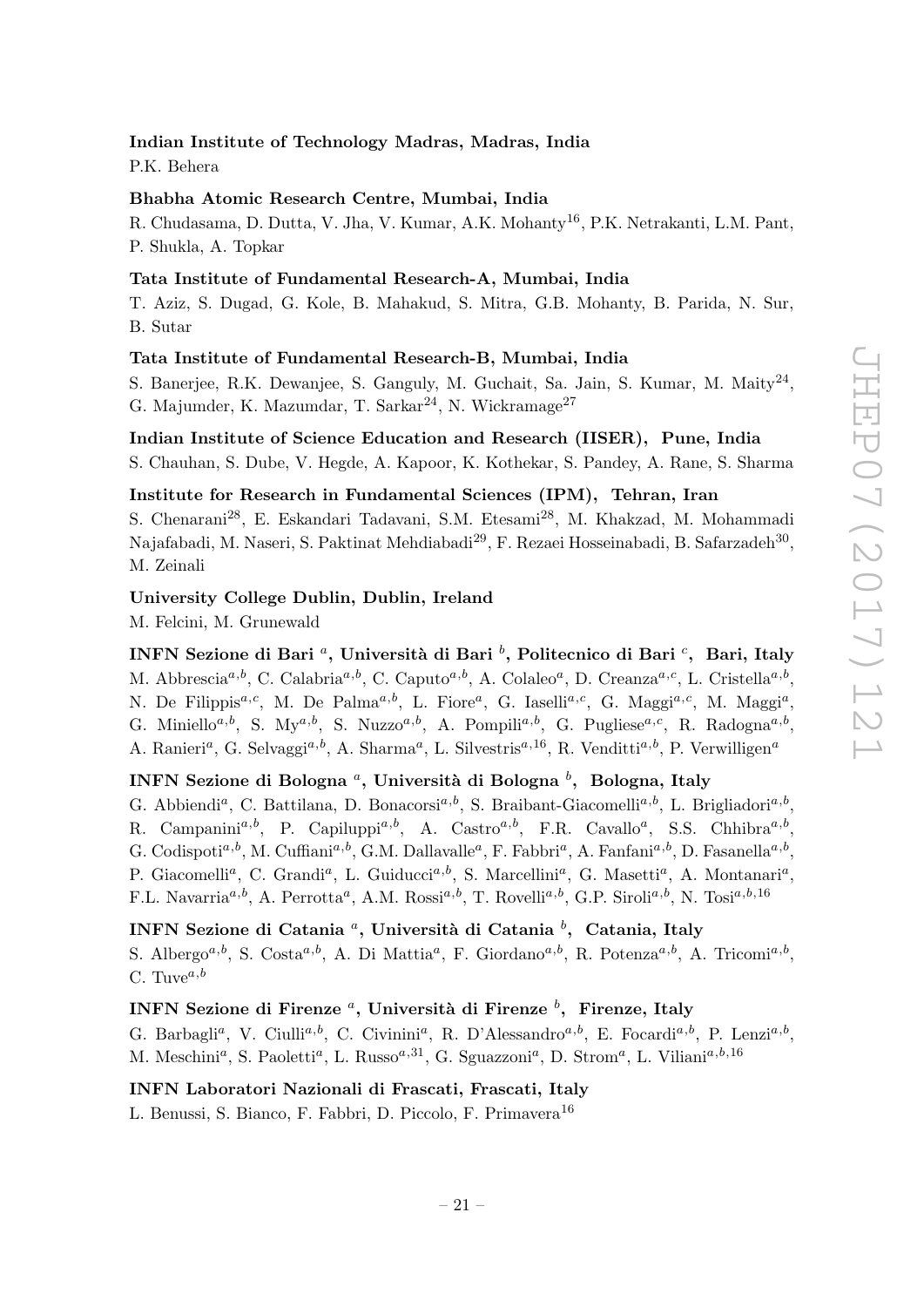## INFN Sezione di Genova  $^a,$  Università di Genova  $^b, \,$  Genova, Italy

V. Calvelli<sup>a,b</sup>, F. Ferro<sup>a</sup>, M.R. Monge<sup>a,b</sup>, E. Robutti<sup>a</sup>, S. Tosi<sup>a,b</sup>

## INFN Sezione di Milano-Bicocca <sup>a</sup>, Università di Milano-Bicocca <sup>b</sup>, Milano, Italy

L. Brianza<sup>a,b,16</sup>, F. Brivio<sup>a,b</sup>, V. Ciriolo, M.E. Dinardo<sup>a,b</sup>, S. Fiorendi<sup>a,b,16</sup>, S. Gennai<sup>a</sup>, A. Ghezzi<sup>a,b</sup>, P. Govoni<sup>a,b</sup>, M. Malberti<sup>a,b</sup>, S. Malvezzi<sup>a</sup>, R.A. Manzoni<sup>a,b</sup>, D. Menasce<sup>a</sup>, L. Moroni<sup>a</sup>, M. Paganoni<sup>a,b</sup>, D. Pedrini<sup>a</sup>, S. Pigazzini<sup>a,b</sup>, S. Ragazzi<sup>a,b</sup>, T. Tabarelli de  $Fatis<sup>a,b</sup>$ 

## INFN Sezione di Napoli <sup>a</sup>, Università di Napoli 'Federico II'  $^b$ , Napoli, Italy, Università della Basilicata  $^c$ , Potenza, Italy, Università G. Marconi  $^d$ , Roma, Italy

S. Buontempo<sup>a</sup>, N. Cavallo<sup>a,c</sup>, G. De Nardo, S. Di Guida<sup>a,d,16</sup>, M. Esposito<sup>a,b</sup>, F. Fabozzi<sup>a,c</sup>, F. Fienga<sup>a,b</sup>, A.O.M. Iorio<sup>a,b</sup>, G. Lanza<sup>a</sup>, L. Lista<sup>a</sup>, S. Meola<sup>a,d,16</sup>, P. Paolucci<sup>a, 16</sup>, C. Sciacca<sup>a,b</sup>, F. Thyssen<sup>a</sup>

## INFN Sezione di Padova <sup>a</sup>, Università di Padova  $^b$ , Padova, Italy, Università di  $Trento<sup>c</sup>$ , Trento, Italy

P. Azzi<sup>a, 16</sup>, N. Bacchetta<sup>a</sup>, L. Benato<sup>a, b</sup>, A. Boletti<sup>a, b</sup>, A. Carvalho Antunes De Oliveira<sup>a, b</sup>, P. Checchia<sup>a</sup>, M. Dall'Osso<sup>a,b</sup>, P. De Castro Manzano<sup>a</sup>, T. Dorigo<sup>a</sup>, U. Dosselli<sup>a</sup>, S. Fantinel<sup>a</sup>, F. Fanzago<sup>a</sup>, F. Gasparini<sup>a,b</sup>, U. Gasparini<sup>a,b</sup>, A. Gozzelino<sup>a</sup>, S. Lacaprara<sup>a</sup>, M. Margoni<sup>a,b</sup>, A.T. Meneguzzo<sup>a,b</sup>, J. Pazzini<sup>a,b</sup>, N. Pozzobon<sup>a,b</sup>, P. Ronchese<sup>a,b</sup>, F. Simonetto<sup>a,b</sup>, E. Torassa<sup>a</sup>, S. Ventura<sup>a</sup>, M. Zanetti<sup>a,b</sup>, P. Zotto<sup>a,b</sup>

## INFN Sezione di Pavia <sup>a</sup>, Università di Pavia  $^b$ , Pavia, Italy

A. Braghieri<sup>a</sup>, F. Fallavollita<sup>a,b</sup>, A. Magnani<sup>a,b</sup>, P. Montagna<sup>a,b</sup>, S.P. Ratti<sup>a,b</sup>, V. Re<sup>a</sup>, C. Riccardi<sup>a,b</sup>, P. Salvini<sup>a</sup>, I. Vai<sup>a,b</sup>, P. Vitulo<sup>a,b</sup>

## INFN Sezione di Perugia <sup>a</sup>, Università di Perugia  $^b$ , Perugia, Italy

L. Alunni Solestizi<sup>a,b</sup>, G.M. Bilei<sup>a</sup>, D. Ciangottini<sup>a,b</sup>, L. Fanò<sup>a,b</sup>, P. Lariccia<sup>a,b</sup>, R. Leonardi<sup>a, b</sup>, G. Mantovani<sup>a, b</sup>, V. Mariani<sup>a, b</sup>, M. Menichelli<sup>a</sup>, A. Saha<sup>a</sup>, A. Santocchia<sup>a, b</sup>

## INFN Sezione di Pisa <sup>a</sup>, Università di Pisa <sup>b</sup>, Scuola Normale Superiore di Pisa<sup>c</sup>, Pisa, Italy

K. Androsov<sup>a, 31</sup>, P. Azzurri<sup>a, 16</sup>, G. Bagliesi<sup>a</sup>, J. Bernardini<sup>a</sup>, T. Boccali<sup>a</sup>, R. Castaldi<sup>a</sup>, M.A. Ciocci<sup>a,31</sup>, R. Dell'Orso<sup>a</sup>, S. Donato<sup>a,c</sup>, G. Fedi, A. Giassi<sup>a</sup>, M.T. Grippo<sup>a,31</sup>, F. Ligabue<sup>a, c</sup>, T. Lomtadze<sup>a</sup>, L. Martini<sup>a, b</sup>, A. Messineo<sup>a, b</sup>, F. Palla<sup>a</sup>, A. Rizzi<sup>a, b</sup>, A. Savoy-Navarro<sup>a, 32</sup>, P. Spagnolo<sup>a</sup>, R. Tenchini<sup>a</sup>, G. Tonelli<sup>a, b</sup>, A. Venturi<sup>a</sup>, P.G. Verdini<sup>a</sup>

## INFN Sezione di Roma  $^a,$  Università di Roma  $^b, \, \,$  Roma, Italy

L. Barone<sup>a,b</sup>, F. Cavallari<sup>a</sup>, M. Cipriani<sup>a,b</sup>, D. Del Re<sup>a,b,16</sup>, M. Diemoz<sup>a</sup>, S. Gelli<sup>a,b</sup>, E. Longo<sup>a,b</sup>, F. Margaroli<sup>a,b</sup>, B. Marzocchi<sup>a,b</sup>, P. Meridiani<sup>a</sup>, G. Organtini<sup>a,b</sup>, R. Paramatti<sup>a,b</sup>, F. Preiato<sup>a,b</sup>, S. Rahatlou<sup>a,b</sup>, C. Rovelli<sup>a</sup>, F. Santanastasio<sup>a,b</sup>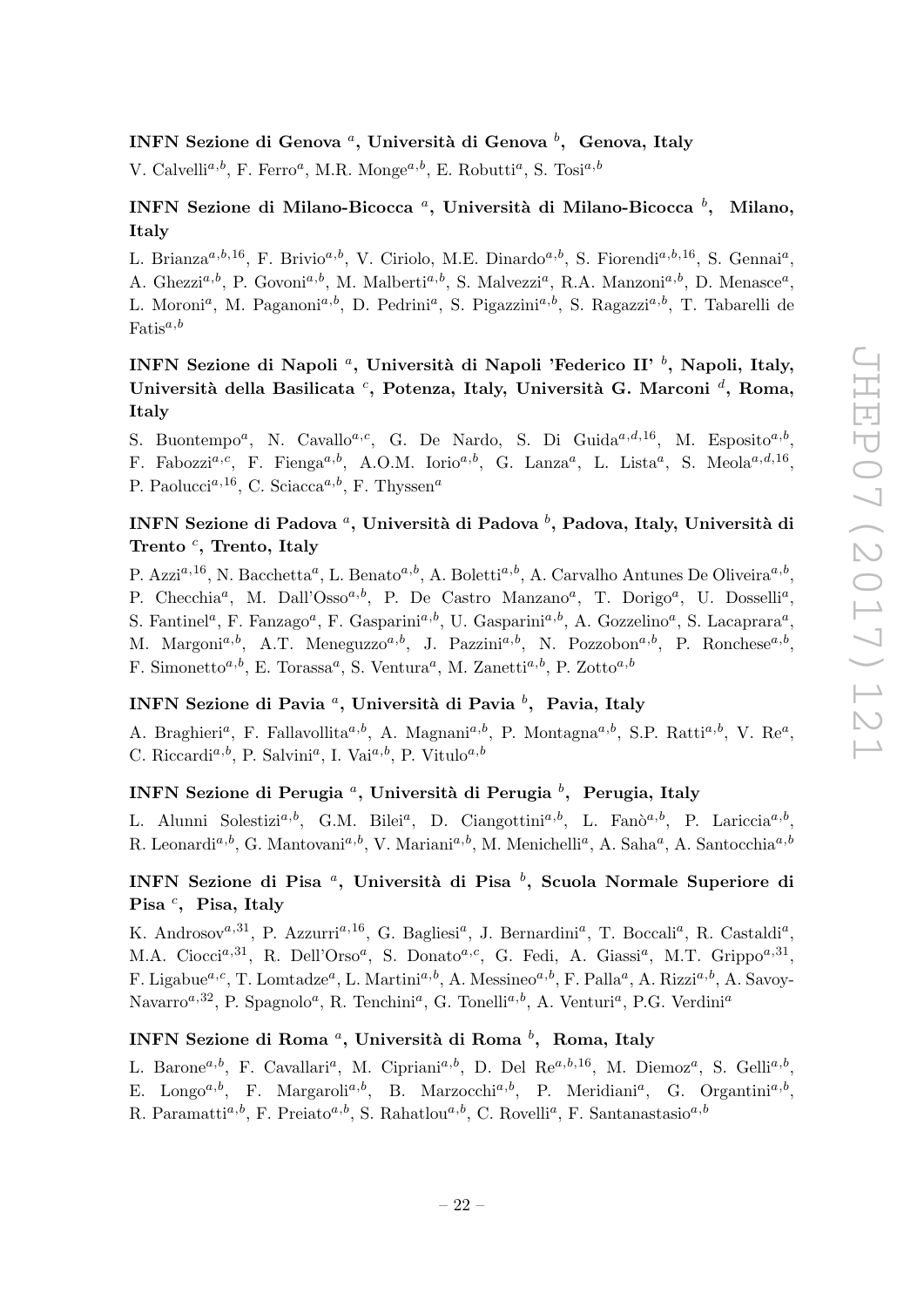## INFN Sezione di Torino <sup>a</sup>, Università di Torino  $^b,$  Torino, Italy, Università del Piemonte Orientale  $^c$ , Novara, Italy

N. Amapane<sup>a,b</sup>, R. Arcidiacono<sup>a,c,16</sup>, S. Argiro<sup>a,b</sup>, M. Arneodo<sup>a,c</sup>, N. Bartosik<sup>a</sup>, R. Bellan<sup>a,b</sup>, C. Biino<sup>a</sup>, N. Cartiglia<sup>a</sup>, F. Cenna<sup>a,b</sup>, M. Costa<sup>a,b</sup>, R. Covarelli<sup>a,b</sup>, A. Degano<sup>a,b</sup>, N. Demaria<sup>a</sup>, L. Finco<sup>a,b</sup>, B. Kiani<sup>a,b</sup>, C. Mariotti<sup>a</sup>, S. Maselli<sup>a</sup>, E. Migliore<sup>a,b</sup>, V. Monaco<sup>a,b</sup>, E. Monteil<sup>a,b</sup>, M. Monteno<sup>a</sup>, M.M. Obertino<sup>a,b</sup>, L. Pacher<sup>a,b</sup>, N. Pastrone<sup>a</sup>, M. Pelliccioni<sup>a</sup>, G.L. Pinna Angioni<sup>a,b</sup>, F. Ravera<sup>a,b</sup>, A. Romero<sup>a,b</sup>, M. Ruspa<sup>a,c</sup>, R. Sacchi<sup>a,b</sup>, K. Shchelina<sup>a,b</sup>, V. Sola<sup>a</sup>, A. Solano<sup>a,b</sup>, A. Staiano<sup>a</sup>, P. Traczyk $a,b$ 

INFN Sezione di Trieste <sup>a</sup>, Università di Trieste  $^b$ , Trieste, Italy

S. Belforte<sup>a</sup>, M. Casarsa<sup>a</sup>, F. Cossutti<sup>a</sup>, G. Della Ricca<sup>a,b</sup>, A. Zanetti<sup>a</sup>

### Kyungpook National University, Daegu, Korea

D.H. Kim, G.N. Kim, M.S. Kim, S. Lee, S.W. Lee, Y.D. Oh, S. Sekmen, D.C. Son, Y.C. Yang

Chonbuk National University, Jeonju, Korea

A. Lee

Chonnam National University, Institute for Universe and Elementary Particles, Kwangju, Korea H. Kim

Hanyang University, Seoul, Korea J.A. Brochero Cifuentes, T.J. Kim

Korea University, Seoul, Korea

S. Cho, S. Choi, Y. Go, D. Gyun, S. Ha, B. Hong, Y. Jo, Y. Kim, K. Lee, K.S. Lee, S. Lee, J. Lim, S.K. Park, Y. Roh

#### Seoul National University, Seoul, Korea

J. Almond, J. Kim, H. Lee, S.B. Oh, B.C. Radburn-Smith, S.h. Seo, U.K. Yang, H.D. Yoo, G.B. Yu

University of Seoul, Seoul, Korea M. Choi, H. Kim, J.H. Kim, J.S.H. Lee, I.C. Park, G. Ryu, M.S. Ryu

### Sungkyunkwan University, Suwon, Korea

Y. Choi, J. Goh, C. Hwang, J. Lee, I. Yu

Vilnius University, Vilnius, Lithuania

V. Dudenas, A. Juodagalvis, J. Vaitkus

## National Centre for Particle Physics, Universiti Malaya, Kuala Lumpur, Malaysia

I. Ahmed, Z.A. Ibrahim, M.A.B. Md Ali<sup>33</sup>, F. Mohamad Idris<sup>34</sup>, W.A.T. Wan Abdullah, M.N. Yusli, Z. Zolkapli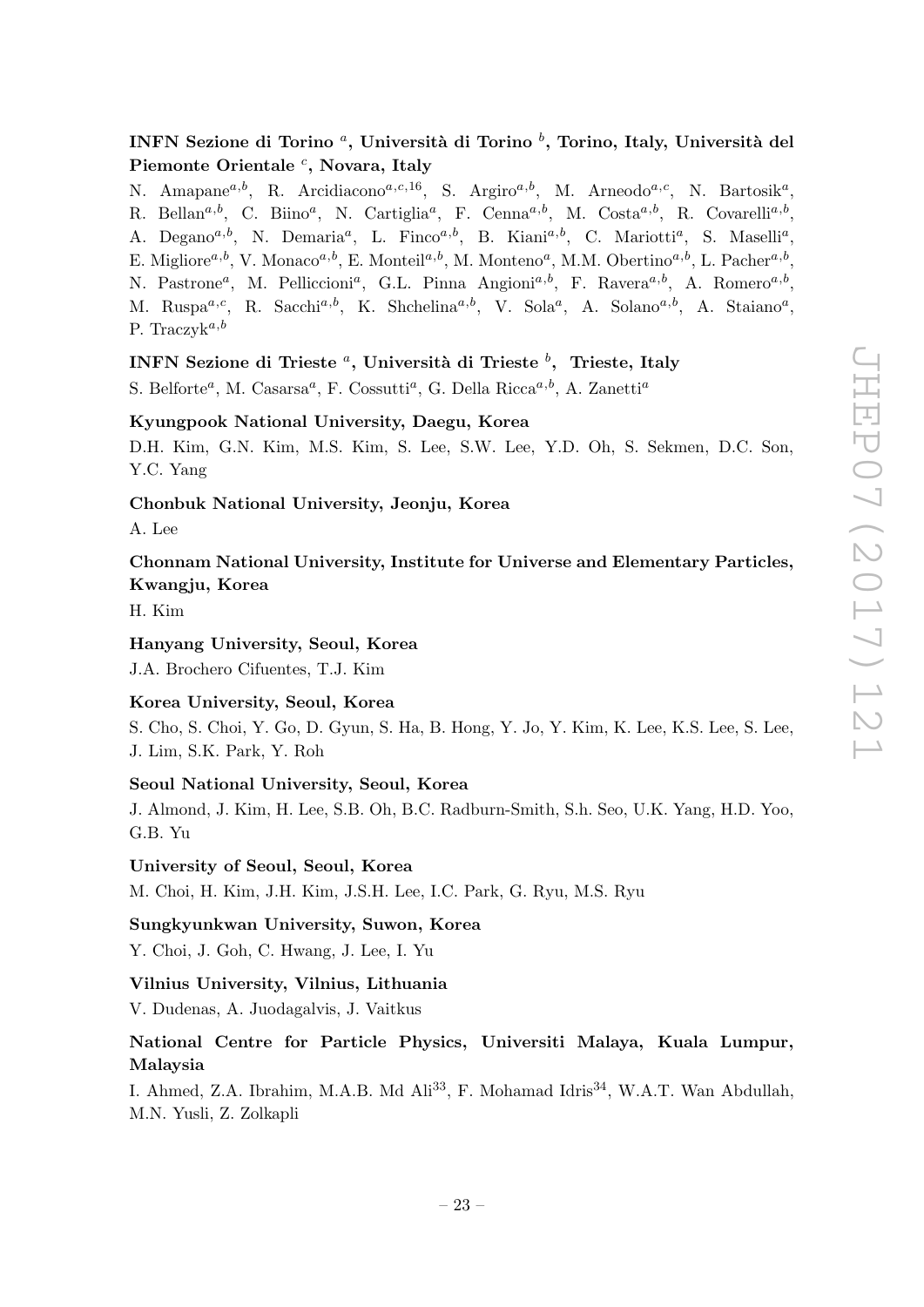#### Centro de Investigacion y de Estudios Avanzados del IPN, Mexico City, Mexico

H. Castilla-Valdez, E. De La Cruz-Burelo, I. Heredia-De La Cruz<sup>35</sup>, A. Hernandez-Almada, R. Lopez-Fernandez, R. Magaña Villalba, J. Mejia Guisao, A. Sanchez-Hernandez

#### Universidad Iberoamericana, Mexico City, Mexico

S. Carrillo Moreno, C. Oropeza Barrera, F. Vazquez Valencia

#### Benemerita Universidad Autonoma de Puebla, Puebla, Mexico

S. Carpinteyro, I. Pedraza, H.A. Salazar Ibarguen, C. Uribe Estrada

# Universidad Autónoma de San Luis Potosí, San Luis Potosí, Mexico

A. Morelos Pineda

## University of Auckland, Auckland, New Zealand

D. Krofcheck

University of Canterbury, Christchurch, New Zealand P.H. Butler

#### National Centre for Physics, Quaid-I-Azam University, Islamabad, Pakistan

A. Ahmad, M. Ahmad, Q. Hassan, H.R. Hoorani, W.A. Khan, A. Saddique, M.A. Shah, M. Shoaib, M. Waqas

#### National Centre for Nuclear Research, Swierk, Poland

H. Bialkowska, M. Bluj, B. Boimska, T. Frueboes, M. G´orski, M. Kazana, K. Nawrocki, K. Romanowska-Rybinska, M. Szleper, P. Zalewski

## Institute of Experimental Physics, Faculty of Physics, University of Warsaw, Warsaw, Poland

K. Bunkowski, A. Byszuk36, K. Doroba, A. Kalinowski, M. Konecki, J. Krolikowski, M. Misiura, M. Olszewski, M. Walczak

## Laboratório de Instrumentação e Física Experimental de Partículas, Lisboa, Portugal

P. Bargassa, C. Beirão Da Cruz E Silva, B. Calpas, A. Di Francesco, P. Faccioli, M. Gallinaro, J. Hollar, N. Leonardo, L. Lloret Iglesias, M.V. Nemallapudi, J. Seixas, O. Toldaiev, D. Vadruccio, J. Varela

## Joint Institute for Nuclear Research, Dubna, Russia

S. Afanasiev, P. Bunin, M. Gavrilenko, I. Golutvin, I. Gorbunov, A. Kamenev, V. Karjavin, A. Lanev, A. Malakhov, V. Matveev<sup>37,38</sup>, V. Palichik, V. Perelygin, S. Shmatov, S. Shulha, N. Skatchkov, V. Smirnov, N. Voytishin, A. Zarubin

#### Petersburg Nuclear Physics Institute, Gatchina (St. Petersburg), Russia

L. Chtchipounov, V. Golovtsov, Y. Ivanov, V. Kim<sup>39</sup>, E. Kuznetsova<sup>40</sup>, V. Murzin, V. Oreshkin, V. Sulimov, A. Vorobyev

## Institute for Nuclear Research, Moscow, Russia

Yu. Andreev, A. Dermenev, S. Gninenko, N. Golubev, A. Karneyeu, M. Kirsanov, N. Krasnikov, A. Pashenkov, D. Tlisov, A. Toropin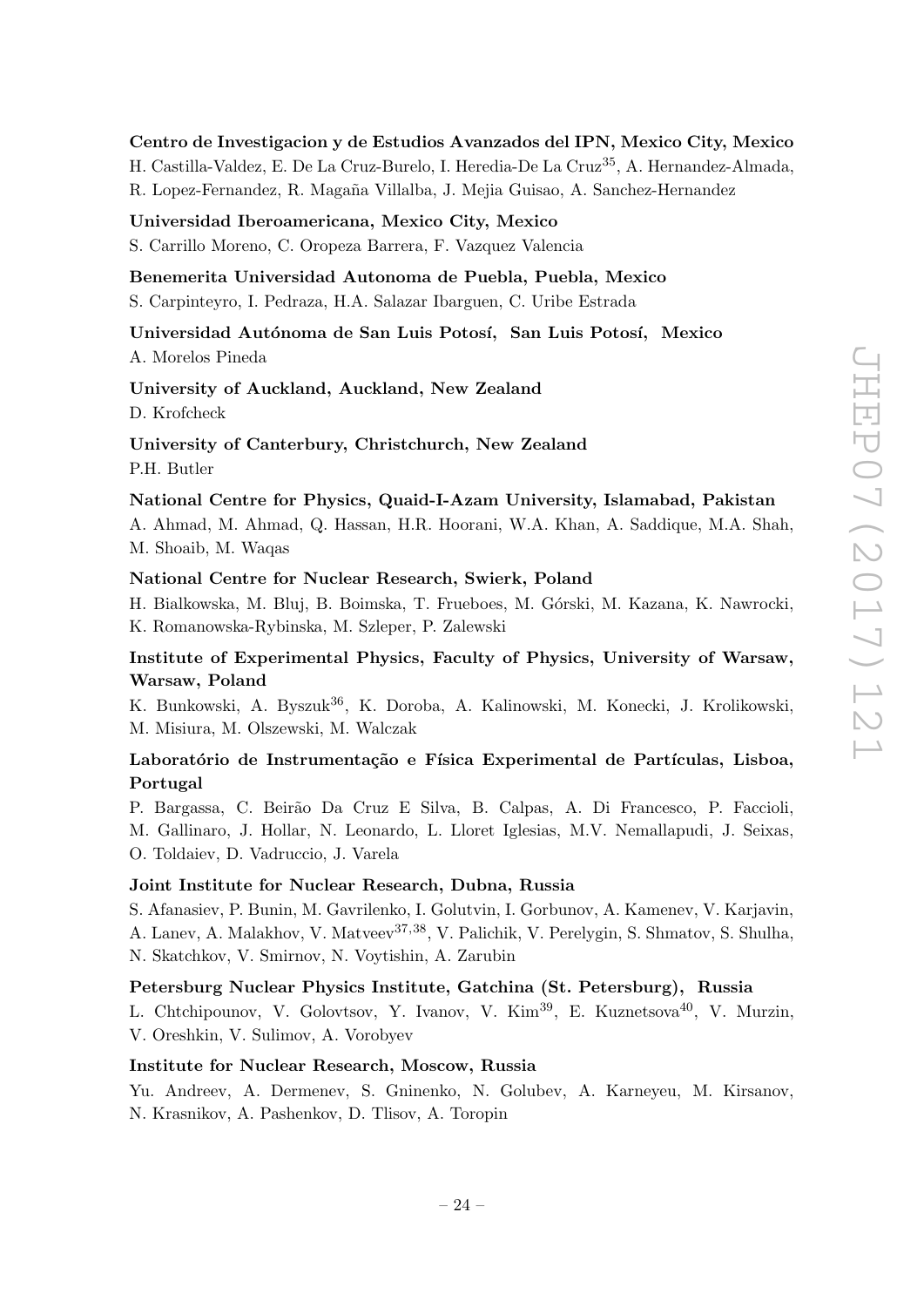#### Institute for Theoretical and Experimental Physics, Moscow, Russia

V. Epshteyn, V. Gavrilov, N. Lychkovskaya, V. Popov, I. Pozdnyakov, G. Safronov, A. Spiridonov, M. Toms, E. Vlasov, A. Zhokin

#### Moscow Institute of Physics and Technology, Moscow, Russia

T. Aushev, A. Bylinkin<sup>38</sup>

## National Research Nuclear University 'Moscow Engineering Physics Institute' (MEPhI), Moscow, Russia

M. Chadeeva<sup>41</sup>, O. Markin, V. Rusinov

## P.N. Lebedev Physical Institute, Moscow, Russia

V. Andreev, M. Azarkin<sup>38</sup>, I. Dremin<sup>38</sup>, M. Kirakosyan, A. Leonidov<sup>38</sup>, A. Terkulov

## Skobeltsyn Institute of Nuclear Physics, Lomonosov Moscow State University, Moscow, Russia

A. Baskakov, A. Belyaev, E. Boos, V. Bunichev, M. Dubinin<sup>42</sup>, L. Dudko, A. Ershov, V. Klyukhin, O. Kodolova, I. Lokhtin, I. Miagkov, S. Obraztsov, M. Perfilov, S. Petrushanko, V. Savrin

#### Novosibirsk State University (NSU), Novosibirsk, Russia

V. Blinov<sup>43</sup>, Y.Skovpen<sup>43</sup>, D. Shtol<sup>43</sup>

## State Research Center of Russian Federation, Institute for High Energy Physics, Protvino, Russia

I. Azhgirey, I. Bayshev, S. Bitioukov, D. Elumakhov, V. Kachanov, A. Kalinin, D. Konstantinov, V. Krychkine, V. Petrov, R. Ryutin, A. Sobol, S. Troshin, N. Tyurin, A. Uzunian, A. Volkov

## University of Belgrade, Faculty of Physics and Vinca Institute of Nuclear Sciences, Belgrade, Serbia

P. Adzic<sup>44</sup>, P. Cirkovic, D. Devetak, M. Dordevic, J. Milosevic, V. Rekovic

## Centro de Investigaciones Energéticas Medioambientales y Tecnológicas (CIEMAT), Madrid, Spain

J. Alcaraz Maestre, M. Barrio Luna, E. Calvo, M. Cerrada, M. Chamizo Llatas, N. Colino, B. De La Cruz, A. Delgado Peris, A. Escalante Del Valle, C. Fernandez Bedoya, J.P. Fernández Ramos, J. Flix, M.C. Fouz, P. Garcia-Abia, O. Gonzalez Lopez, S. Goy Lopez, J.M. Hernandez, M.I. Josa, E. Navarro De Martino, A. Pérez-Calero Yzquierdo, J. Puerta Pelayo, A. Quintario Olmeda, I. Redondo, L. Romero, M.S. Soares

#### Universidad Autónoma de Madrid, Madrid, Spain

J.F. de Trocóniz, M. Missiroli, D. Moran

### Universidad de Oviedo, Oviedo, Spain

J. Cuevas, J. Fernandez Menendez, I. Gonzalez Caballero, J.R. González Fernández, E. Palencia Cortezon, S. Sanchez Cruz, I. Suárez Andrés, P. Vischia, J.M. Vizan Garcia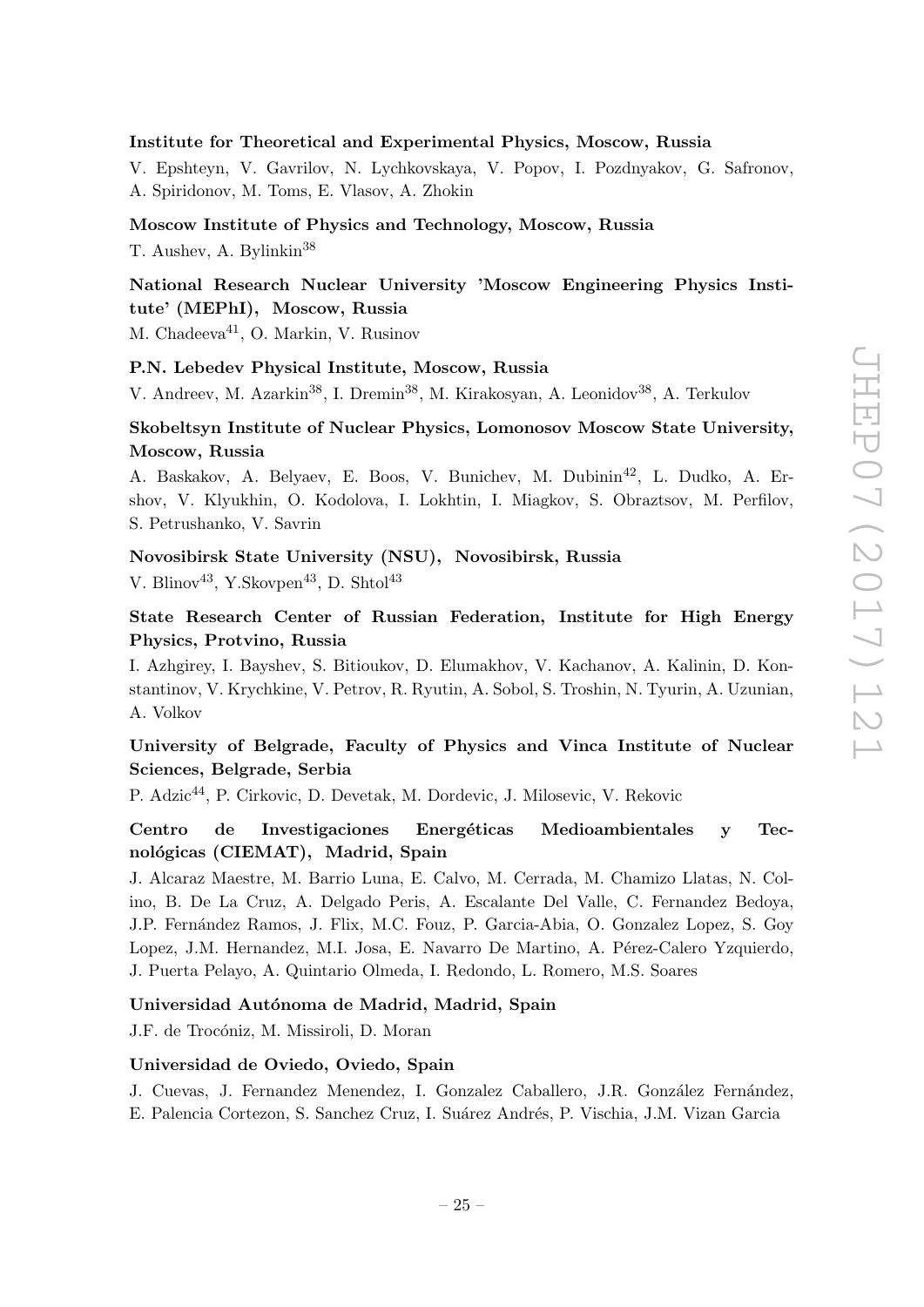## Instituto de Física de Cantabria (IFCA), CSIC-Universidad de Cantabria, Santander, Spain

I.J. Cabrillo, A. Calderon, E. Curras, M. Fernandez, J. Garcia-Ferrero, G. Gomez, A. Lopez Virto, J. Marco, C. Martinez Rivero, F. Matorras, J. Piedra Gomez, T. Rodrigo, A. Ruiz-Jimeno, L. Scodellaro, N. Trevisani, I. Vila, R. Vilar Cortabitarte

## CERN, European Organization for Nuclear Research, Geneva, Switzerland

D. Abbaneo, E. Auffray, G. Auzinger, P. Baillon, A.H. Ball, D. Barney, P. Bloch, A. Bocci, C. Botta, T. Camporesi, R. Castello, M. Cepeda, G. Cerminara, Y. Chen, A. Cimmino, D. d'Enterria, A. Dabrowski, V. Daponte, A. David, M. De Gruttola, A. De Roeck, E. Di Marco<sup>45</sup>, M. Dobson, B. Dorney, T. du Pree, D. Duggan, M. Dünser, N. Dupont, A. Elliott-Peisert, P. Everaerts, S. Fartoukh, G. Franzoni, J. Fulcher, W. Funk, D. Gigi, K. Gill, M. Girone, F. Glege, D. Gulhan, S. Gundacker, M. Guthoff, P. Harris, J. Hegeman, V. Innocente, P. Janot, J. Kieseler, H. Kirschenmann, V. Knünz, A. Kornmayer<sup>16</sup>, M.J. Kortelainen, K. Kousouris, M. Krammer<sup>1</sup>, C. Lange, P. Lecoq, C. Lourenço, M.T. Lucchini, L. Malgeri, M. Mannelli, A. Martelli, F. Meijers, J.A. Merlin, S. Mersi, E. Meschi, P. Milenovic<sup>46</sup>, F. Moortgat, S. Morovic, M. Mulders, H. Neugebauer, S. Orfanelli, L. Orsini, L. Pape, E. Perez, M. Peruzzi, A. Petrilli, G. Petrucciani, A. Pfeiffer, M. Pierini, A. Racz, T. Reis, G. Rolandi<sup>47</sup>, M. Rovere, H. Sakulin, J.B. Sauvan, C. Schäfer, C. Schwick, M. Seidel, A. Sharma, P. Silva, P. Sphicas<sup>48</sup>, J. Steggemann, M. Stoye, Y. Takahashi, M. Tosi, D. Treille, A. Triossi, A. Tsirou, V. Veckalns<sup>49</sup>, G.I. Veres<sup>21</sup>, M. Verweij, N. Wardle, H.K. Wöhri, A. Zagozdzinska<sup>36</sup>, W.D. Zeuner

## Paul Scherrer Institut, Villigen, Switzerland

W. Bertl, K. Deiters, W. Erdmann, R. Horisberger, Q. Ingram, H.C. Kaestli, D. Kotlinski, U. Langenegger, T. Rohe, S.A. Wiederkehr

#### Institute for Particle Physics, ETH Zurich, Zurich, Switzerland

F. Bachmair, L. Bäni, L. Bianchini, B. Casal, G. Dissertori, M. Dittmar, M. Donegà, C. Grab, C. Heidegger, D. Hits, J. Hoss, G. Kasieczka, W. Lustermann, B. Mangano, M. Marionneau, P. Martinez Ruiz del Arbol, M. Masciovecchio, M.T. Meinhard, D. Meister, F. Micheli, P. Musella, F. Nessi-Tedaldi, F. Pandolfi, J. Pata, F. Pauss, G. Perrin, L. Perrozzi, M. Quittnat, M. Rossini, M. Schönenberger, A. Starodumov<sup>50</sup>, V.R. Tavolaro, K. Theofilatos, R. Wallny

## Universität Zürich, Zurich, Switzerland

T.K. Aarrestad, C. Amsler<sup>51</sup>, L. Caminada, M.F. Canelli, A. De Cosa, C. Galloni, A. Hinzmann, T. Hreus, B. Kilminster, J. Ngadiuba, D. Pinna, G. Rauco, P. Robmann, D. Salerno, C. Seitz, Y. Yang, A. Zucchetta

#### National Central University, Chung-Li, Taiwan

V. Candelise, T.H. Doan, Sh. Jain, R. Khurana, M. Konyushikhin, C.M. Kuo, W. Lin, A. Pozdnyakov, S.S. Yu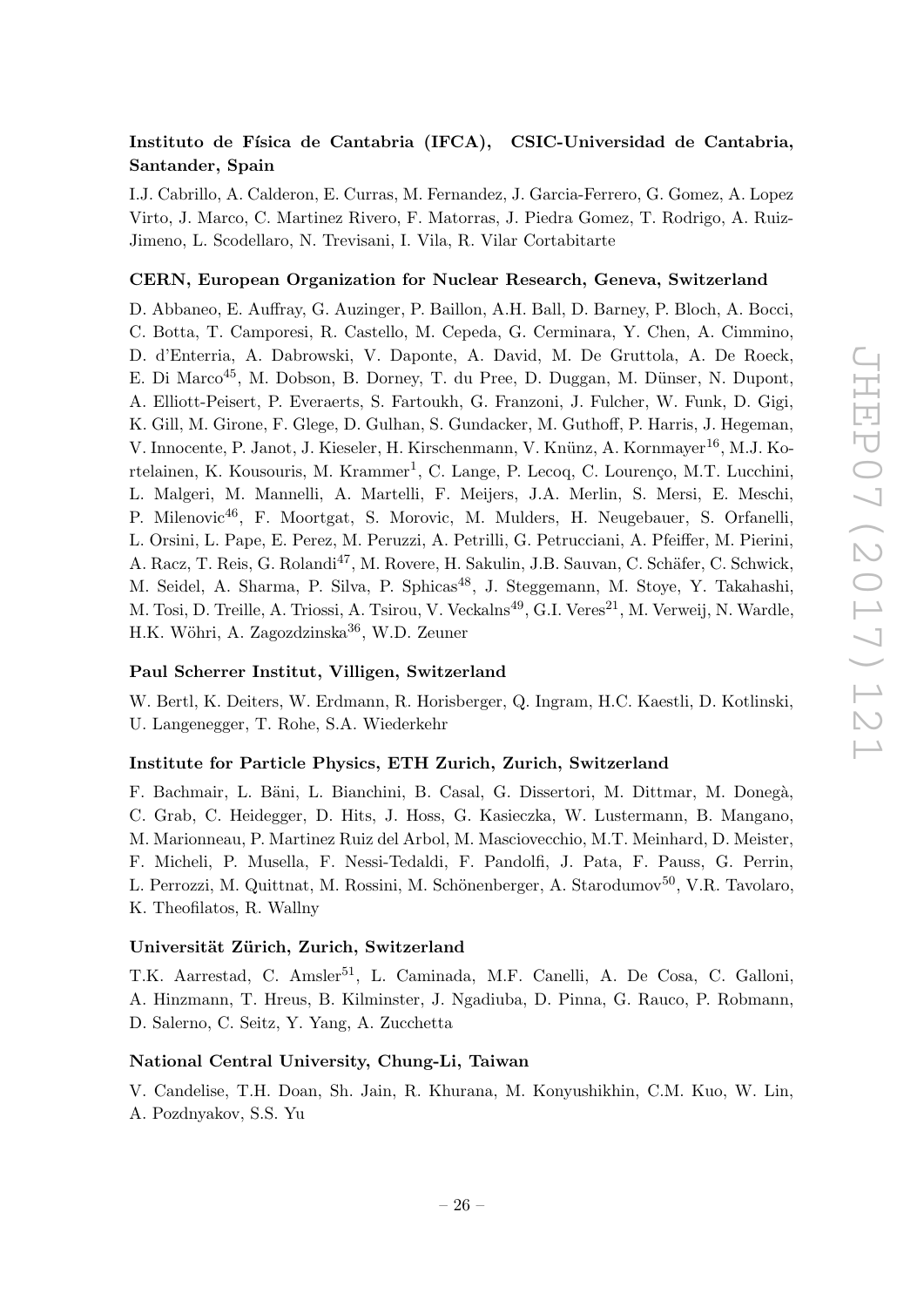### National Taiwan University (NTU), Taipei, Taiwan

Arun Kumar, P. Chang, Y.H. Chang, Y. Chao, K.F. Chen, P.H. Chen, F. Fiori, W.-S. Hou, Y. Hsiung, Y.F. Liu, R.-S. Lu, M. Miñano Moya, E. Paganis, A. Psallidas, J.f. Tsai

## Chulalongkorn University, Faculty of Science, Department of Physics, Bangkok, Thailand

B. Asavapibhop, G. Singh, N. Srimanobhas, N. Suwonjandee

### Cukurova University - Physics Department, Science and Art Faculty

A. Adiguzel, M.N. Bakirci<sup>52</sup>, S. Damarseckin, Z.S. Demiroglu, C. Dozen, E. Eskut, S. Girgis, G. Gokbulut, Y. Guler, I. Hos<sup>53</sup>, E.E. Kangal<sup>54</sup>, O. Kara, U. Kiminsu, M. Oglakci, G. Onengut<sup>55</sup>, K. Ozdemir<sup>56</sup>, S. Ozturk<sup>52</sup>, A. Polatoz, D. Sunar Cerci<sup>57</sup>, S. Turkcapar, I.S. Zorbakir, C. Zorbilmez

## Middle East Technical University, Physics Department, Ankara, Turkey

B. Bilin, S. Bilmis, B. Isildak<sup>58</sup>, G. Karapinar<sup>59</sup>, M. Yalvac, M. Zeyrek

Bogazici University, Istanbul, Turkey E. Gülmez, M. Kaya<sup>60</sup>, O. Kaya<sup>61</sup>, E.A. Yetkin<sup>62</sup>, T. Yetkin<sup>63</sup>

Istanbul Technical University, Istanbul, Turkey

A. Cakir, K. Cankocak, S. Sen<sup>64</sup>

Institute for Scintillation Materials of National Academy of Science of Ukraine, Kharkov, Ukraine

B. Grynyov

## National Scientific Center, Kharkov Institute of Physics and Technology, Kharkov, Ukraine

L. Levchuk, P. Sorokin

#### University of Bristol, Bristol, United Kingdom

R. Aggleton, F. Ball, L. Beck, J.J. Brooke, D. Burns, E. Clement, D. Cussans, H. Flacher, J. Goldstein, M. Grimes, G.P. Heath, H.F. Heath, J. Jacob, L. Kreczko, C. Lucas, D.M. Newbold<sup>65</sup>, S. Paramesvaran, A. Poll, T. Sakuma, S. Seif El Nasr-storey, D. Smith, V.J. Smith

## Rutherford Appleton Laboratory, Didcot, United Kingdom

K.W. Bell, A. Belyaev<sup>66</sup>, C. Brew, R.M. Brown, L. Calligaris, D. Cieri, D.J.A. Cockerill, J.A. Coughlan, K. Harder, S. Harper, E. Olaiya, D. Petyt, C.H. Shepherd-Themistocleous, A. Thea, I.R. Tomalin, T. Williams

## Imperial College, London, United Kingdom

M. Baber, R. Bainbridge, O. Buchmuller, A. Bundock, D. Burton, S. Casasso, M. Citron, D. Colling, L. Corpe, P. Dauncey, G. Davies, A. De Wit, M. Della Negra, R. Di Maria, P. Dunne, A. Elwood, D. Futyan, Y. Haddad, G. Hall, G. Iles, T. James, R. Lane, C. Laner, R. Lucas<sup>65</sup>, L. Lyons, A.-M. Magnan, S. Malik, L. Mastrolorenzo, J. Nash, A. Nikitenko<sup>50</sup>, J. Pela, B. Penning, M. Pesaresi, D.M. Raymond, A. Richards, A. Rose, E. Scott, C. Seez, S. Summers, A. Tapper, K. Uchida, M. Vazquez Acosta<sup>67</sup>, T. Virdee<sup>16</sup>, J. Wright, S.C. Zenz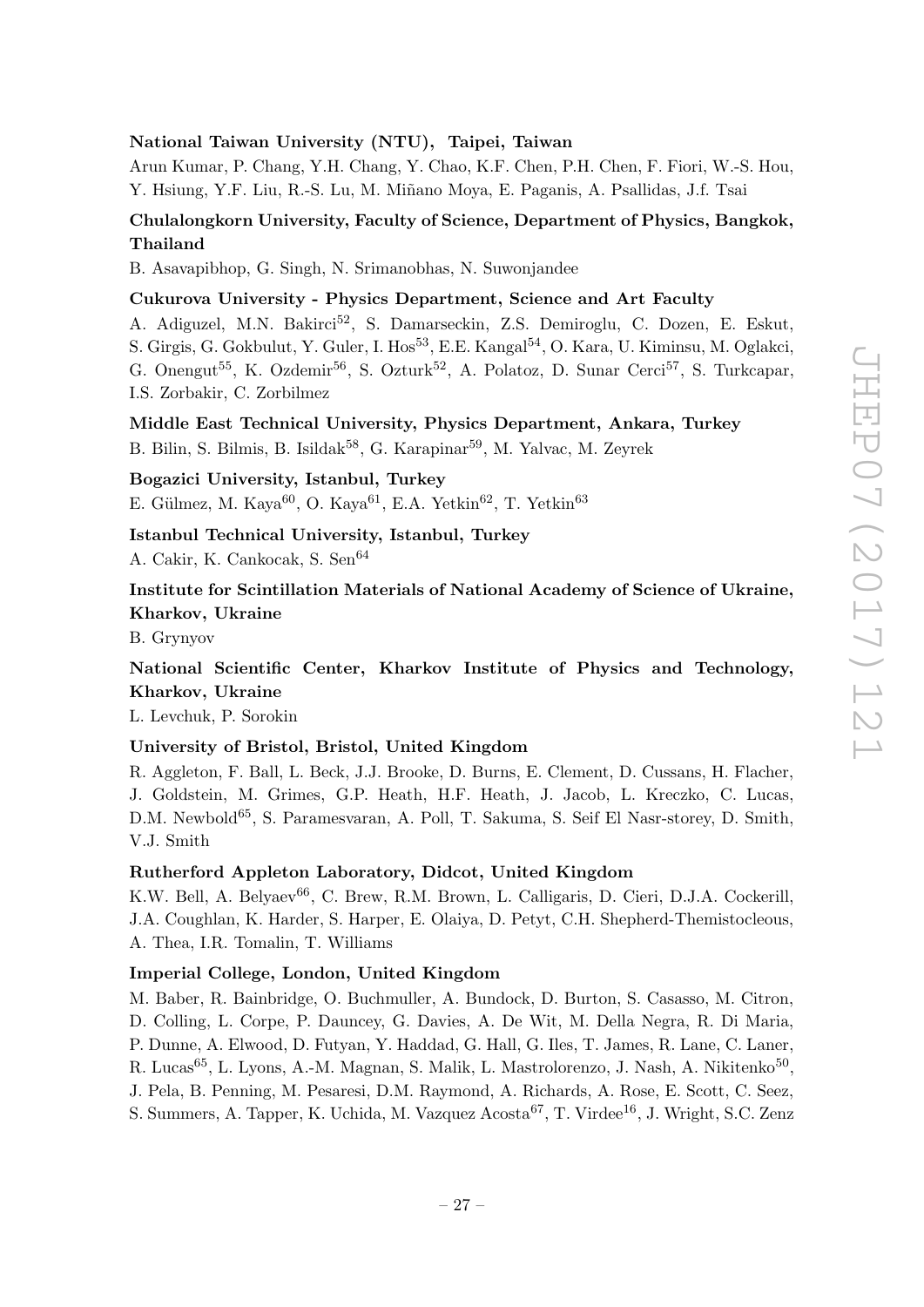### Brunel University, Uxbridge, United Kingdom

J.E. Cole, P.R. Hobson, A. Khan, P. Kyberd, I.D. Reid, P. Symonds, L. Teodorescu, M. Turner

#### Baylor University, Waco, U.S.A.

A. Borzou, K. Call, J. Dittmann, K. Hatakeyama, H. Liu, N. Pastika

#### Catholic University of America

R. Bartek, A. Dominguez

## The University of Alabama, Tuscaloosa, U.S.A.

A. Buccilli, S.I. Cooper, C. Henderson, P. Rumerio, C. West

#### Boston University, Boston, U.S.A.

D. Arcaro, A. Avetisyan, T. Bose, D. Gastler, D. Rankin, C. Richardson, J. Rohlf, L. Sulak, D. Zou

#### Brown University, Providence, U.S.A.

G. Benelli, D. Cutts, A. Garabedian, J. Hakala, U. Heintz, J.M. Hogan, O. Jesus, K.H.M. Kwok, E. Laird, G. Landsberg, Z. Mao, M. Narain, S. Piperov, S. Sagir, E. Spencer, R. Syarif

#### University of California, Davis, Davis, U.S.A.

R. Breedon, D. Burns, M. Calderon De La Barca Sanchez, S. Chauhan, M. Chertok, J. Conway, R. Conway, P.T. Cox, R. Erbacher, C. Flores, G. Funk, M. Gardner, W. Ko, R. Lander, C. Mclean, M. Mulhearn, D. Pellett, J. Pilot, S. Shalhout, M. Shi, J. Smith, M. Squires, D. Stolp, K. Tos, M. Tripathi

### University of California, Los Angeles, U.S.A.

M. Bachtis, C. Bravo, R. Cousins, A. Dasgupta, A. Florent, J. Hauser, M. Ignatenko, N. Mccoll, D. Saltzberg, C. Schnaible, V. Valuev, M. Weber

### University of California, Riverside, Riverside, U.S.A.

E. Bouvier, K. Burt, R. Clare, J. Ellison, J.W. Gary, S.M.A. Ghiasi Shirazi, G. Hanson, J. Heilman, P. Jandir, E. Kennedy, F. Lacroix, O.R. Long, M. Olmedo Negrete, M.I. Paneva, A. Shrinivas, W. Si, H. Wei, S. Wimpenny, B. R. Yates

### University of California, San Diego, La Jolla, U.S.A.

J.G. Branson, G.B. Cerati, S. Cittolin, M. Derdzinski, R. Gerosa, A. Holzner, D. Klein, V. Krutelyov, J. Letts, I. Macneill, D. Olivito, S. Padhi, M. Pieri, M. Sani, V. Sharma, S. Simon, M. Tadel, A. Vartak, S. Wasserbaech<sup>68</sup>, C. Welke, J. Wood, F. Würthwein, A. Yagil, G. Zevi Della Porta

## University of California, Santa Barbara - Department of Physics, Santa Barbara, U.S.A.

N. Amin, R. Bhandari, J. Bradmiller-Feld, C. Campagnari, A. Dishaw, V. Dutta, M. Franco Sevilla, C. George, F. Golf, L. Gouskos, J. Gran, R. Heller, J. Incandela, S.D. Mullin, A. Ovcharova, H. Qu, J. Richman, D. Stuart, I. Suarez, J. Yoo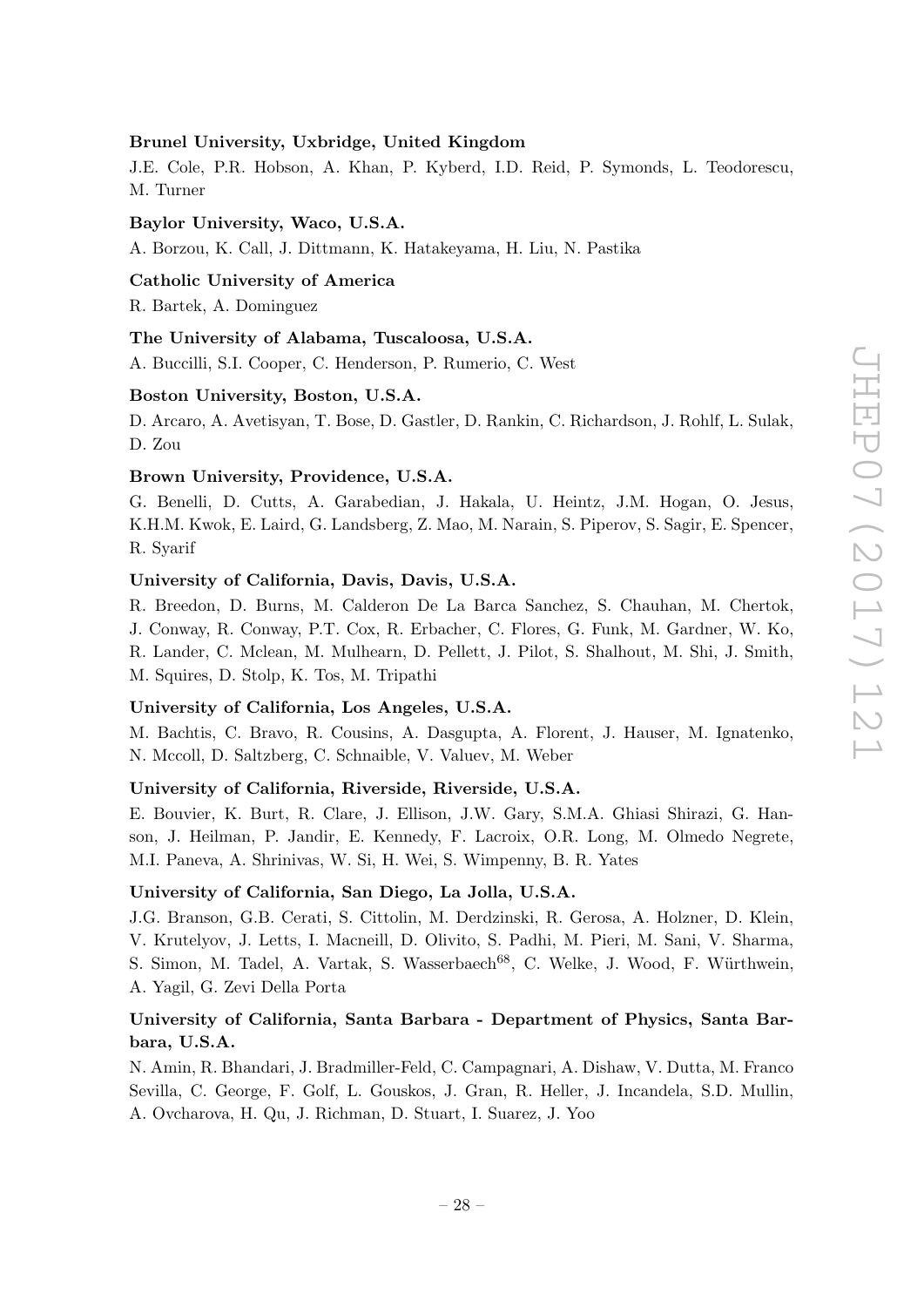## California Institute of Technology, Pasadena, U.S.A.

D. Anderson, J. Bendavid, A. Bornheim, J. Bunn, J. Duarte, J.M. Lawhorn, A. Mott, H.B. Newman, C. Pena, M. Spiropulu, J.R. Vlimant, S. Xie, R.Y. Zhu

### Carnegie Mellon University, Pittsburgh, U.S.A.

M.B. Andrews, T. Ferguson, M. Paulini, J. Russ, M. Sun, H. Vogel, I. Vorobiev, M. Weinberg

### University of Colorado Boulder, Boulder, U.S.A.

J.P. Cumalat, W.T. Ford, F. Jensen, A. Johnson, M. Krohn, S. Leontsinis, T. Mulholland, K. Stenson, S.R. Wagner

### Cornell University, Ithaca, U.S.A.

J. Alexander, J. Chaves, J. Chu, S. Dittmer, K. Mcdermott, N. Mirman, G. Nicolas Kaufman, J.R. Patterson, A. Rinkevicius, A. Ryd, L. Skinnari, L. Soffi, S.M. Tan, Z. Tao, J. Thom, J. Tucker, P. Wittich, M. Zientek

#### Fairfield University, Fairfield, U.S.A.

D. Winn

#### Fermi National Accelerator Laboratory, Batavia, U.S.A.

S. Abdullin, M. Albrow, G. Apollinari, A. Apresyan, S. Banerjee, L.A.T. Bauerdick, A. Beretvas, J. Berryhill, P.C. Bhat, G. Bolla, K. Burkett, J.N. Butler, H.W.K. Cheung, F. Chlebana, S. Cihangir† , M. Cremonesi, V.D. Elvira, I. Fisk, J. Freeman, E. Gottschalk, L. Gray, D. Green, S. Grünendahl, O. Gutsche, D. Hare, R.M. Harris, S. Hasegawa, J. Hirschauer, Z. Hu, B. Jayatilaka, S. Jindariani, M. Johnson, U. Joshi, B. Klima, B. Kreis, S. Lammel, J. Linacre, D. Lincoln, R. Lipton, M. Liu, T. Liu, R. Lopes De Sá, J. Lykken, K. Maeshima, N. Magini, J.M. Marraffino, S. Maruyama, D. Mason, P. McBride, P. Merkel, S. Mrenna, S. Nahn, V. O'Dell, K. Pedro, O. Prokofyev, G. Rakness, L. Ristori, E. Sexton-Kennedy, A. Soha, W.J. Spalding, L. Spiegel, S. Stoynev, J. Strait, N. Strobbe, L. Taylor, S. Tkaczyk, N.V. Tran, L. Uplegger, E.W. Vaandering, C. Vernieri, M. Verzocchi, R. Vidal, M. Wang, H.A. Weber, A. Whitbeck, Y. Wu

#### University of Florida, Gainesville, U.S.A.

D. Acosta, P. Avery, P. Bortignon, D. Bourilkov, A. Brinkerhoff, A. Carnes, M. Carver, D. Curry, S. Das, R.D. Field, I.K. Furic, J. Konigsberg, A. Korytov, J.F. Low, P. Ma, K. Matchev, H. Mei, G. Mitselmakher, D. Rank, L. Shchutska, D. Sperka, L. Thomas, J. Wang, S. Wang, J. Yelton

#### Florida International University, Miami, U.S.A.

S. Linn, P. Markowitz, G. Martinez, J.L. Rodriguez

#### Florida State University, Tallahassee, U.S.A.

A. Ackert, T. Adams, A. Askew, S. Bein, S. Hagopian, V. Hagopian, K.F. Johnson, T. Kolberg, T. Perry, H. Prosper, A. Santra, R. Yohay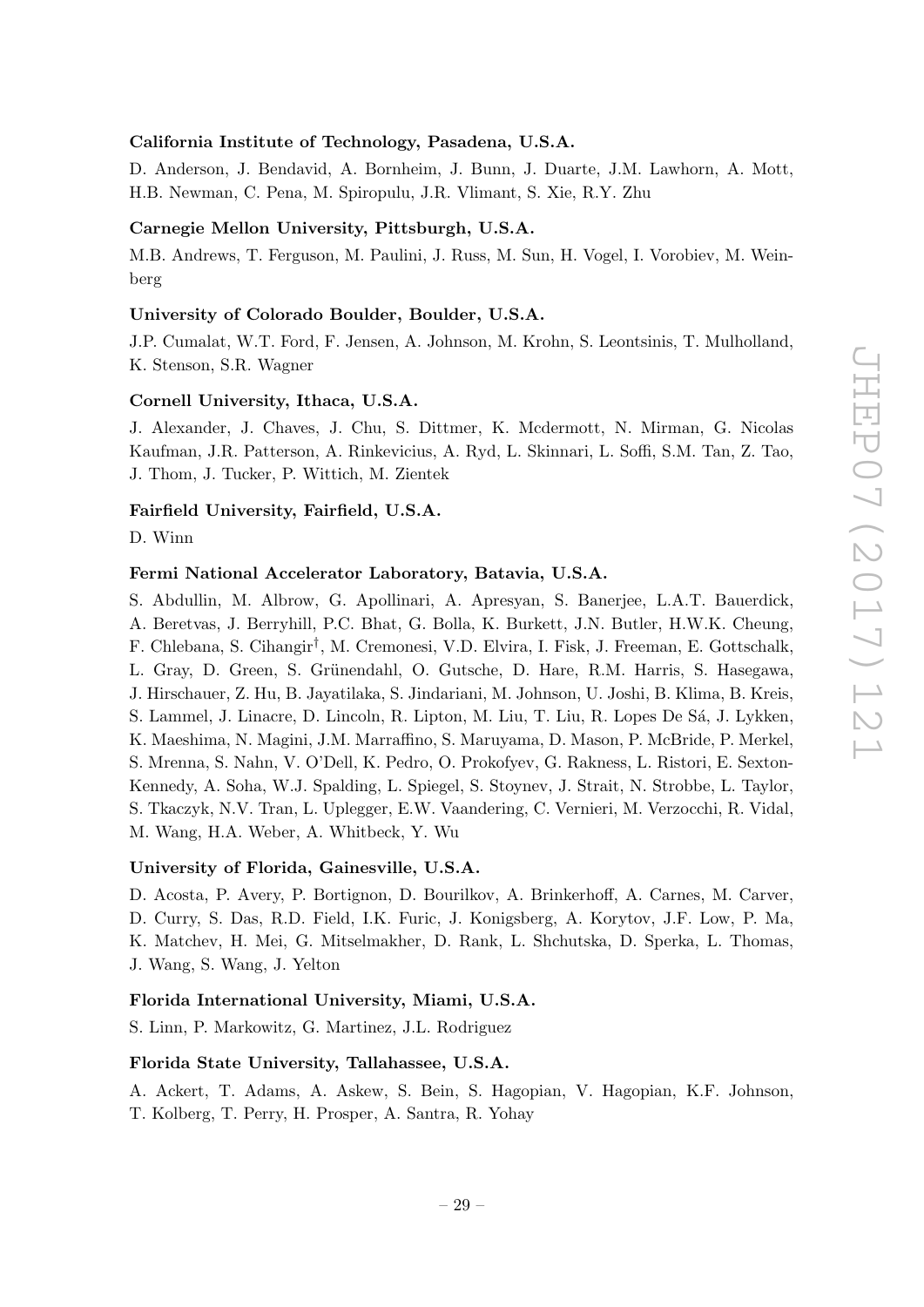## Florida Institute of Technology, Melbourne, U.S.A.

M.M. Baarmand, V. Bhopatkar, S. Colafranceschi, M. Hohlmann, D. Noonan, T. Roy, F. Yumiceva

#### University of Illinois at Chicago (UIC), Chicago, U.S.A.

M.R. Adams, L. Apanasevich, D. Berry, R.R. Betts, I. Bucinskaite, R. Cavanaugh, X. Chen, O. Evdokimov, L. Gauthier, C.E. Gerber, D.A. Hangal, D.J. Hofman, K. Jung, J. Kamin, I.D. Sandoval Gonzalez, H. Trauger, N. Varelas, H. Wang, Z. Wu, M. Zakaria, J. Zhang

## The University of Iowa, Iowa City, U.S.A.

B. Bilki69, W. Clarida, K. Dilsiz, S. Durgut, R.P. Gandrajula, M. Haytmyradov, V. Khristenko, J.-P. Merlo, H. Mermerkaya<sup>70</sup>, A. Mestvirishvili, A. Moeller, J. Nachtman, H. Ogul, Y. Onel, F. Ozok<sup>71</sup>, A. Penzo, C. Snyder, E. Tiras, J. Wetzel, K. Yi

### Johns Hopkins University, Baltimore, U.S.A.

B. Blumenfeld, A. Cocoros, N. Eminizer, D. Fehling, L. Feng, A.V. Gritsan, P. Maksimovic, J. Roskes, U. Sarica, M. Swartz, M. Xiao, C. You

#### The University of Kansas, Lawrence, U.S.A.

A. Al-bataineh, P. Baringer, A. Bean, S. Boren, J. Bowen, J. Castle, L. Forthomme, S. Khalil, A. Kropivnitskaya, D. Majumder, W. Mcbrayer, M. Murray, S. Sanders, R. Stringer, J.D. Tapia Takaki, Q. Wang

#### Kansas State University, Manhattan, U.S.A.

A. Ivanov, K. Kaadze, Y. Maravin, A. Mohammadi, L.K. Saini, N. Skhirtladze, S. Toda

### Lawrence Livermore National Laboratory, Livermore, U.S.A.

F. Rebassoo, D. Wright

#### University of Maryland, College Park, U.S.A.

C. Anelli, A. Baden, O. Baron, A. Belloni, B. Calvert, S.C. Eno, C. Ferraioli, J.A. Gomez, N.J. Hadley, S. Jabeen, G.Y. Jeng, R.G. Kellogg, J. Kunkle, A.C. Mignerey, F. Ricci-Tam, Y.H. Shin, A. Skuja, M.B. Tonjes, S.C. Tonwar

### Massachusetts Institute of Technology, Cambridge, U.S.A.

D. Abercrombie, B. Allen, A. Apyan, V. Azzolini, R. Barbieri, A. Baty, R. Bi, K. Bierwagen, S. Brandt, W. Busza, I.A. Cali, M. D'Alfonso, Z. Demiragli, G. Gomez Ceballos, M. Goncharov, D. Hsu, Y. Iiyama, G.M. Innocenti, M. Klute, D. Kovalskyi, K. Krajczar, Y.S. Lai, Y.-J. Lee, A. Levin, P.D. Luckey, B. Maier, A.C. Marini, C. Mcginn, C. Mironov, S. Narayanan, X. Niu, C. Paus, C. Roland, G. Roland, J. Salfeld-Nebgen, G.S.F. Stephans, K. Tatar, D. Velicanu, J. Wang, T.W. Wang, B. Wyslouch

## University of Minnesota, Minneapolis, U.S.A.

A.C. Benvenuti, R.M. Chatterjee, A. Evans, P. Hansen, S. Kalafut, S.C. Kao, Y. Kubota, Z. Lesko, J. Mans, S. Nourbakhsh, N. Ruckstuhl, R. Rusack, N. Tambe, J. Turkewitz

#### University of Mississippi, Oxford, U.S.A.

J.G. Acosta, S. Oliveros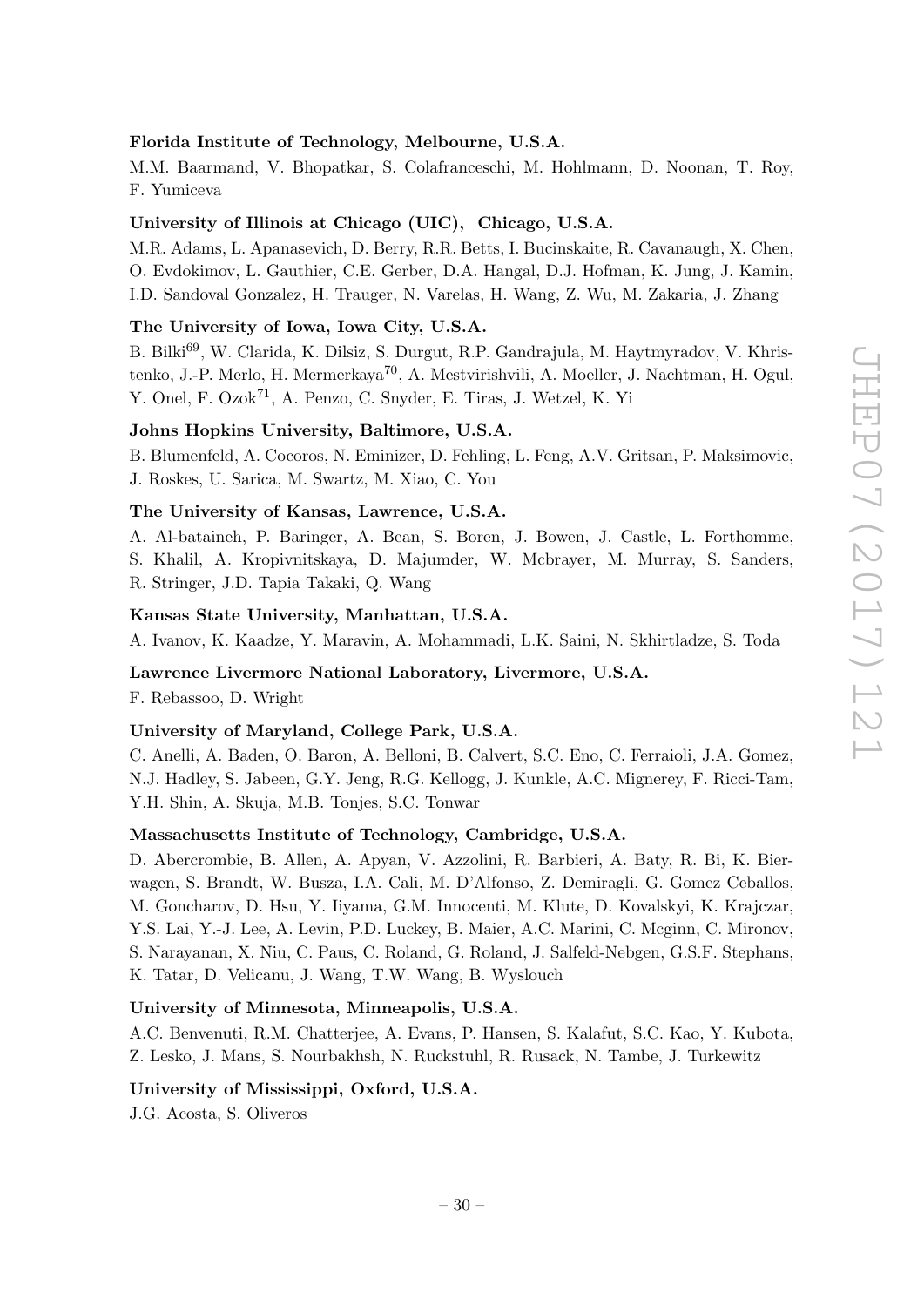#### University of Nebraska-Lincoln, Lincoln, U.S.A.

E. Avdeeva, K. Bloom, D.R. Claes, C. Fangmeier, R. Gonzalez Suarez, R. Kamalieddin, I. Kravchenko, A. Malta Rodrigues, J. Monroy, J.E. Siado, G.R. Snow, B. Stieger

#### State University of New York at Buffalo, Buffalo, U.S.A.

M. Alyari, J. Dolen, A. Godshalk, C. Harrington, I. Iashvili, J. Kaisen, D. Nguyen, A. Parker, S. Rappoccio, B. Roozbahani

#### Northeastern University, Boston, U.S.A.

G. Alverson, E. Barberis, A. Hortiangtham, A. Massironi, D.M. Morse, D. Nash, T. Orimoto, R. Teixeira De Lima, D. Trocino, R.-J. Wang, D. Wood

#### Northwestern University, Evanston, U.S.A.

S. Bhattacharya, O. Charaf, K.A. Hahn, A. Kumar, N. Mucia, N. Odell, B. Pollack, M.H. Schmitt, K. Sung, M. Trovato, M. Velasco

#### University of Notre Dame, Notre Dame, U.S.A.

N. Dev, M. Hildreth, K. Hurtado Anampa, C. Jessop, D.J. Karmgard, N. Kellams, K. Lannon, N. Marinelli, F. Meng, C. Mueller, Y. Musienko<sup>37</sup>, M. Planer, A. Reinsvold, R. Ruchti, N. Rupprecht, G. Smith, S. Taroni, M. Wayne, M. Wolf, A. Woodard

### The Ohio State University, Columbus, U.S.A.

J. Alimena, L. Antonelli, B. Bylsma, L.S. Durkin, S. Flowers, B. Francis, A. Hart, C. Hill, W. Ji, B. Liu, W. Luo, D. Puigh, B.L. Winer, H.W. Wulsin

### Princeton University, Princeton, U.S.A.

S. Cooperstein, O. Driga, P. Elmer, J. Hardenbrook, P. Hebda, D. Lange, J. Luo, D. Marlow, T. Medvedeva, K. Mei, I. Ojalvo, J. Olsen, C. Palmer, P. Piroué, D. Stickland, A. Svyatkovskiy, C. Tully

#### University of Puerto Rico, Mayaguez, U.S.A.

S. Malik

#### Purdue University, West Lafayette, U.S.A.

A. Barker, V.E. Barnes, S. Folgueras, L. Gutay, M.K. Jha, M. Jones, A.W. Jung, A. Khatiwada, D.H. Miller, N. Neumeister, J.F. Schulte, X. Shi, J. Sun, F. Wang, W. Xie

#### Purdue University Northwest, Hammond, U.S.A.

N. Parashar, J. Stupak

### Rice University, Houston, U.S.A.

A. Adair, B. Akgun, Z. Chen, K.M. Ecklund, F.J.M. Geurts, M. Guilbaud, W. Li, B. Michlin, M. Northup, B.P. Padley, J. Roberts, J. Rorie, Z. Tu, J. Zabel

## University of Rochester, Rochester, U.S.A.

B. Betchart, A. Bodek, P. de Barbaro, R. Demina, Y.t. Duh, T. Ferbel, M. Galanti, A. Garcia-Bellido, J. Han, O. Hindrichs, A. Khukhunaishvili, K.H. Lo, P. Tan, M. Verzetti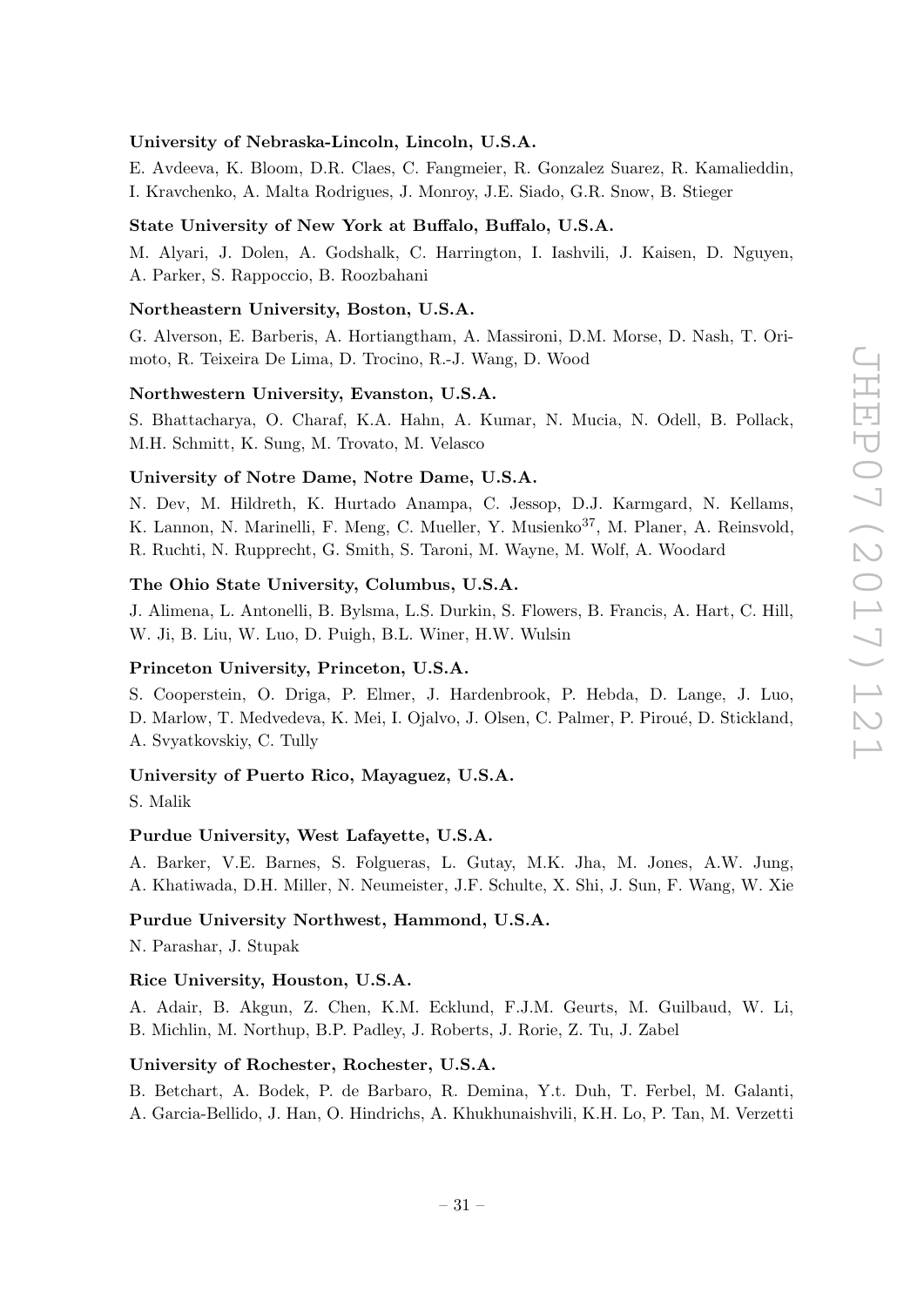### Rutgers, The State University of New Jersey, Piscataway, U.S.A.

A. Agapitos, J.P. Chou, Y. Gershtein, T.A. G´omez Espinosa, E. Halkiadakis, M. Heindl,

E. Hughes, S. Kaplan, R. Kunnawalkam Elayavalli, S. Kyriacou, A. Lath, R. Montalvo,

K. Nash, M. Osherson, H. Saka, S. Salur, S. Schnetzer, D. Sheffield, S. Somalwar, R. Stone,

S. Thomas, P. Thomassen, M. Walker

### University of Tennessee, Knoxville, U.S.A.

A.G. Delannoy, M. Foerster, J. Heideman, G. Riley, K. Rose, S. Spanier, K. Thapa

## Texas A&M University, College Station, U.S.A.

O. Bouhali72, A. Celik, M. Dalchenko, M. De Mattia, A. Delgado, S. Dildick, R. Eusebi, J. Gilmore, T. Huang, E. Juska, T. Kamon<sup>73</sup>, R. Mueller, Y. Pakhotin, R. Patel, A. Perloff, L. Perniè, D. Rathjens, A. Safonov, A. Tatarinov, K.A. Ulmer

#### Texas Tech University, Lubbock, U.S.A.

N. Akchurin, J. Damgov, F. De Guio, C. Dragoiu, P.R. Dudero, J. Faulkner, E. Gurpinar,

S. Kunori, K. Lamichhane, S.W. Lee, T. Libeiro, T. Peltola, S. Undleeb, I. Volobouev, Z. Wang

## Vanderbilt University, Nashville, U.S.A.

S. Greene, A. Gurrola, R. Janjam, W. Johns, C. Maguire, A. Melo, H. Ni, P. Sheldon, S. Tuo, J. Velkovska, Q. Xu

#### University of Virginia, Charlottesville, U.S.A.

M.W. Arenton, P. Barria, B. Cox, J. Goodell, R. Hirosky, A. Ledovskoy, H. Li, C. Neu, T. Sinthuprasith, X. Sun, Y. Wang, E. Wolfe, F. Xia

#### Wayne State University, Detroit, U.S.A.

C. Clarke, R. Harr, P.E. Karchin, J. Sturdy, S. Zaleski

## University of Wisconsin - Madison, Madison, WI, U.S.A.

D.A. Belknap, J. Buchanan, C. Caillol, S. Dasu, L. Dodd, S. Duric, B. Gomber, M. Grothe, M. Herndon, A. Hervé, U. Hussain, P. Klabbers, A. Lanaro, A. Levine, K. Long, R. Loveless, G.A. Pierro, G. Polese, T. Ruggles, A. Savin, N. Smith, W.H. Smith, D. Taylor, N. Woods

- †: Deceased
- 1: Also at Vienna University of Technology, Vienna, Austria
- 2: Also at State Key Laboratory of Nuclear Physics and Technology, Peking University, Beijing, China
- 3: Also at Institut Pluridisciplinaire Hubert Curien (IPHC), Université de Strasbourg, CNRS/IN2P3, Strasbourg, France
- 4: Also at Universidade Estadual de Campinas, Campinas, Brazil
- 5: Also at Universidade Federal de Pelotas, Pelotas, Brazil
- 6: Also at Université Libre de Bruxelles, Bruxelles, Belgium
- 7: Also at Deutsches Elektronen-Synchrotron, Hamburg, Germany
- 8: Also at Universidad de Antioquia, Medellin, Colombia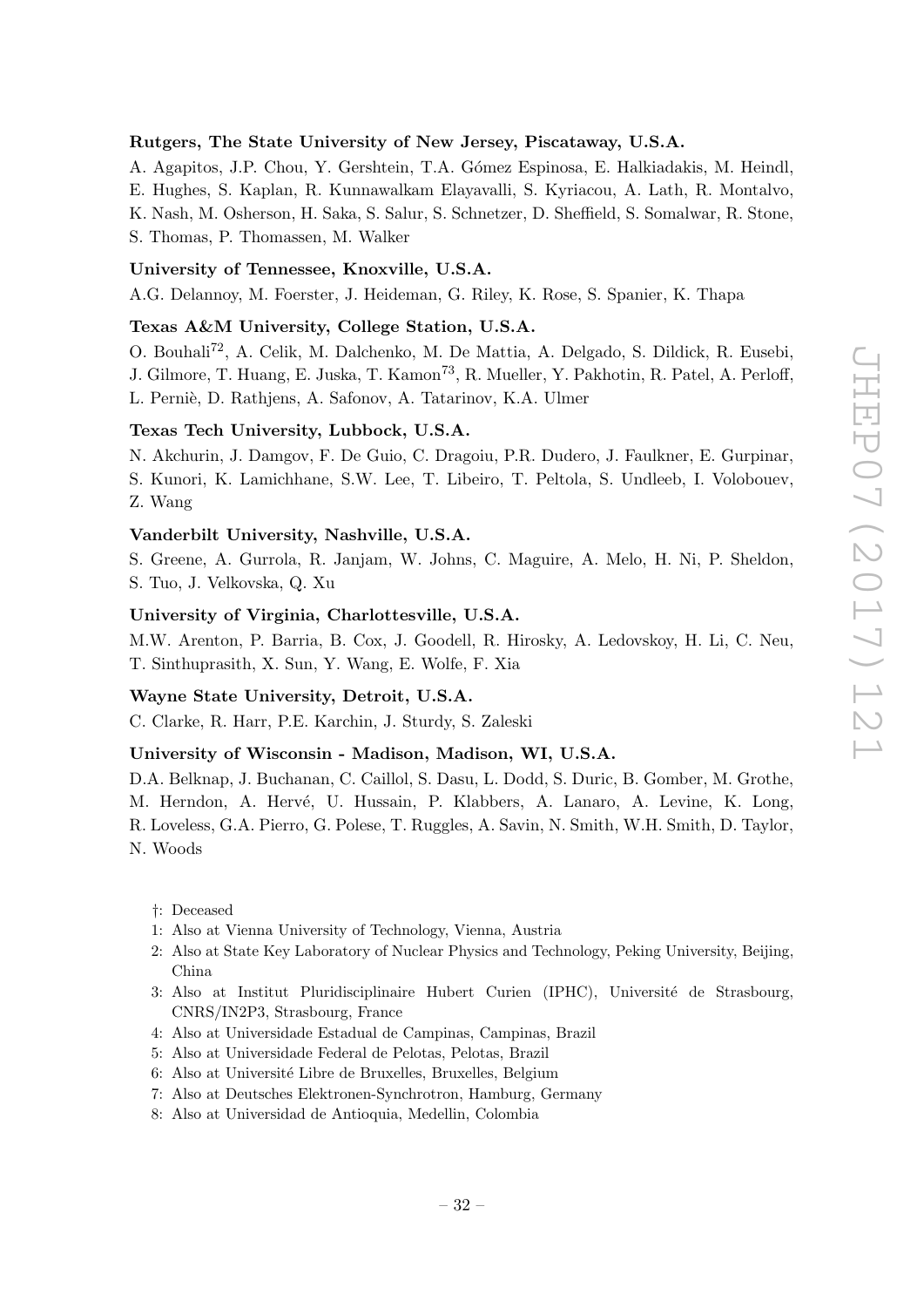- 9: Also at Joint Institute for Nuclear Research, Dubna, Russia
- 10: Now at Cairo University, Cairo, Egypt
- 11: Also at Fayoum University, El-Fayoum, Egypt
- 12: Now at British University in Egypt, Cairo, Egypt
- 13: Now at Ain Shams University, Cairo, Egypt
- 14: Also at Université de Haute Alsace, Mulhouse, France
- 15: Also at Skobeltsyn Institute of Nuclear Physics, Lomonosov Moscow State University, Moscow, Russia
- 16: Also at CERN, European Organization for Nuclear Research, Geneva, Switzerland
- 17: Also at RWTH Aachen University, III. Physikalisches Institut A, Aachen, Germany
- 18: Also at University of Hamburg, Hamburg, Germany
- 19: Also at Brandenburg University of Technology, Cottbus, Germany
- 20: Also at Institute of Nuclear Research ATOMKI, Debrecen, Hungary
- 21: Also at MTA-ELTE Lendület CMS Particle and Nuclear Physics Group, Eötvös Loránd University, Budapest, Hungary
- 22: Also at Institute of Physics, University of Debrecen, Debrecen, Hungary
- 23: Also at Indian Institute of Technology Bhubaneswar, Bhubaneswar, India
- 24: Also at University of Visva-Bharati, Santiniketan, India
- 25: Also at Indian Institute of Science Education and Research, Bhopal, India
- 26: Also at Institute of Physics, Bhubaneswar, India
- 27: Also at University of Ruhuna, Matara, Sri Lanka
- 28: Also at Isfahan University of Technology, Isfahan, Iran
- 29: Also at Yazd University, Yazd, Iran
- 30: Also at Plasma Physics Research Center, Science and Research Branch, Islamic Azad University, Tehran, Iran
- 31: Also at Università degli Studi di Siena, Siena, Italy
- 32: Also at Purdue University, West Lafayette, U.S.A.
- 33: Also at International Islamic University of Malaysia, Kuala Lumpur, Malaysia
- 34: Also at Malaysian Nuclear Agency, MOSTI, Kajang, Malaysia
- 35: Also at Consejo Nacional de Ciencia y Tecnología, Mexico city, Mexico
- 36: Also at Warsaw University of Technology, Institute of Electronic Systems, Warsaw, Poland
- 37: Also at Institute for Nuclear Research, Moscow, Russia
- 38: Now at National Research Nuclear University 'Moscow Engineering Physics Institute' (MEPhI), Moscow, Russia
- 39: Also at St. Petersburg State Polytechnical University, St. Petersburg, Russia
- 40: Also at University of Florida, Gainesville, U.S.A.
- 41: Also at P.N. Lebedev Physical Institute, Moscow, Russia
- 42: Also at California Institute of Technology, Pasadena, U.S.A.
- 43: Also at Budker Institute of Nuclear Physics, Novosibirsk, Russia
- 44: Also at Faculty of Physics, University of Belgrade, Belgrade, Serbia
- 45: Also at INFN Sezione di Roma; Università di Roma, Roma, Italy
- 46: Also at University of Belgrade, Faculty of Physics and Vinca Institute of Nuclear Sciences, Belgrade, Serbia
- 47: Also at Scuola Normale e Sezione dell'INFN, Pisa, Italy
- 48: Also at National and Kapodistrian University of Athens, Athens, Greece
- 49: Also at Riga Technical University, Riga, Latvia
- 50: Also at Institute for Theoretical and Experimental Physics, Moscow, Russia
- 51: Also at Albert Einstein Center for Fundamental Physics, Bern, Switzerland